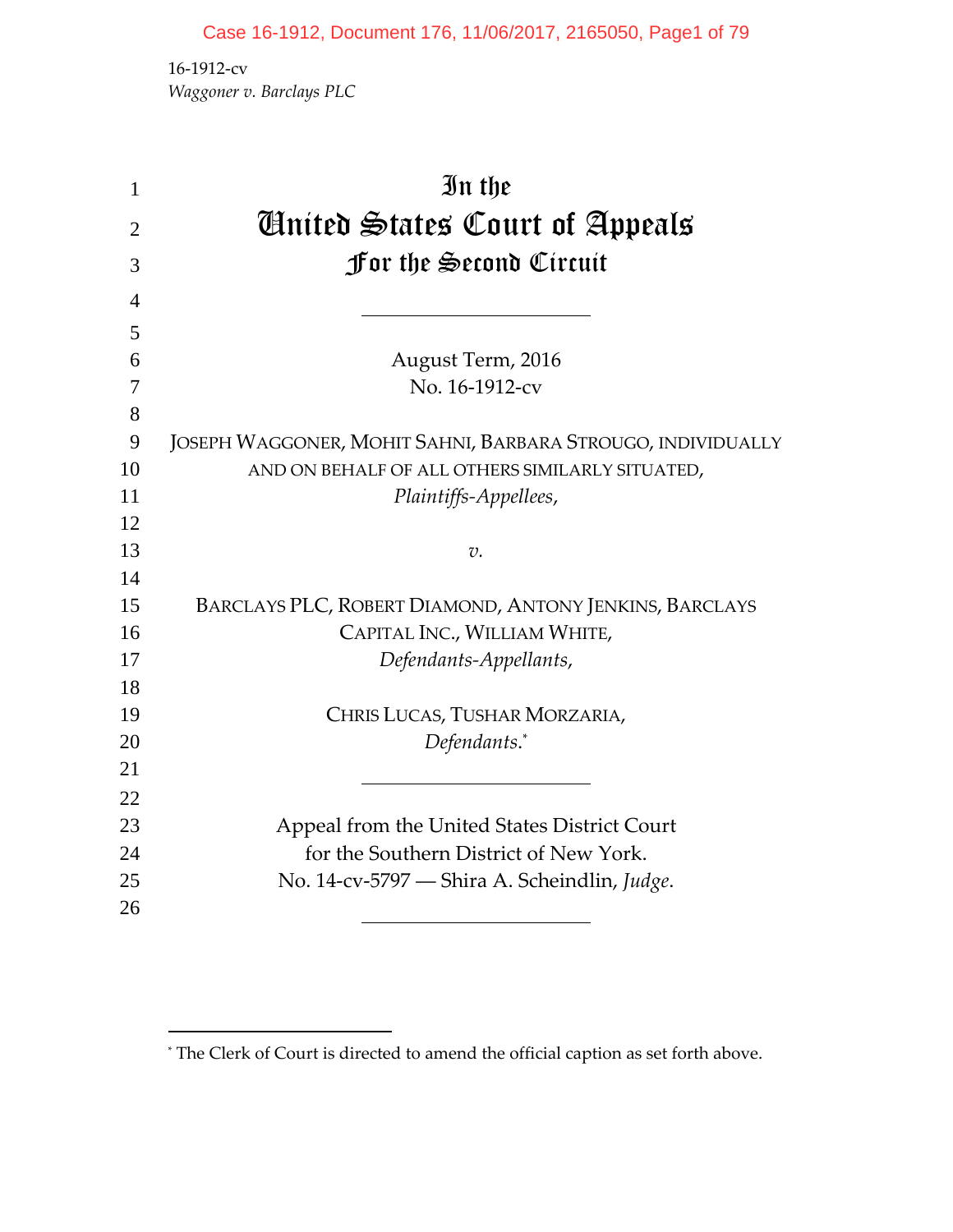ARGUED: NOVEMBER 15, 2016 DECIDED: NOVEMBER 6, 2017 Before: KEARSE, LOHIER, and DRONEY, *Circuit Judges*. Appeal from an order of the United States District Court for the Southern District of New York (Scheindlin, *J.*) granting the Plaintiffs‐Appellees' motion for class certification in this action asserting violations of § 10(b) of the Securities Exchange Act of 1934. We affirm, concluding that: (1) although the district court erred in holding that the *Affiliated Ute* presumption of reliance applied because the claims are primarily based on misstatements, not omissions, the *Basic* presumption of reliance applied; (2) direct evidence of price impact is not always necessary to demonstrate market efficiency to invoke the *Basic* presumption, and was not required here; (3) defendants seeking to rebut the *Basic* presumption must do so by a preponderance of the evidence, which the Defendants‐Appellants in this case failed to do; and, (4) the 22 Plaintiffs-Appellees' damages methodology for calculating classwide damages is appropriate. We therefore **AFFIRM** the order of the district court. **JEREMY ALAN LIEBERMAN, Pomerantz** 28 LLP, New York, NY (Tamar Weinrib, Pomerantz LLP, New York, NY; Patrick V. Dahlstrom, Pomerantz LLP, Chicago, IL, *on the brief*), *for Plaintiffs‐Appellees*.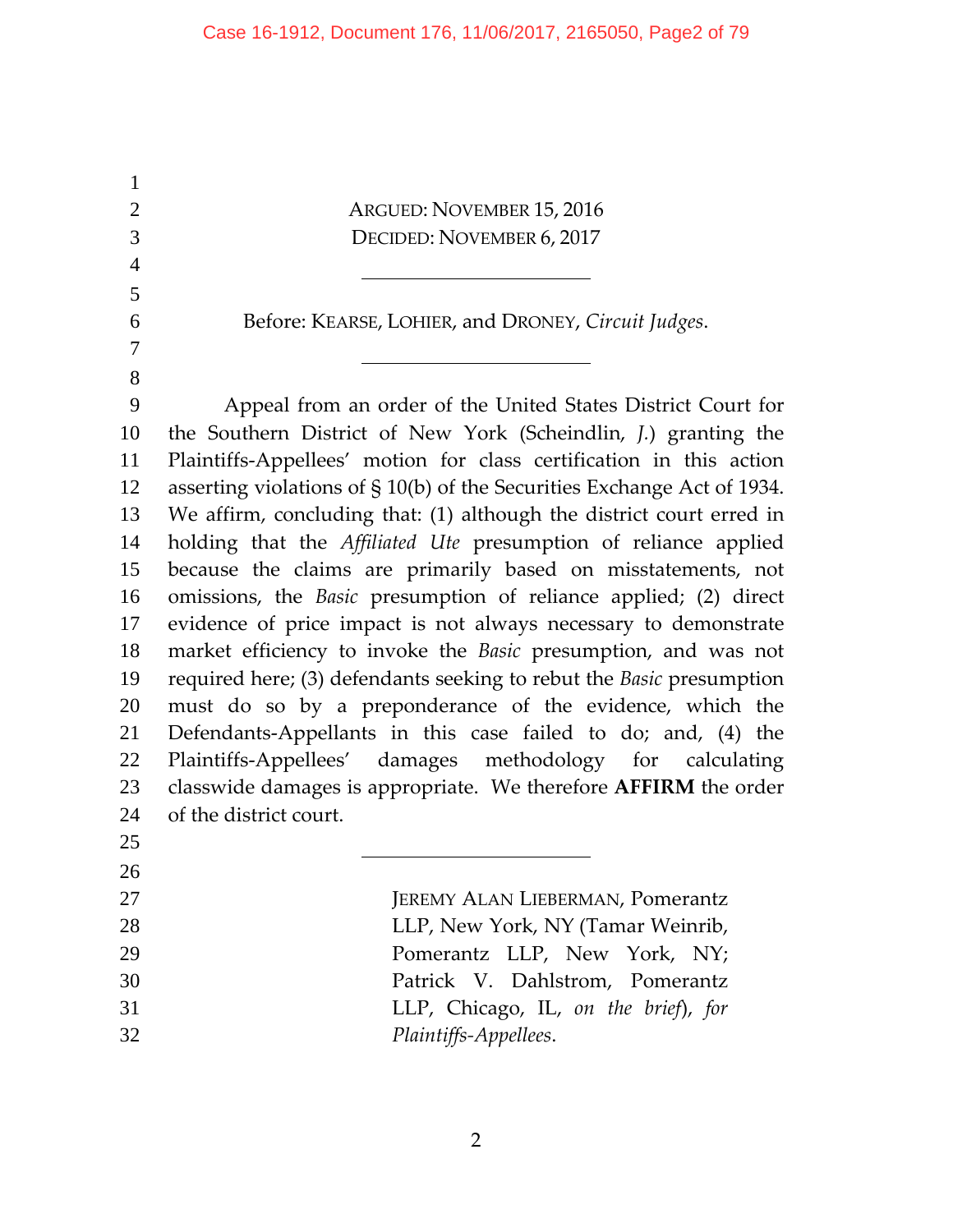| $\mathbf{1}$   |                                          |
|----------------|------------------------------------------|
| $\overline{2}$ | JEFFREY T. SCOTT, Sullivan &             |
| $\overline{3}$ | Cromwell LLP, New York, NY               |
| $\overline{4}$ | (Matthew A. Schwartz and Andrew          |
| 5              | H. Reynard, Sullivan & Cromwell          |
| 6              | LLP, New York, NY; Brent J.              |
| $\overline{7}$ | McIntosh, Sullivan & Cromwell LLP,       |
| 8              | Washington, DC, on the brief), for       |
| 9              | Defendants-Appellants.                   |
| 10             |                                          |
| 11             | Max W. Berger, Bernstein Litowitz        |
| 12             | Berger & Grossmann LLP, New              |
| 13             | York, NY (Salvatore J. Graziano,         |
| 14             | Bernstein Litowitz Berger &              |
| 15             | Grossmann LLP, New York, NY;             |
| 16             | Blair Nicholas, Bernstein Litowitz       |
| 17             | Berger & Grossmann LLP, San              |
| 18             | Diego, CA; Robert D. Klausner,           |
| 19             | Klausner, Kaufman, Jensen &              |
| 20             | Levinson, Plantation, FL, on the brief), |
| 21             | for the National Conference on Public    |
| 22             | Employee Retirement Systems as           |
| 23             | amicus curiae in support of Plaintiffs-  |
| 24             | Appellees.                               |
| 25             |                                          |
| 26             | Daniel P. Chiplock, Lieff Cabraser       |
| 27             | Heimann & Bernstein, LLP, New            |
| 28             | York, NY, for the National Association   |
| 29             | of Shareholder and Consumer Attorneys    |
| 30             | amicus<br>curiae in<br>support of<br>as  |
| 31             | Plaintiffs-Appellees.                    |
| 32             |                                          |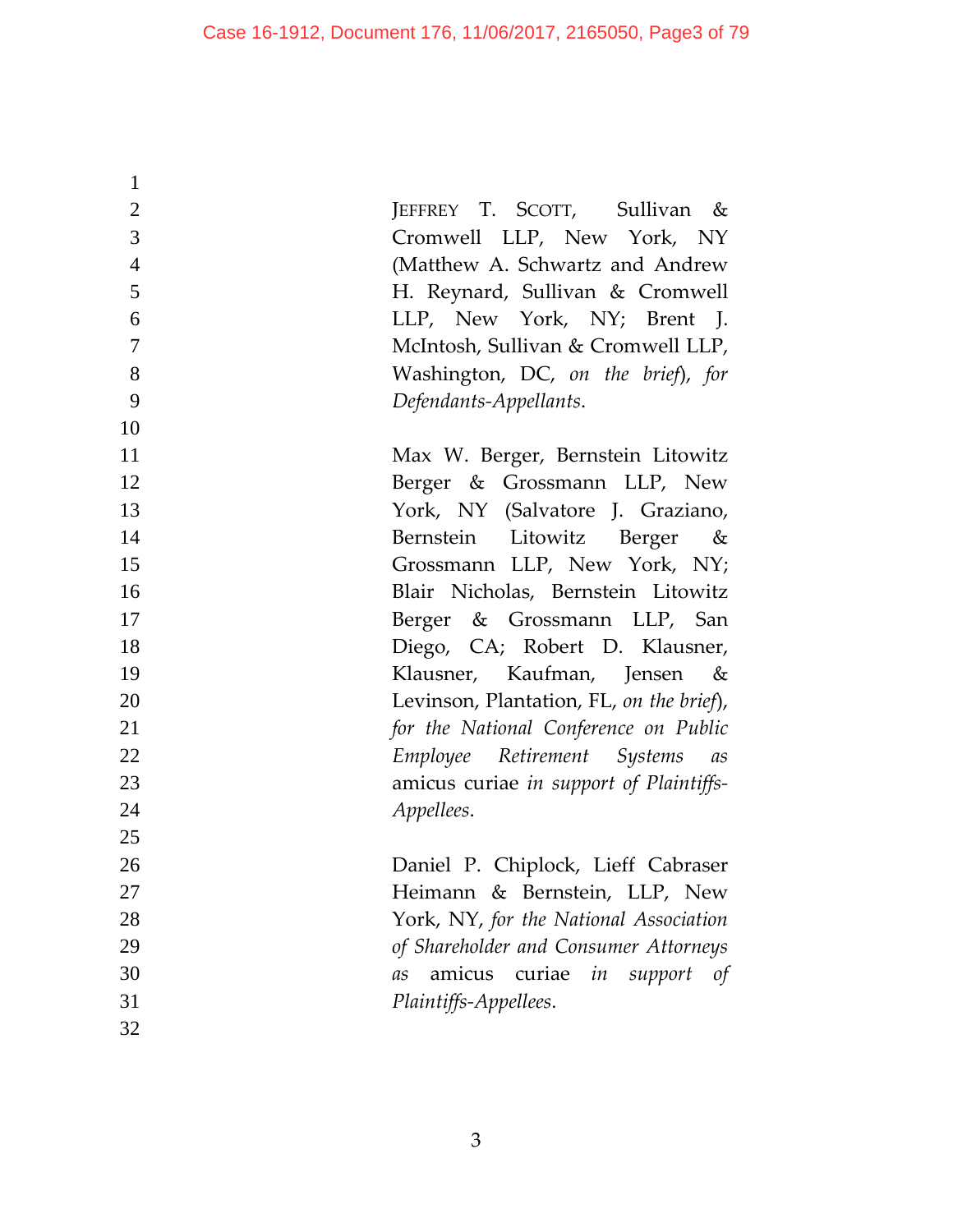| $\mathbf{1}$   | Jeffrey W. Golan, Barrack, Rodos &                 |
|----------------|----------------------------------------------------|
| $\overline{2}$ | Bacine, Philadelphia, PA (James J.                 |
| 3              | Sabella, Grant & Eisenhofer P.A.,                  |
| $\overline{4}$ | New York, NY, of counsel; Daniel S.                |
| 5              | Sommers, Cohen Milstein Sellers &                  |
| 6              | Toll PLLC, Washington, DC, of                      |
| $\overline{7}$ | counsel; James A. Feldman,                         |
| 8              | Washington, DC, on the brief), for                 |
| 9              | Evidence Scholars as amicus curiae in              |
| 10             | support of Plaintiffs-Appellees.                   |
| 11             |                                                    |
| 12             | Robert V. Prongay, Glancy Prongay                  |
| 13             | & Murray LLP, Los Angeles, CA, for                 |
| 14             | Securities Law Professors as amicus                |
| 15             | curiae in support of Plaintiffs-Appellees.         |
| 16             |                                                    |
| 17             | Charles E. Davidow, Paul, Weiss                    |
| 18             | Rifkind, Wharton & Garrison LLP,                   |
| 19             | Washington, DC (Marc Falcone &                     |
| 20             | Robyn Tarnofsky, Paul, Weiss,                      |
| 21             | Rifkind, Wharton & Garrison LLP,                   |
| 22             | New York, NY; Ira D. Hammerman                     |
| 23             | and Kevin M. Carroll, Securities                   |
| 24             | Industry and Financial Markets                     |
| 25             | Association, Washington, DC, on the                |
| 26             | brief), for the Securities Industry and            |
| 27             | Financial<br>Markets Association<br>a <sub>S</sub> |
| 28             | curiae<br>amicus<br>in<br>support<br>$\sigma f$    |
| 29             | Defendants-Appellants.                             |
| 30             |                                                    |
| 31             | David S. Lesser (Fraser L. Hunter, Jr.,            |
| 32             | Colin T. Reardon, John Paredes, on                 |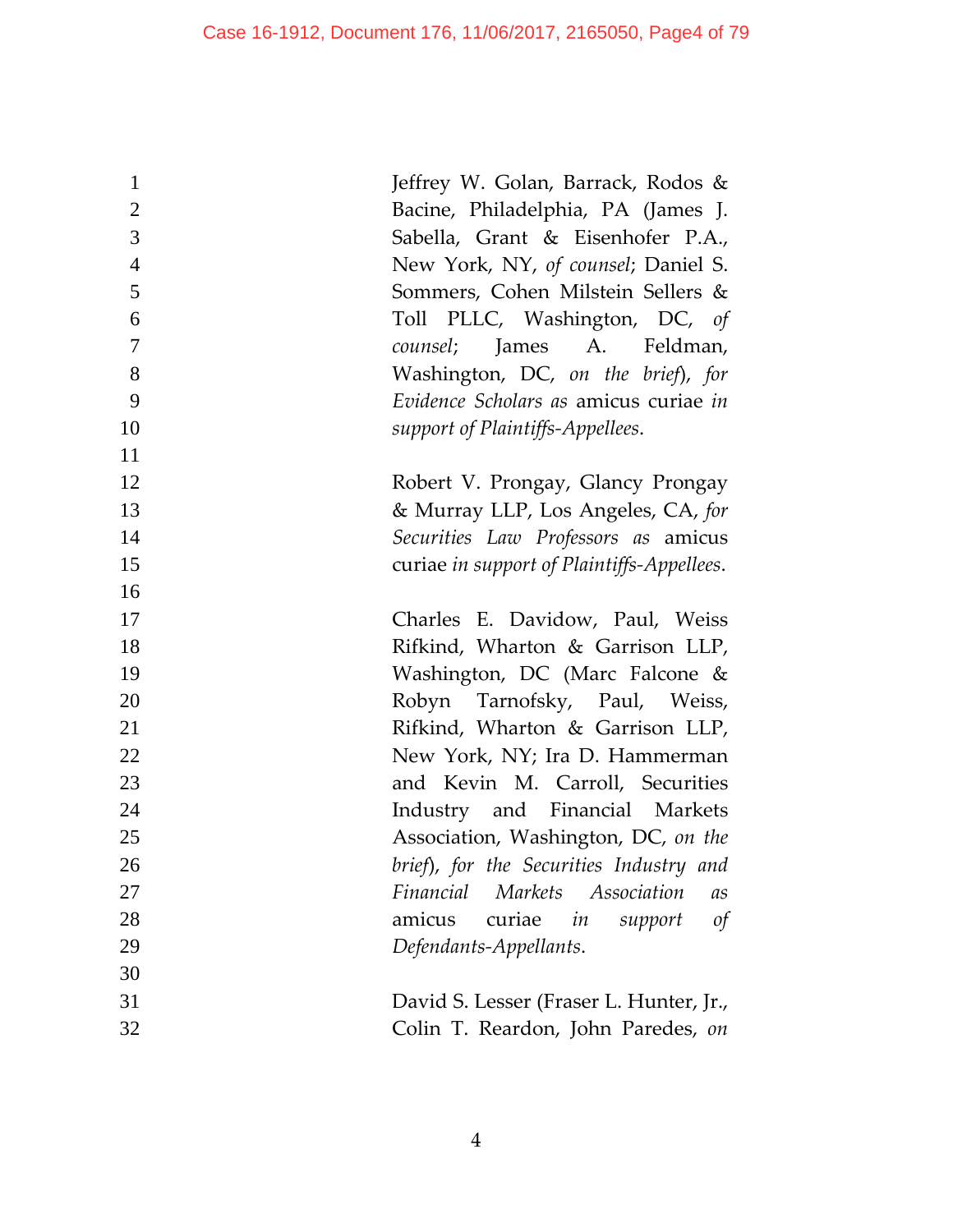| $\mathbf{1}$   | the brief), Wilmer Cutler Pickering                                             |
|----------------|---------------------------------------------------------------------------------|
| $\overline{2}$ | Hale and Dorr LLP, New York, NY,                                                |
| 3              | for Paul S. Atkins, Elizabeth Cosenza,                                          |
| $\overline{4}$ | Daniel M. Gallagher, Joseph<br>А.                                               |
| 5              | Grundfest, Paul G. Mahoney, Richard                                             |
| 6              | W. Painter, and Andrew N. Vollmer as                                            |
| 7              | amicus curiae in support<br>of                                                  |
| 8              | Defendants-Appellants.                                                          |
| 9              |                                                                                 |
| 10             | H. Park,<br>Michael<br>Consovoy                                                 |
| 11             | McCarthy Park PLLC, New York, NY                                                |
| 12             | Michael Connolly, Consovoy<br>(J.                                               |
| 13             | McCarthy Park PLLC, Arlington,                                                  |
| 14             | VA; Kate Comerford Todd and                                                     |
| 15             | Warren Postman, U.S. Chamber                                                    |
| 16             | Litigation Center, Washington, DC,                                              |
| 17             | on the brief), for the Chamber of                                               |
| 18             | Commerce of the United States of                                                |
| 19             | America as amicus curiae in support of                                          |
| 20             | Defendants-Appellants.                                                          |
| 21             |                                                                                 |
| 22             | DRONEY, Circuit Judge:                                                          |
| 23             | Barclays PLC, its American subsidiary Barclays Capital Inc.                     |
| 24             | (collectively, "Barclays"), and three senior officers of those                  |
| 25             | companies <sup>1</sup> appeal from an order of the United States District Court |

<sup>&</sup>lt;sup>1</sup> The individual defendants are Robert Diamond, Barclays' former CEO, Antony Jenkins, Barclays' CEO at the time this action was filed, and William White, the former Head of Equities Electronic Trading at Barclays Capital Inc. The district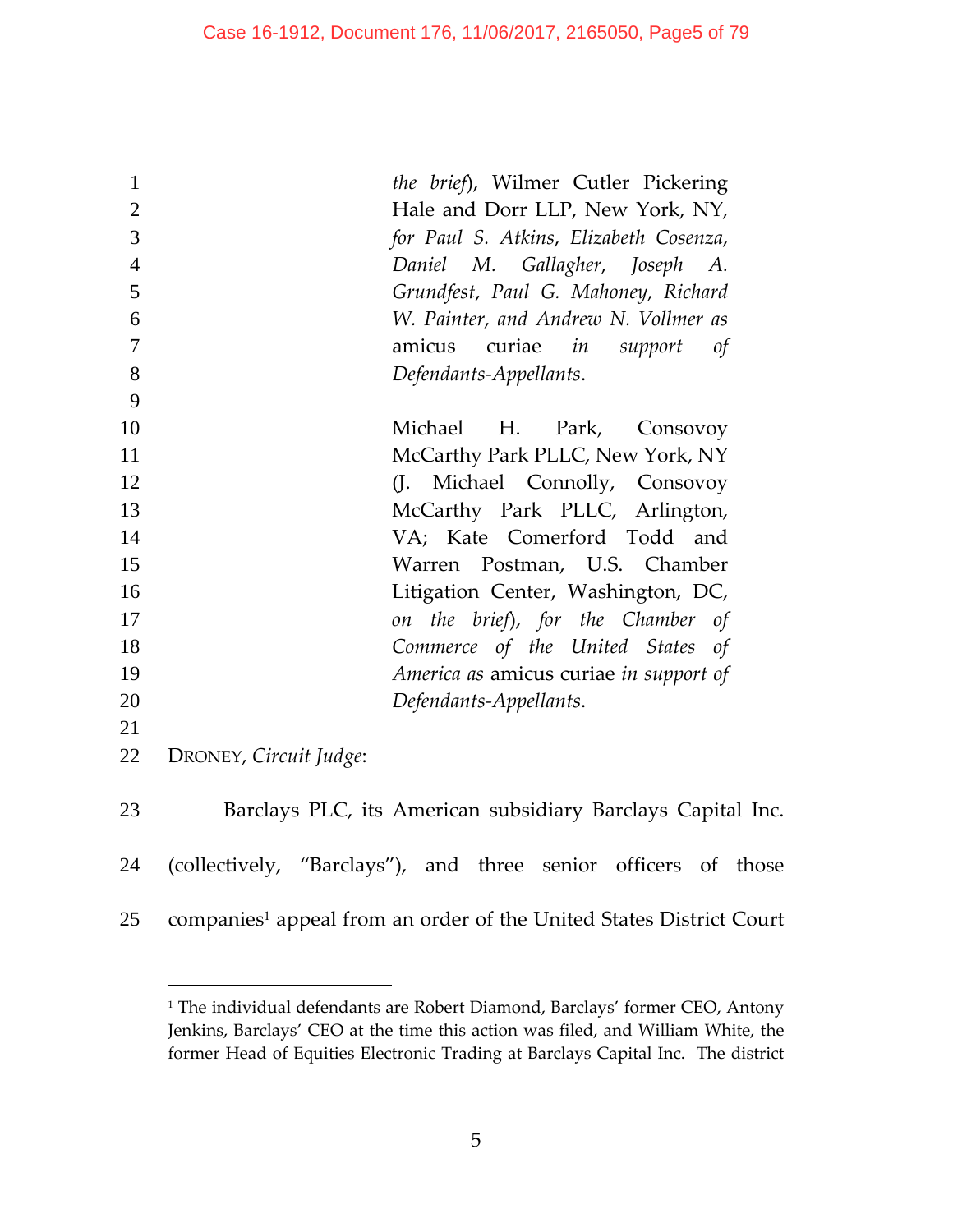|                 | 1 for the Southern District of New York (Scheindlin, J.) granting a               |
|-----------------|-----------------------------------------------------------------------------------|
|                 | 2 motion for class certification filed by the Plaintiffs-Appellees                |
|                 | 3 ("Plaintiffs"), three individuals <sup>2</sup> who purchased Barclays' American |
| $4\overline{ }$ | Depository Shares ("Barclays' ADS") <sup>3</sup> during the class period. The     |
|                 | 5 Plaintiffs brought this suit alleging violations of § 10(b) of the              |

court previously dismissed claims against two other individual defendants, Chris Lucas and Tushar Morzaria.

<sup>2</sup> The Plaintiffs are Joseph Waggoner, Mohit Sahni, and Barbara Strougo.

<sup>3</sup> As we recently explained:

 $\overline{a}$ 

American Depository Shares represent an interest in the shares of a non‐U.S. company that have been deposited with a U.S. bank. ADS allow U.S. investors to invest in non‐U.S. companies and also give non‐U.S. companies easier access to the U.S. capital markets. Many non-U.S. issuers use [ADS] as a means of raising capital or establishing a trading presence in the U.S.

*In re Petrobras Sec.*, 862 F.3d 250, 258 n.6 (2d Cir. 2017) (citation and internal quotation marks omitted).

The Plaintiffs' expert in this case described Barclays' ADS as the rough U.S. equivalent of Barclays' stock on the London Stock Exchange: "In the U.S., Barclays' stock was listed on the [New York Stock Exchange], under the symbol 'BCS,' and traded in the form of American Depository Shares (ADSs), each of which represented four ordinary shares (*i.e.*, four BARC [the symbol for Barclays' stock on the London Stock Exchange] shares)." J.A. 310.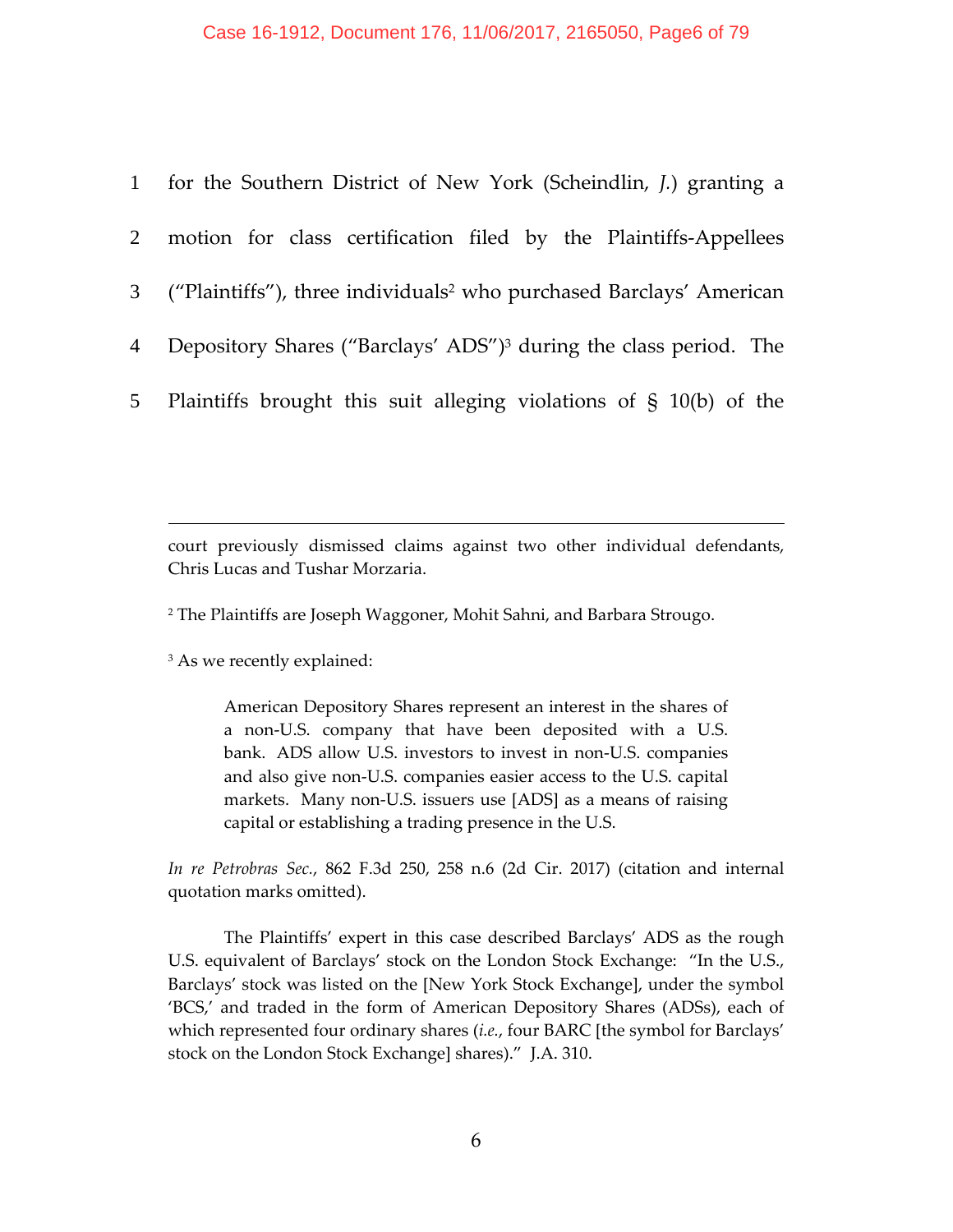| 1 Securities Exchange Act of 1934, 15 U.S.C. § 78j(b), and the Securities |
|---------------------------------------------------------------------------|
| 2 and Exchange Commission's Rule 10b-5.4                                  |

| $\overline{3}$ | The Defendants-Appellants ("Defendants") contend that the               |
|----------------|-------------------------------------------------------------------------|
| $\overline{4}$ | district court erred in granting class certification by: (1) concluding |
| 5              | that the Affiliated Ute presumption of reliance applied, see Affiliated |
| 6              | Ute Citizens of Utah v. United States, 406 U.S. 128 (1972); (2)         |
| $\overline{7}$ | determining, alternatively, that the Basic presumption, see Basic Inc.  |
| 8              | v. Levinson, 485 U.S. 224 (1988), applied without considering direct    |
| 9              | evidence of price impact when it found that Barclays' ADS traded in     |
| 10             | an efficient market; (3) requiring the Defendants to rebut the Basic    |
| 11             | presumption by a preponderance of the evidence (and concluding          |
| 12             | that the Defendants had failed to satisfy that standard); and           |
| 13             | (4) concluding that the Plaintiffs' proposed method for calculating     |
| 14             | classwide damages was appropriate.                                      |

 The Plaintiffs also brought claims against the individual defendants under § 20(a) of the Securities Exchange Act of 1934, 15 U.S.C. § 78t. Those claims are not at issue in this appeal.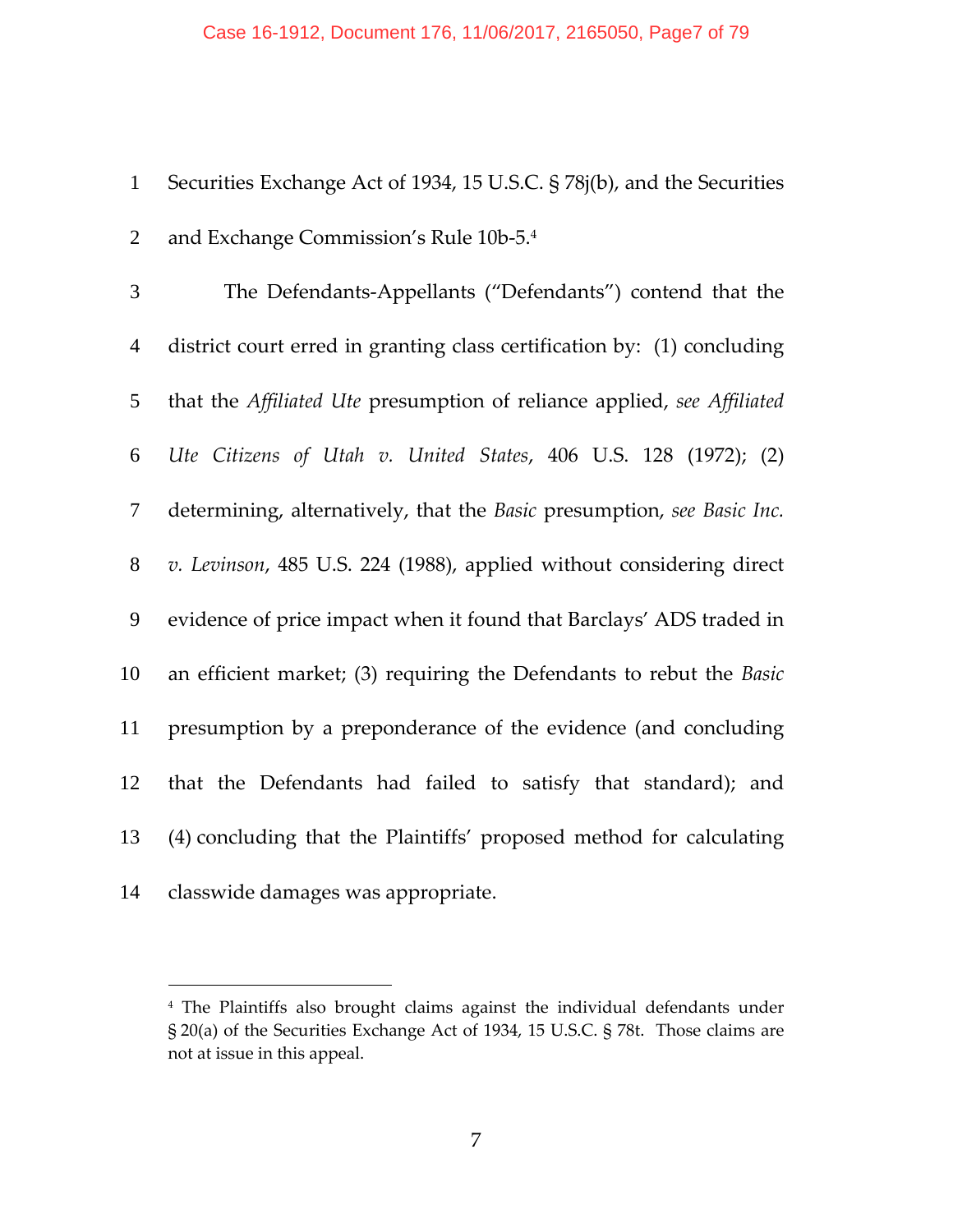We agree with the Defendants that the district court erred in applying the *Affiliated Ute* presumption, but reject the remainder of their arguments and conclude that the district court did not err in granting the Plaintiffs' motion for class certification. Specifically, we hold that: (1) the *Affiliated Ute* presumption does not apply because the Plaintiffs' claims are primarily based on misstatements, not omissions; (2) direct evidence of price impact is not always necessary to demonstrate market efficiency, as required to invoke the *Basic* presumption of reliance, and was not required here; (3) defendants seeking to rebut the *Basic* presumption must do so by a preponderance of the evidence, which the Defendants in this case failed to do; and (4) the district court's conclusion regarding the Plaintiffs' classwide damages methodology was not erroneous. We therefore **AFFIRM** the order of the district court.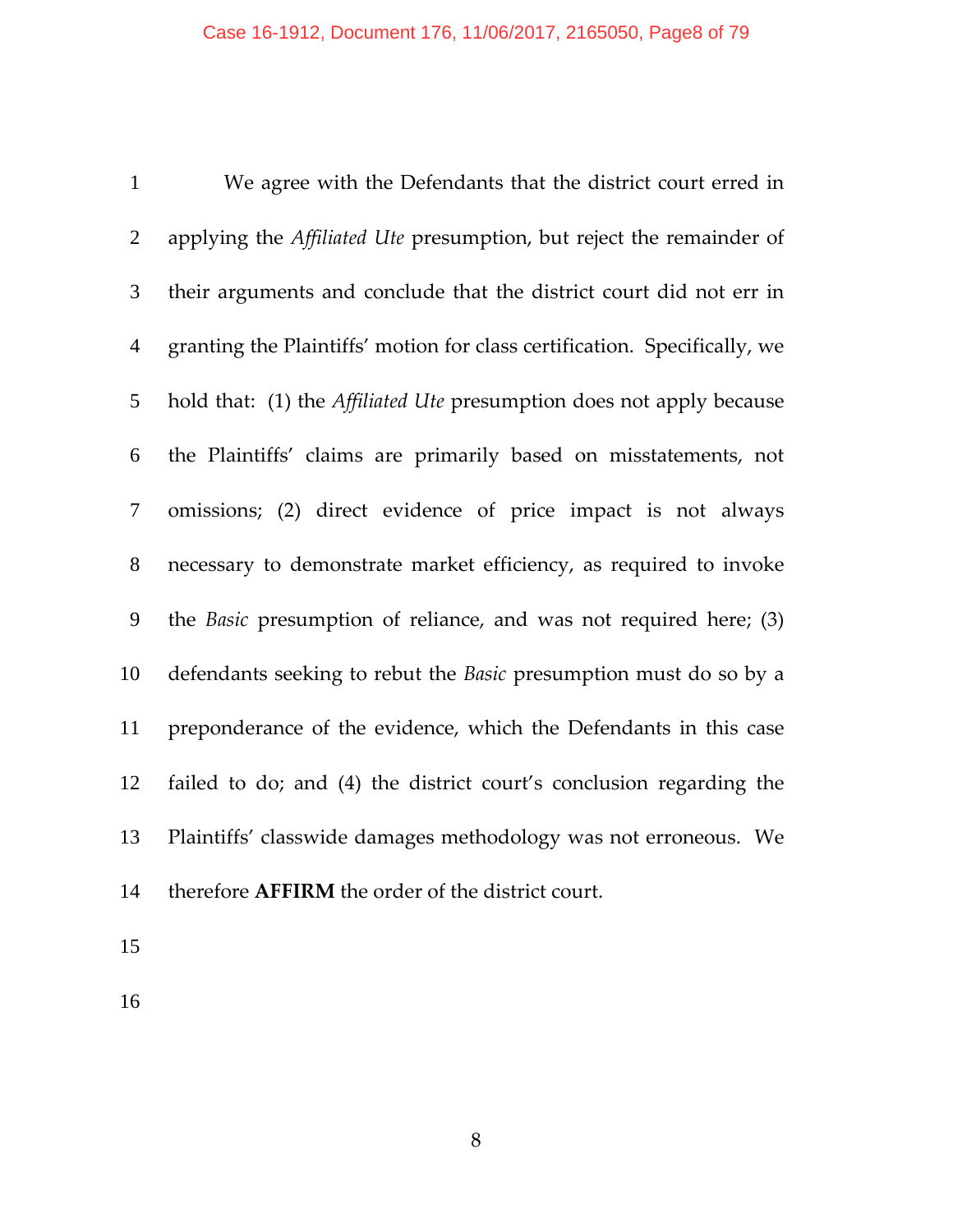## 1 **BACKGROUND**

## 2 **I. Barclays' Recent Involvement in the LIBOR Scandal and Its** 3 **Investigations**

Barclays is a London‐based international financial services provider involved in banking, credit cards, wealth management, and investment management services in more than fifty countries.5 6  Barclays was the subject of a number of investigations and suits involving the misrepresentation of its borrowing data submitted for 9 the calculation of the London Interbank Offered Rate ("LIBOR").<sup>6</sup> Barclays and other financial institutions manipulated LIBOR, an important set of benchmarks for international interest rates. In June 2012, Barclays was fined more than \$450,000,000 as a result of its

<sup>&</sup>lt;sup>5</sup> In stating the facts of this case, we rely in part on the allegations of the Plaintiffs' operative second amended complaint, which we accept as true in this context. *See Shelter Realty Corp. v. Allied Maint. Corp.*, 574 F.2d 656, 661 n.15 (2d Cir. 1978) (explaining that it is proper for a district court "to accept the complaint allegations as true in a class certification motion").

<sup>6</sup> LIBOR is used to set benchmark interest rates for many world currencies. We recently explained LIBOR rates and their importance in greater detail in *United States v. Allen*, 864 F.3d 63, 69–72 (2d Cir. 2017). We also discussed Barclays' participation in the LIBOR investigations and settlements in greater detail in *Carpenters Pension Trust Fund of St. Louis v. Barclays PLC*, 750 F.3d 227, 230–32 (2d Cir. 2014).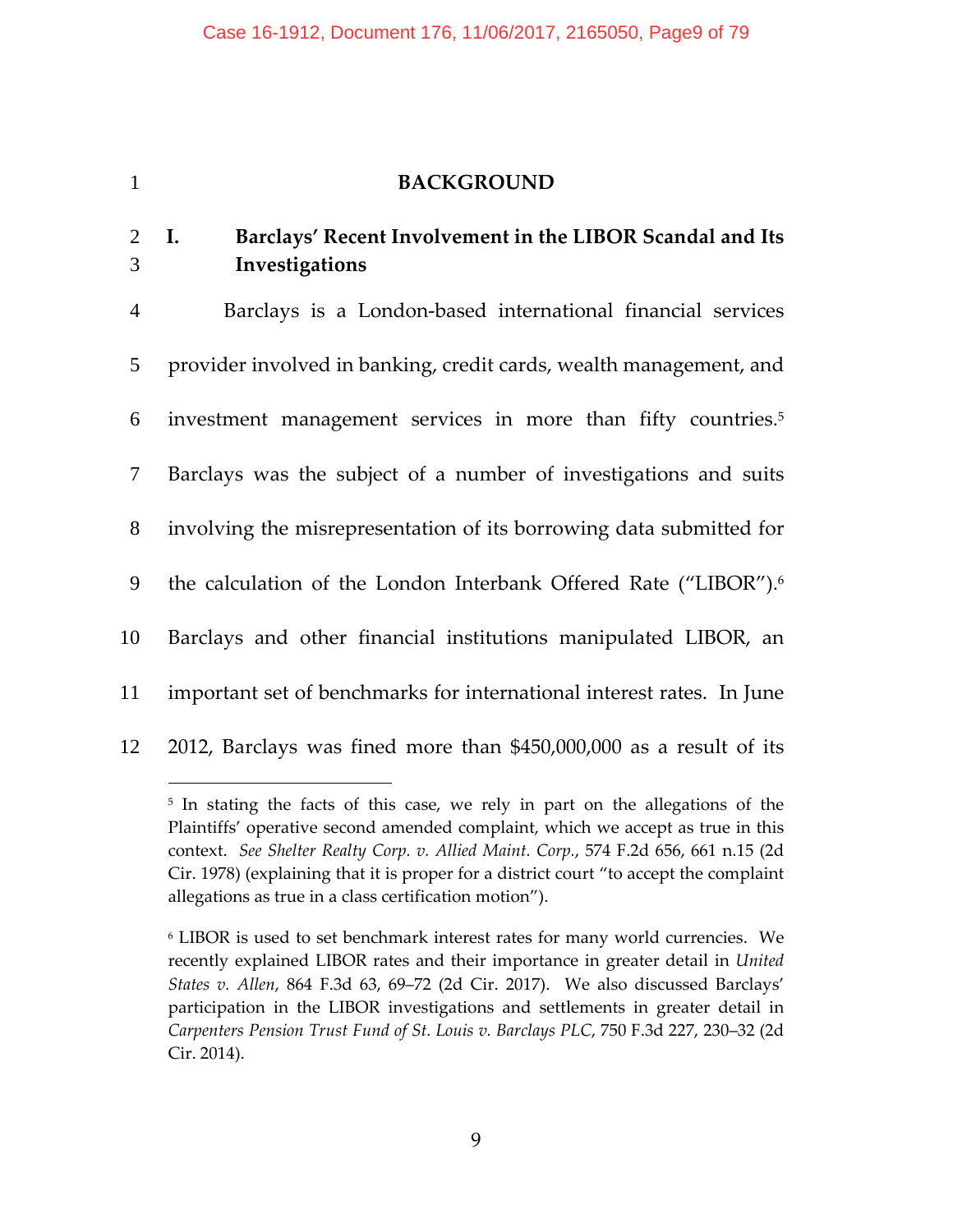|                | 1 involvement. As a result of the LIBOR investigation, Barclays'                |
|----------------|---------------------------------------------------------------------------------|
|                | 2 corporate leadership undertook significant measures to change the             |
|                | 3 company's culture and develop more integrity in its operations. <sup>7</sup>  |
|                | 4 II.<br>LX, Dark Pools, and High-Frequency Traders                             |
| 5 <sup>5</sup> | From the time it was involved in the LIBOR investigations to                    |
|                | 6 the present, Barclays, through its American subsidiary Barclays               |
|                | 7 Capital Inc., has operated an alternate trading system — essentially a        |
| 8              | private venue for trading securities <sup>8</sup> -known as Barclays' Liquidity |

<sup>7</sup> Among other steps, Barclays commissioned an independent review of the company's business practices, and then indicated it would implement dozens of changes proposed in a report produced by Sir Anthony Salz (a lawyer and former chairman of the BBC). Those changes were aimed at, *inter alia*, developing a culture that valued long-term success as opposed to short-term profit, and measures aimed at providing greater transparency regarding operations.

<sup>8</sup> The Securities and Exchange Commission defines alternate trading system as "any organization, association, person, group of persons, or system" that "constitutes, maintains, or provides a market place or facilities for bringing together purchasers and sellers of securities or for otherwise performing with respect to securities the functions commonly performed by a stock exchange" that does not set "rules governing the conduct of subscribers other than the conduct of such subscribers' trading on such organization, association, person, group of persons, or system" or "[d]iscipline subscribers other than by exclusion from trading." 17 C.F.R. § 242.300(a). Alternate trading systems are regulated by the Securities and Exchange Commission. *See id.* §§ 242.301–.303. They have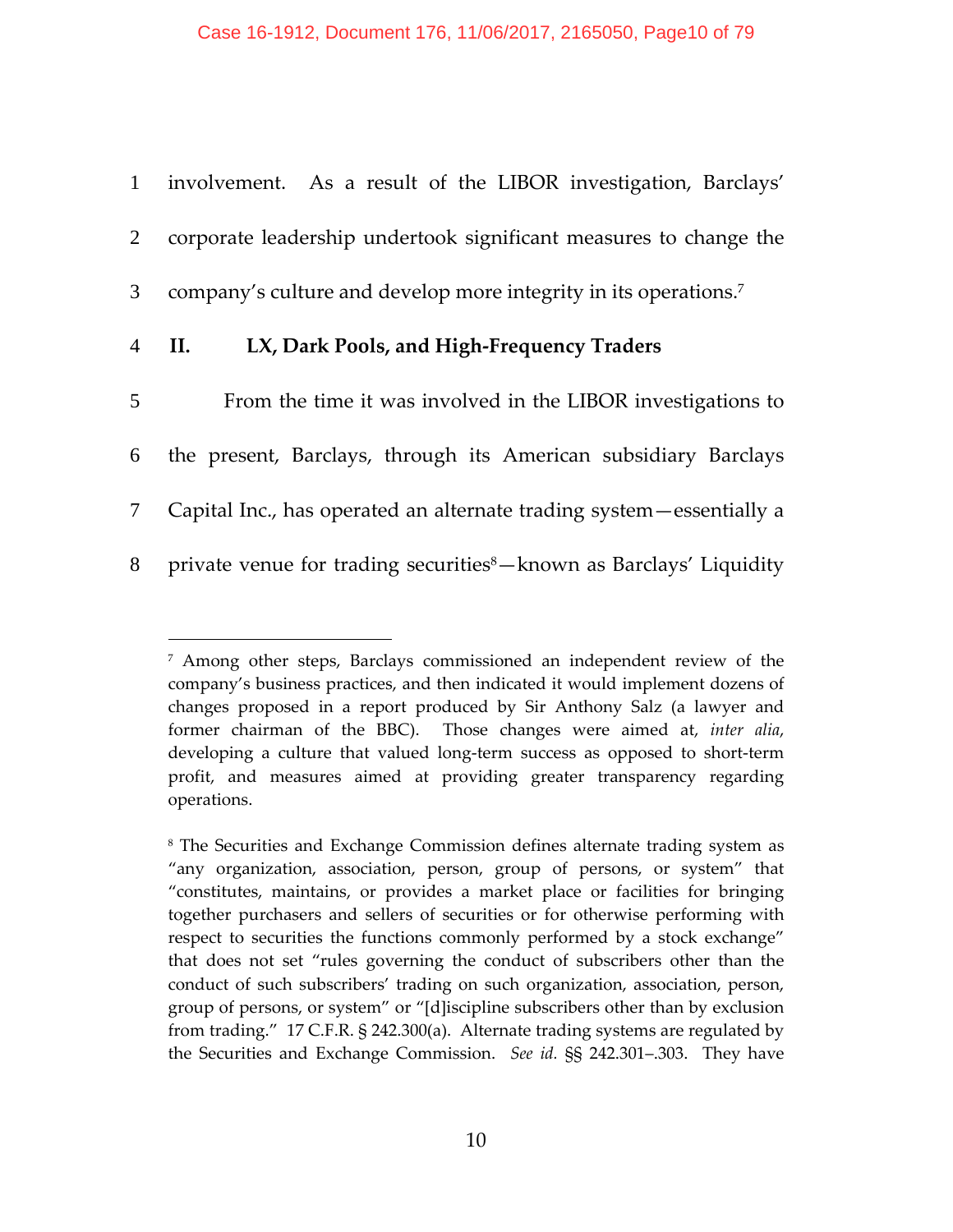### Case 16-1912, Document 176, 11/06/2017, 2165050, Page11 of 79

| 1              | Cross, or, more simply, as Barclays' LX ("LX"). LX belongs to a                    |
|----------------|------------------------------------------------------------------------------------|
| $2^{\circ}$    | particular subset of alternate trading systems known as "dark                      |
| 3 <sup>7</sup> | pools." Dark pools permit investors to trade securities in a largely               |
| $\overline{4}$ | anonymous manner. Neither "information regarding the orders"                       |
| 5 <sup>5</sup> | placed into the pool for execution [n]or the identities of subscribers             |
| 6              | that are trading in the pool" are displayed at the time of the trade. <sup>9</sup> |
| $\tau$         | The anonymous nature of dark pools makes them popular                              |
| 8              | with institutional investors, who seek to avoid victimization at the               |
| 9              | hands of high-frequency traders. <sup>10 11</sup> High-frequency traders often     |

grown significantly over the last decade, in part because of the advantages offered by a subset of alternate trading systems known as "dark pools," which we discuss *infra*. *See, e.g.*, Matthew S. Freedman, *Rise in SEC Dark Pool Fines*, 35 Rev. Banking & Fin. L. 150, 150–52 (2015) (noting that approximately 40% of all trades occurred in alternate trading systems in 2014, up from 16% in 2008, and explaining that there are approximately forty dark pools in existence).

 $\overline{a}$ 

<sup>9</sup> *In the Matter of ITG Inc. & Alternet Sec., Inc., Respondents*, Exchange Act Release No. 9887, 112 SEC Docket 887, ¶ 18 (Aug. 12, 2015).

<sup>10</sup> In a report, the Securities and Exchange Commission has loosely defined highfrequency traders "as 'market makers' with very large daily trading frequency." *Findings Regarding the Market Events of May 6, 2010: Report of the Staffs of the CFTC and SEC to the Joint Advisory Committee on Emerging Regulatory Issues*, at 13, *available at* https://www.sec.gov/news/studies/2010/marketevents‐report.pdf.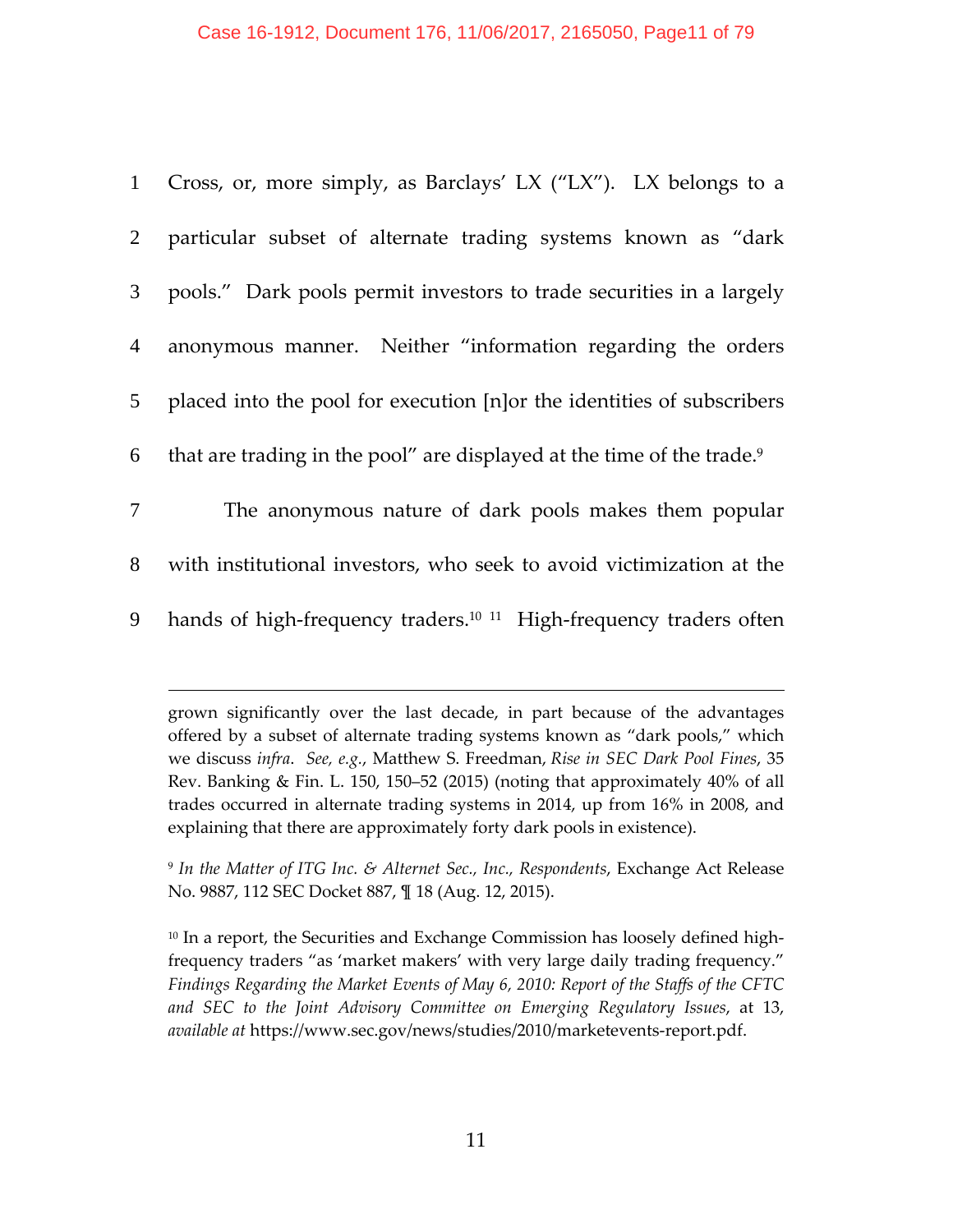|                 | 1 engage in "front running" or "trading ahead" of the market,               |
|-----------------|-----------------------------------------------------------------------------|
| $\overline{2}$  | meaning that they detect patterns involving large incoming trades,          |
| 3 <sup>7</sup>  | and then execute their own trades before those incoming trades are          |
| $4\overline{ }$ | completed. <sup>12</sup> Front running results in the incoming trades being |
| 5 <sup>5</sup>  | more costly or less lucrative for the individuals or institutions           |
| 6               | making them. <sup>13</sup> Thus, many investors prefer to avoid high-       |
| $7\degree$      | frequency traders, and utilize dark pools to do so. Some literature         |
| 8               | nevertheless suggests that dark pools are also popular with high-           |
| 9               | frequency traders, who similarly prefer them because they are               |
| 10              | anonymous. <sup>14</sup>                                                    |

 *See* Edwin Batista, *A Shot in the Dark: An Analysis of the SEC's Response to the Rise of Dark Pools*, 14 J. High Tech. L. 83, 84 (2014) (explaining that traders use dark pools "to avoid front running by high‐frequency traders"); *see also* Freedman, *supra* note 8, at 150 (noting that dark pools "were largely created to allow institutional investors to execute large volume trades without creating an unfavorable impact on market prices").

*Id.*

*See* Batista, *supra* note 11, at 84*.*

 *See, e.g.*, Michael Morelli, *Regulating Secondary Markets in the High Frequency Age: A Principled and Coordinated Approach*, 6 Mich. Bus. & Entrepreneurial L. Rev.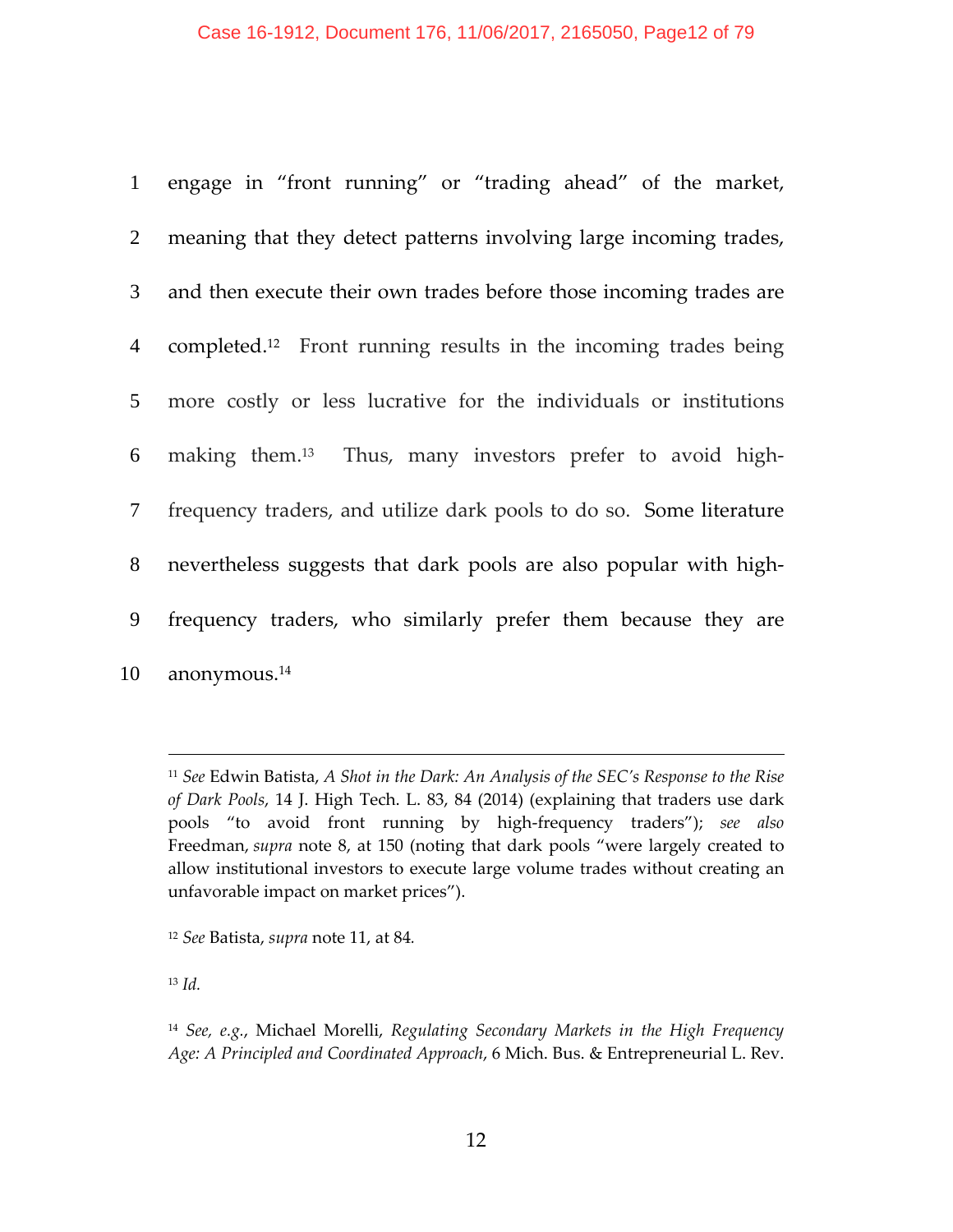# **III. Barclays' Statements Regarding LX and Liquidity Profiling**

To address concerns that high‐frequency traders may have been front running in LX, Barclays' officers made numerous statements asserting that LX was safe from such practices, and that Barclays was taking steps to protect traders in LX.

For example, Barclays' Head of Equities Electronic Trading (and a Defendant in this action) William White told *Traders Magazine* that Barclays monitored activity in LX and would remove traders who engaged in conduct that disadvantaged LX clients. On a different occasion, White publicly stated that LX was "built on transparency" and had "safeguards to manage toxicity, and to help [its] institutional clients understand how to manage their 14 interactions with high-frequency traders." J.A. 237. Other examples of purported misstatements made by Barclays include the following allegations:

<sup>79,</sup> 92–93 (2016) (explaining that high‐frequency trading firms like dark pools in part because of their anonymity).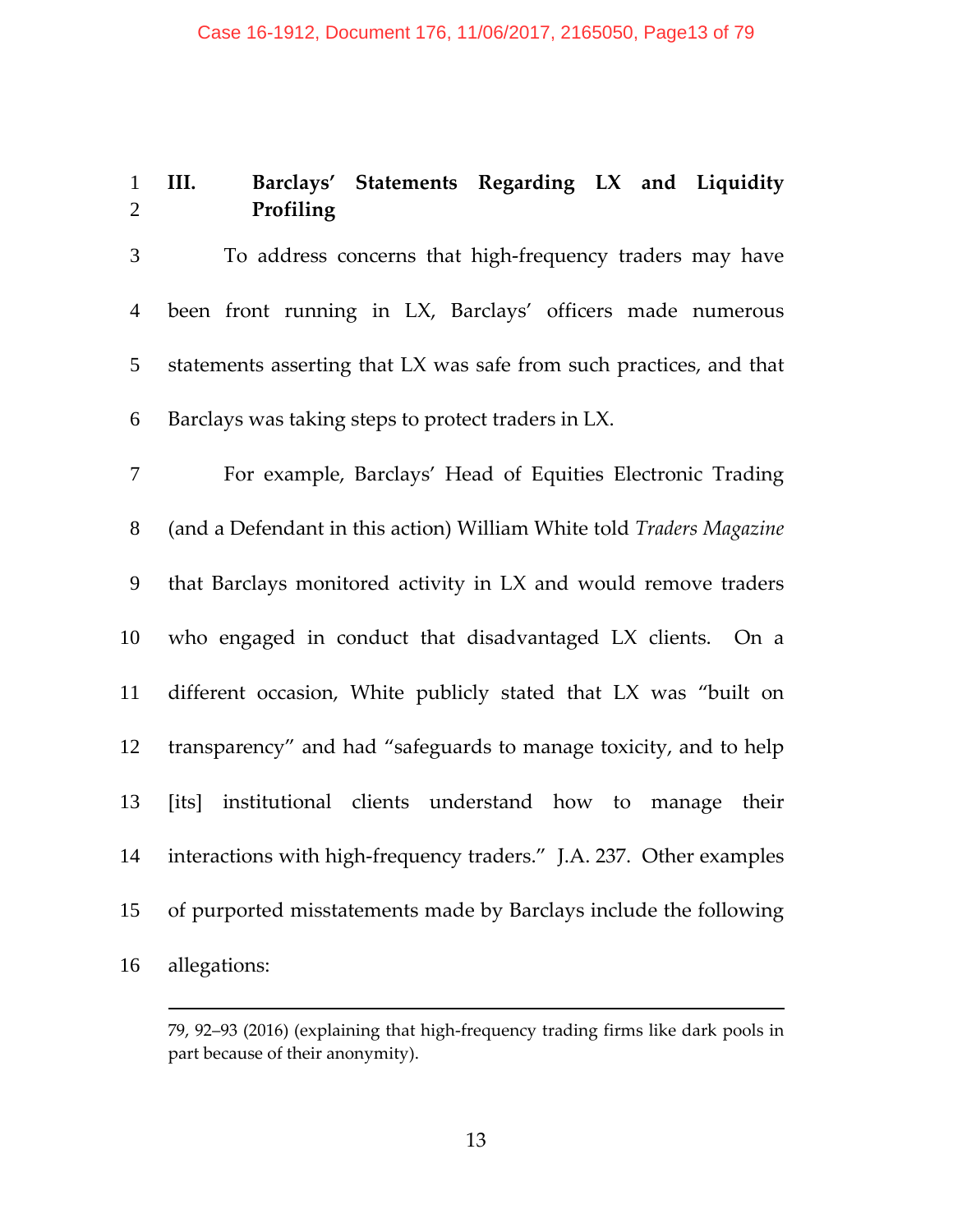| $\mathbf{1}$   | • Touting LX as encompassing a "sophisticated                          |
|----------------|------------------------------------------------------------------------|
| $\overline{2}$ | surveillance framework that protects clients from                      |
| 3              | predatory trading activity." J.A. 240.                                 |
| $\overline{4}$ | • Representing that "LX underscores Barclays' belief that              |
| 5              | transparency is not only important, but that it benefits               |
| 6              | both our clients and the market overall." J.A. 246.                    |
| 7              | • Stating that Barclays' algorithm and scoring                         |
| 8              | methodology enabled it "to restrict [high-frequency                    |
| 9              | traders] interacting with our clients." J.A. 247.                      |
| 10             | Barclays also created a service for its LX customers entitled          |
| 11             | "Liquidity Profiling." First marketed in 2011, Liquidity Profiling     |
| 12             | purportedly allowed Barclays' personnel to monitor high-frequency      |
| 13             | trading in LX more closely and permitted traders to avoid entities     |
| 14             | that engaged in such trading. For example, Barclays issued a press     |
| 15             | release stating that Liquidity Profiling enabled "Barclays to evaluate |
| 16             | each client's trading in LX based on quantitative factors, thereby     |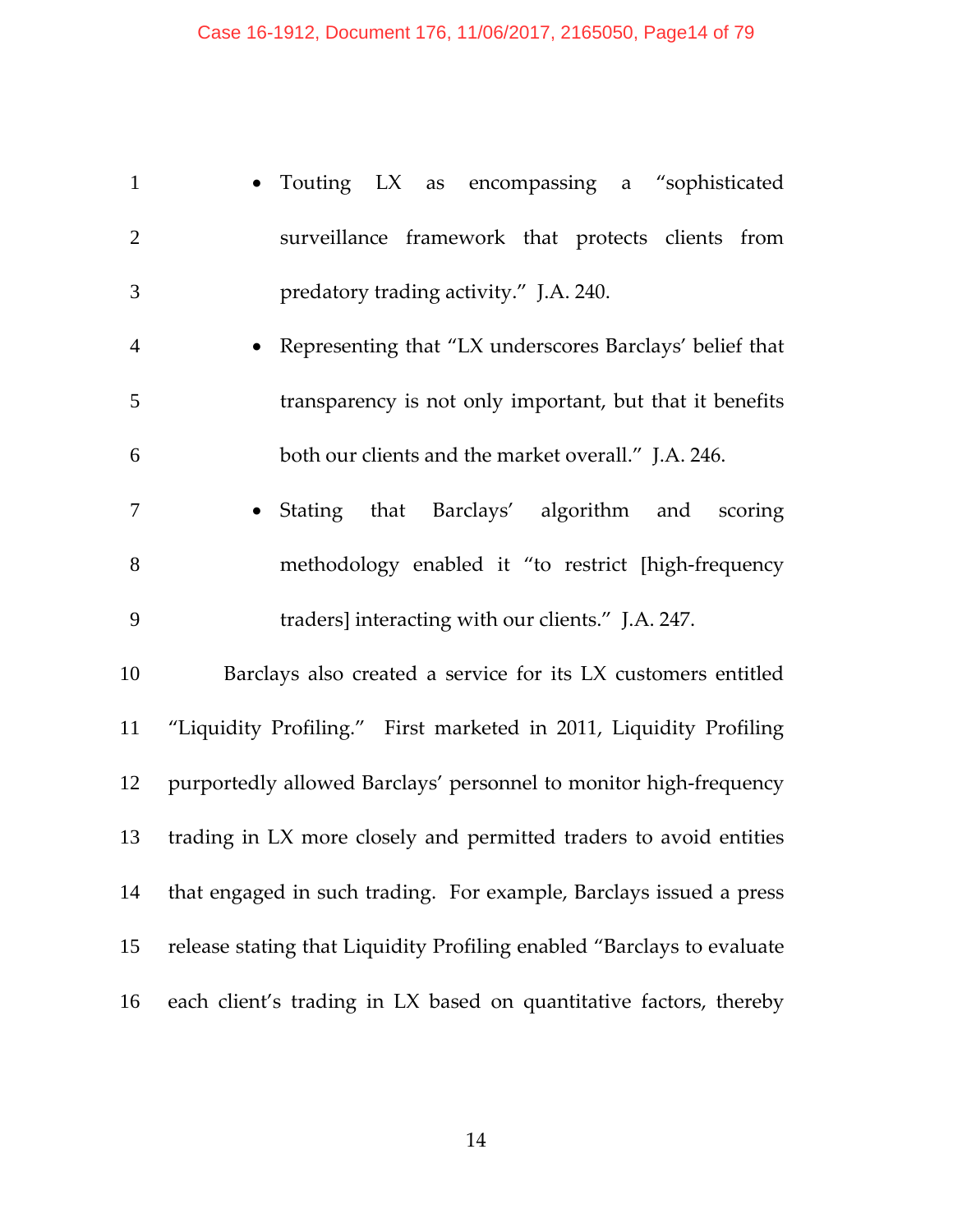# Case 16-1912, Document 176, 11/06/2017, 2165050, Page15 of 79

| $\mathbf{1}$    | providing more accurate assessments of aggressive, neutral and      |
|-----------------|---------------------------------------------------------------------|
| $\overline{2}$  | passive trading strategies." J.A. 246. Based on a numerical ranking |
| $\mathfrak{Z}$  | system that categorized traders, LX users could, according to       |
| $\overline{4}$  | Barclays, avoid trading with high-frequency traders. Barclays made  |
| $5\overline{)}$ | numerous other alleged misstatements regarding Liquidity            |
| 6               | Profiling, such as:                                                 |
| $\overline{7}$  | • Claiming in a press release that by using Liquidity               |
| 8               | Profiling, clients could "choose which trading styles               |
| 9               | they interact with, instead of choosing by the more                 |
| 10              | arbitrary designation of client type." J.A. 246.                    |
| 11              | • Explaining that "transparency" was the biggest theme              |
| 12              | of the year 2013, and that "Liquidity Profiling analyzes            |
| 13              | each interaction in the dark pool, allowing us to                   |
| 14              | monitor the behavior of individual participants. This               |
| 15              | was a very significant step because it was important to             |
| 16              | provide clients with transparency about the nature                  |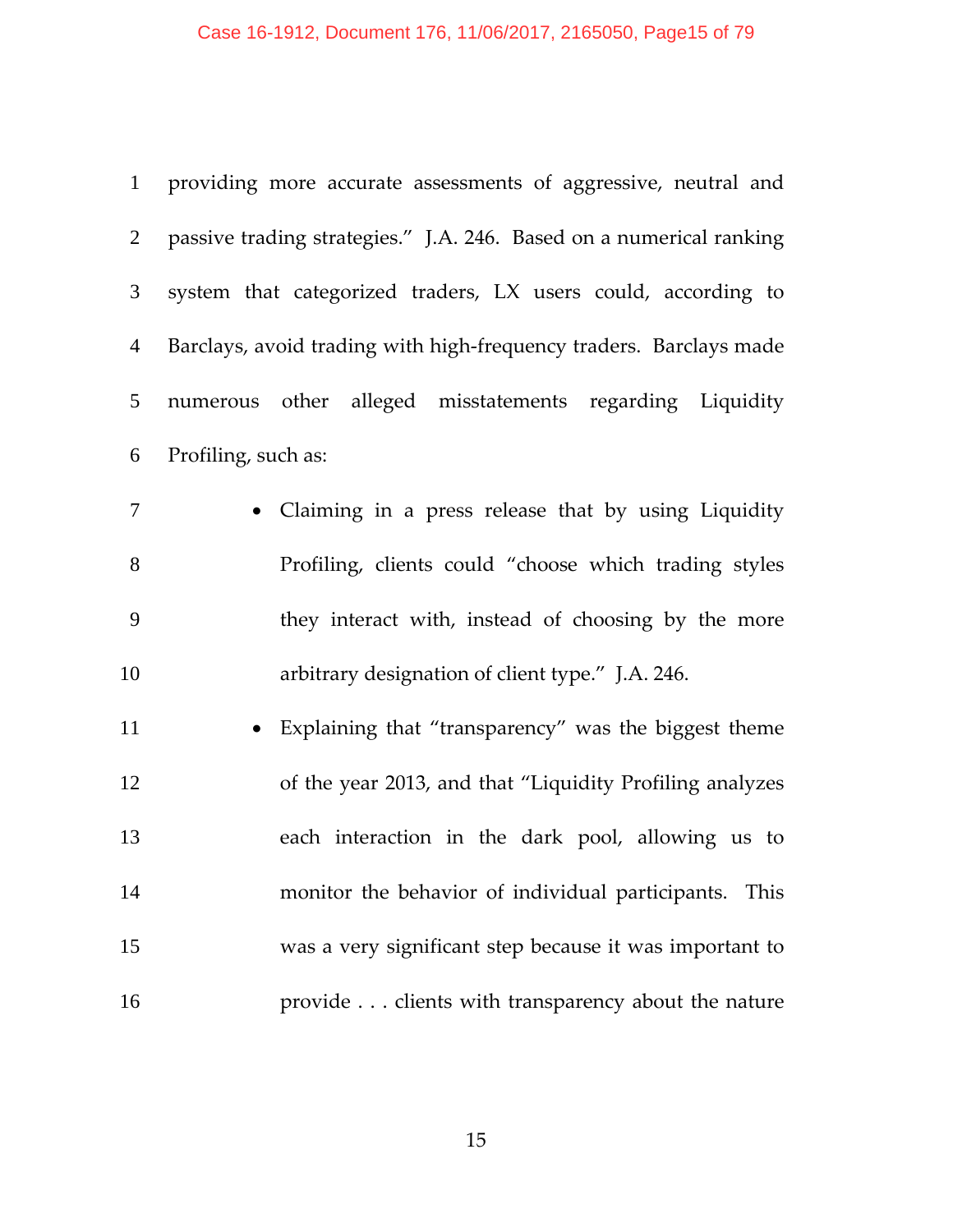| $\mathbf{1}$   | of counterparties in the dark pool and how the control                          |
|----------------|---------------------------------------------------------------------------------|
| $\overline{2}$ | framework works." J.A. 252.                                                     |
| 3              | IV.<br>The New York Attorney General's Lawsuit                                  |
| $\overline{4}$ | On June 25, 2014, the New York Attorney General commenced                       |
| 5              | an action alleging that Barclays was violating provisions of the New            |
| 6              | York Martin Act <sup>15</sup> in operating its dark pool. The complaint alleged |
| $\tau$         | that many of Barclays' representations about protections LX                     |
| 8              | afforded its customers from high-frequency traders were false and               |
| 9              | misleading. See People ex rel. Schneiderman v. Barclays Capital Inc., 1         |
| 10             | N.Y.S.3d 910, 911 (N.Y. Sup. Ct. 2015).                                         |
| 11             | The next day, the price of Barclays' ADS fell 7.38%. On the                     |
| 12             | following day, news reports estimated that Barclays could face a fine           |
| 13             | of more than £300,000,000 as a result of the Attorney General's                 |

action, and on June 30th its stock price dropped an additional 1.5%.

 N.Y. Gen. Bus. Law §§ 352–359. The Martin Act grants New York's Attorney General the power to "investigate and enjoin fraudulent practices in the marketing of stocks, bonds and other securities within or from New York." *Assured Guar. (UK) Ltd. v. J.P. Morgan Inv. Mgmt. Inc.*, 962 N.E.2d 765, 768 (N.Y. 2011) (internal quotation marks omitted).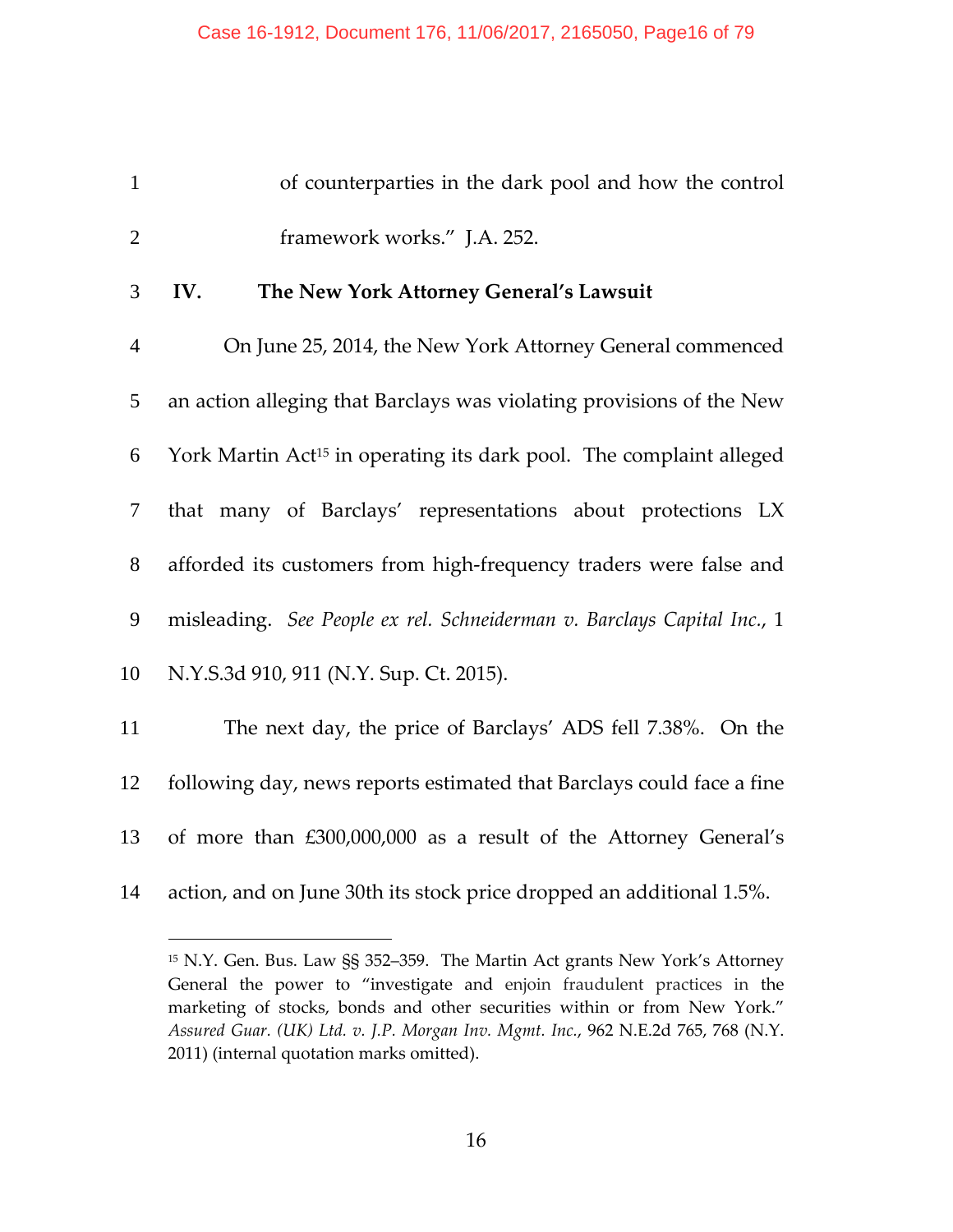## **V. The Plaintiffs' Action**

The Plaintiffs filed the instant putative class action shortly thereafter. They alleged in a subsequent second amended complaint that Barclays had violated § 10(b) and Rule 10b‐5 by making false statements and omissions about LX and Liquidity Profiling.

The Plaintiffs alleged that Barclays' statements about LX and Liquidity Profiling "were materially false and misleading by omission or otherwise because," J.A. 227, contrary to its assertions, "Barclays did not in fact protect clients from aggressive high frequency trading activity, did not restrict predatory traders' access to other clients," and did not "eliminate traders who continued to behave in a predatory manner," J.A. 228.

According to the complaint, Barclays "did not monitor client orders continuously," or even apply Liquidity Profiling "to a significant portion of the trading" conducted in LX. J.A. 228. Instead, the Plaintiffs alleged that Barclays "favored high frequency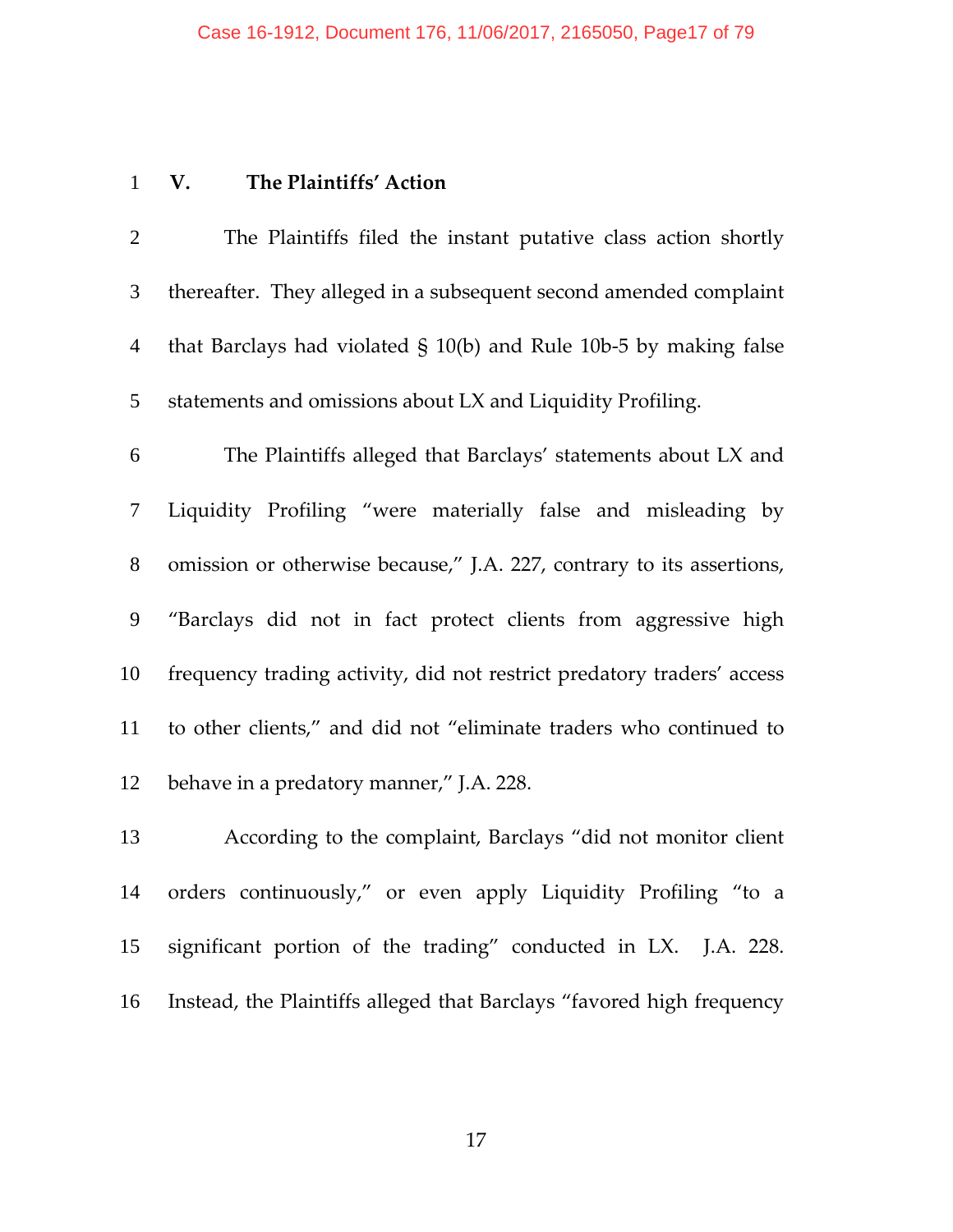# Case 16-1912, Document 176, 11/06/2017, 2165050, Page18 of 79

| $\mathbf{1}$   | traders" by giving them information about LX that was not available       |
|----------------|---------------------------------------------------------------------------|
| 2              | to other investors and applying "overrides" that allowed such             |
| 3              | traders to be given a Liquidity Profiling rating more favorable than      |
| $\overline{4}$ | the one they should have received. J.A. 228.                              |
| 5              | The result of these fraudulent statements, the Plaintiffs                 |
| 6              | asserted, was that the price of Barclays' ADS had been "maintained"       |
| 7              | at an inflated level that "reflected investor confidence in the integrity |
| 8              | of the company" until the New York Attorney General's lawsuit.            |
|                |                                                                           |
| 9              | J.A. 224.                                                                 |
| 10             | VI. Procedural History                                                    |
| 11             | The Defendants moved to dismiss the Plaintiffs' claims. They              |
| 12             | contended, among other arguments, that the alleged misstatements          |
| 13             | recited by the Plaintiffs were not material and therefore could not       |
| 14             | form the basis for a $\S$ 10(b) action. In particular, the Defendants     |
| 15             | pointed out that the revenue generated by LX was only 0.1% of             |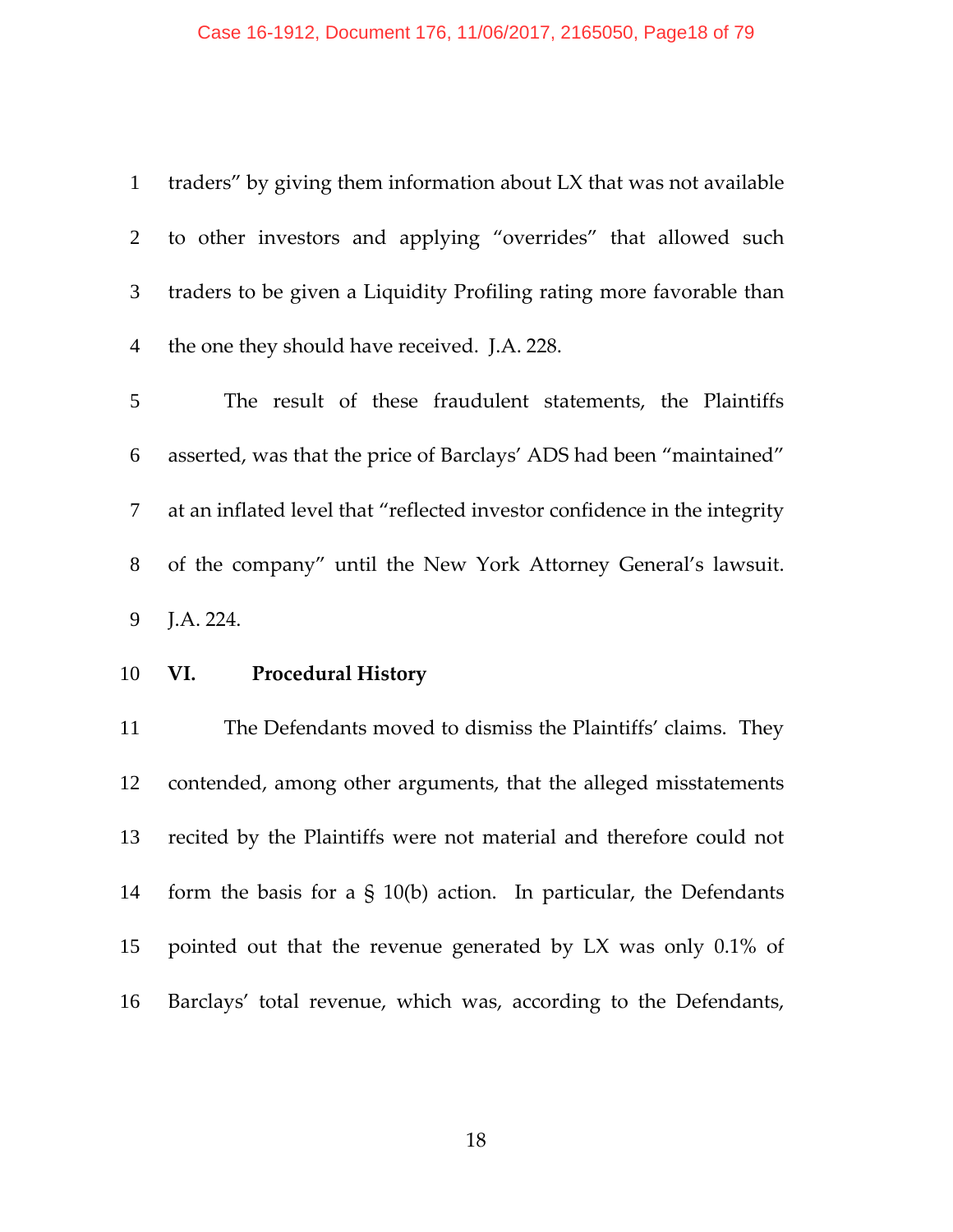#### Case 16-1912, Document 176, 11/06/2017, 2165050, Page19 of 79

significantly below what would ordinarily be considered quantitatively material to investors. The Defendants also contended that the Plaintiffs had not adequately pleaded that the alleged misstatements were qualitatively material because they had not alleged that any Barclays investor had considered them in making investment decisions; the statements were directed only to LX clients, not investors.

The district court denied the Defendants' motion to dismiss, in part. *Strougo v. Barclays PLC*, 105 F. Supp. 3d 330, 353 (S.D.N.Y. 2015). The court explained that it was obligated to consider whether the purported misstatements were quantitatively or qualitatively material. *Id.* at 349–50. In its quantitative analysis, the court agreed with the Defendants that LX was a small part of Barclays' business operation and accounted for a small fraction of the company's revenue. *Id.* at 349. It nevertheless concluded that the misstatements could be qualitatively material. *Id.* After the LIBOR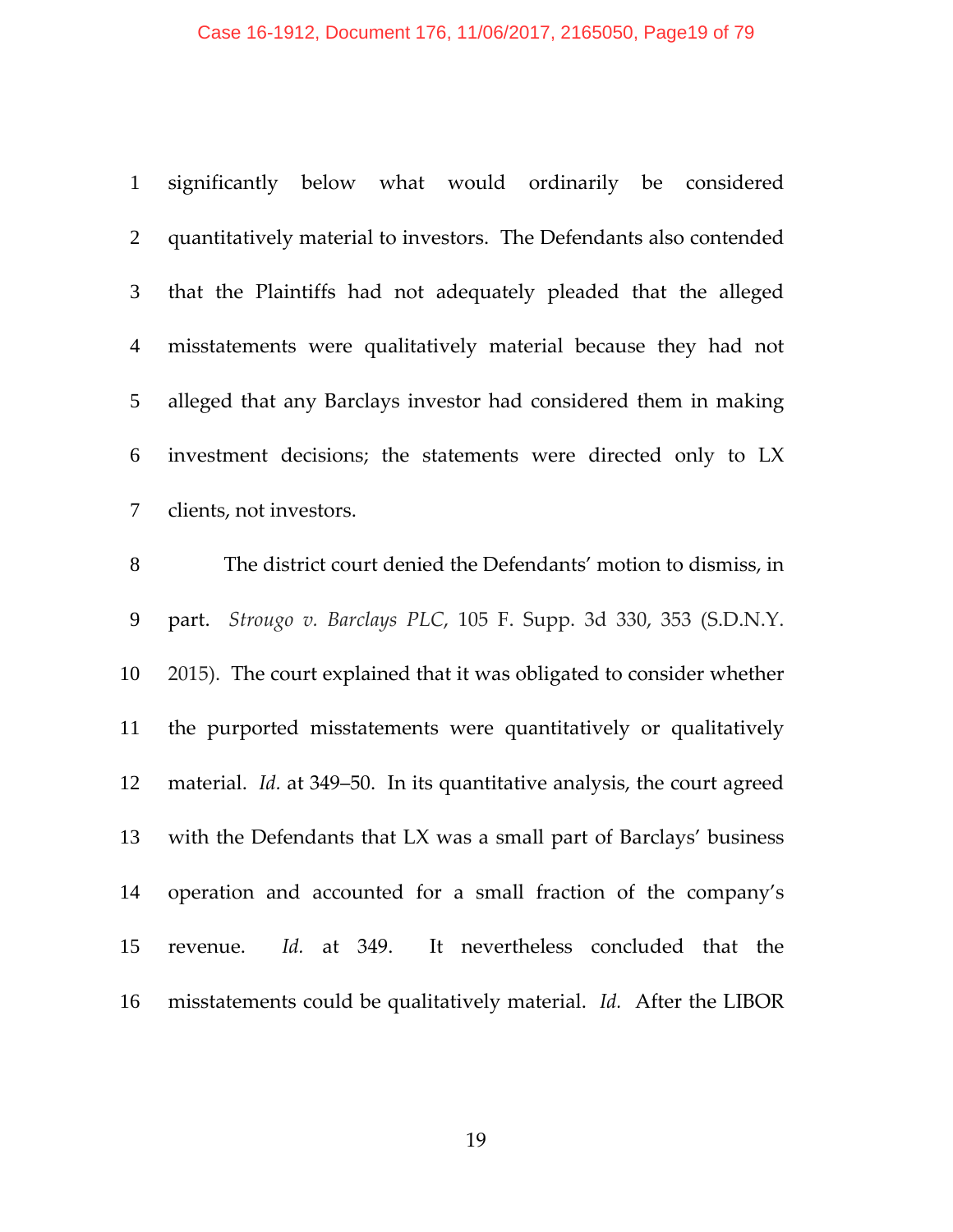#### Case 16-1912, Document 176, 11/06/2017, 2165050, Page20 of 79

| 1 scandal, the court explained, "Barclays had staked its long-term   |
|----------------------------------------------------------------------|
| 2 performance on restoring its integrity." Id. (internal quotation   |
| 3 marks omitted). Barclays' statements regarding LX and Liquidity    |
| 4 Profiling could therefore "call into question the integrity of the |
| 5 company as a whole." <sup>16</sup> <i>Id.</i>                      |

<sup>&</sup>lt;sup>16</sup> The district court dismissed the Plaintiffs' claims related to two other categories of purported misstatements. *See id.* at 343–47. The first related to Barclays' general business practices, and relied on purportedly false statements that asserted that Barclays was changing its values to conduct its "business in the right way." *Id.* at 343. The second category of alleged false statements focused on Barclays' commitment to enacting the recommendations made by the Salz report. *See id.* at 344–47.The court concluded that both of these categories of statements were "inactionable puffery." *See id.* at 347.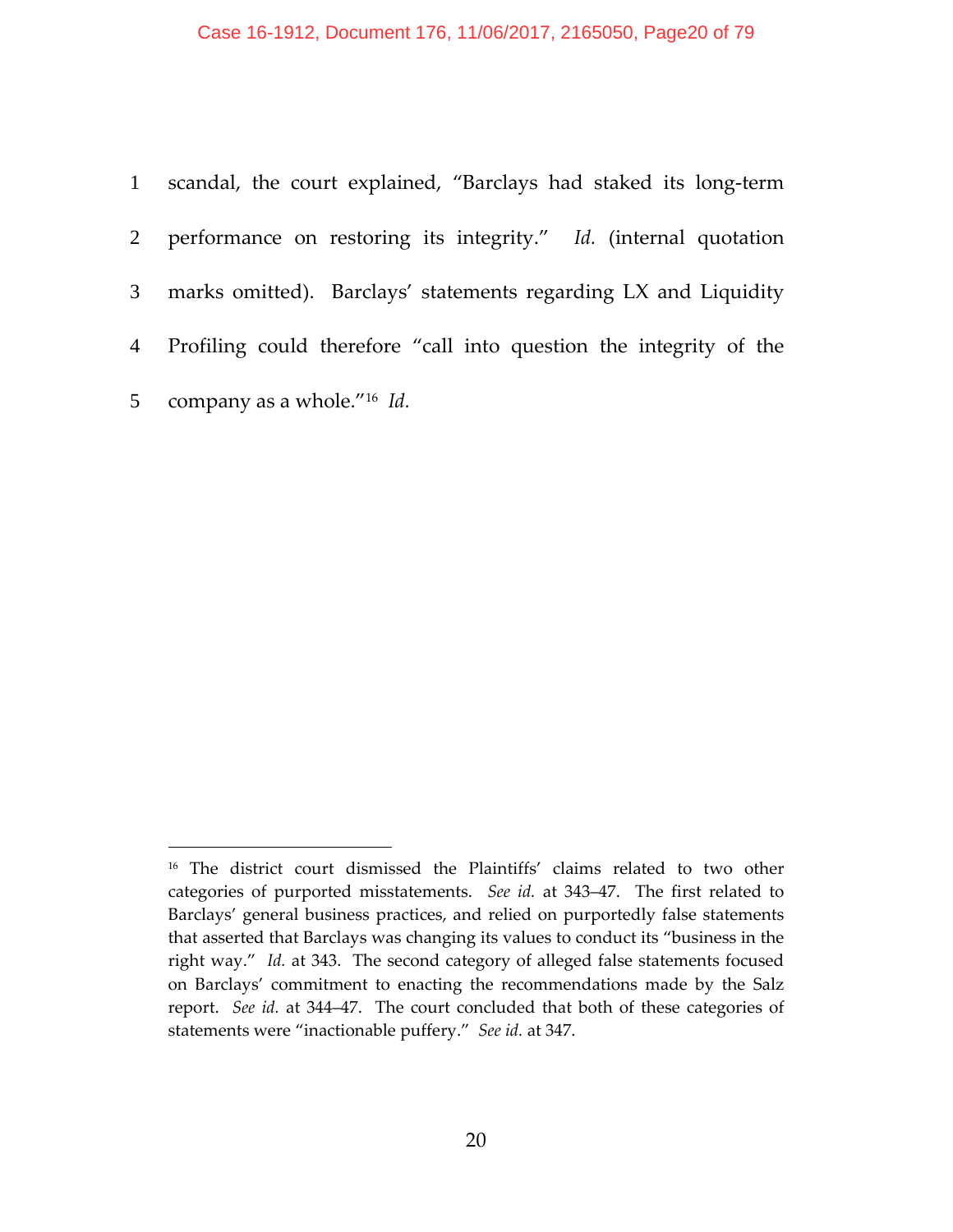### Case 16-1912, Document 176, 11/06/2017, 2165050, Page21 of 79

### 1 a.  *The Plaintiffs' Motion for Class Certification*

2 The Plaintiffs then sought class certification for investors who 3 purchased Barclays' ADS between August 2, 2011, and June 25, 4 2014.17

| 5      | In order to satisfy Federal Rule of Civil Procedure 23(b)(3)'s               |
|--------|------------------------------------------------------------------------------|
| 6      | predominance requirement, the Plaintiffs argued that $\S$ 10(b)'s            |
| $\tau$ | reliance element was satisfied by the members of the proposed class          |
| 8      | under the presumption of reliance recognized by the Supreme Court            |
| 9      | in <i>Basic</i> , 485 U.S. at 224.                                           |
| 10     | In support of their motion, the Plaintiffs submitted an expert               |
| 11     | report from Dr. Zachary Nye <sup>18</sup> that considered whether the market |
|        |                                                                              |

12 for Barclays' ADS was efficient, a necessary prerequisite for the *Basic*

<sup>&</sup>lt;sup>17</sup> These dates encompass the time period between when Barclays first made purportedly false statements regarding LX and the public disclosure of Barclays' misstatements by the New York Attorney General's action.

<sup>&</sup>lt;sup>18</sup> Dr. Nye is a financial economist and the Vice President of Stanford Consulting Group, Inc. He holds a bachelor's degree in economics from Princeton University, a master's degree in finance from the London Business School, and a Ph.D. from U.C. Irvine. He has conducted research in areas including market efficiency.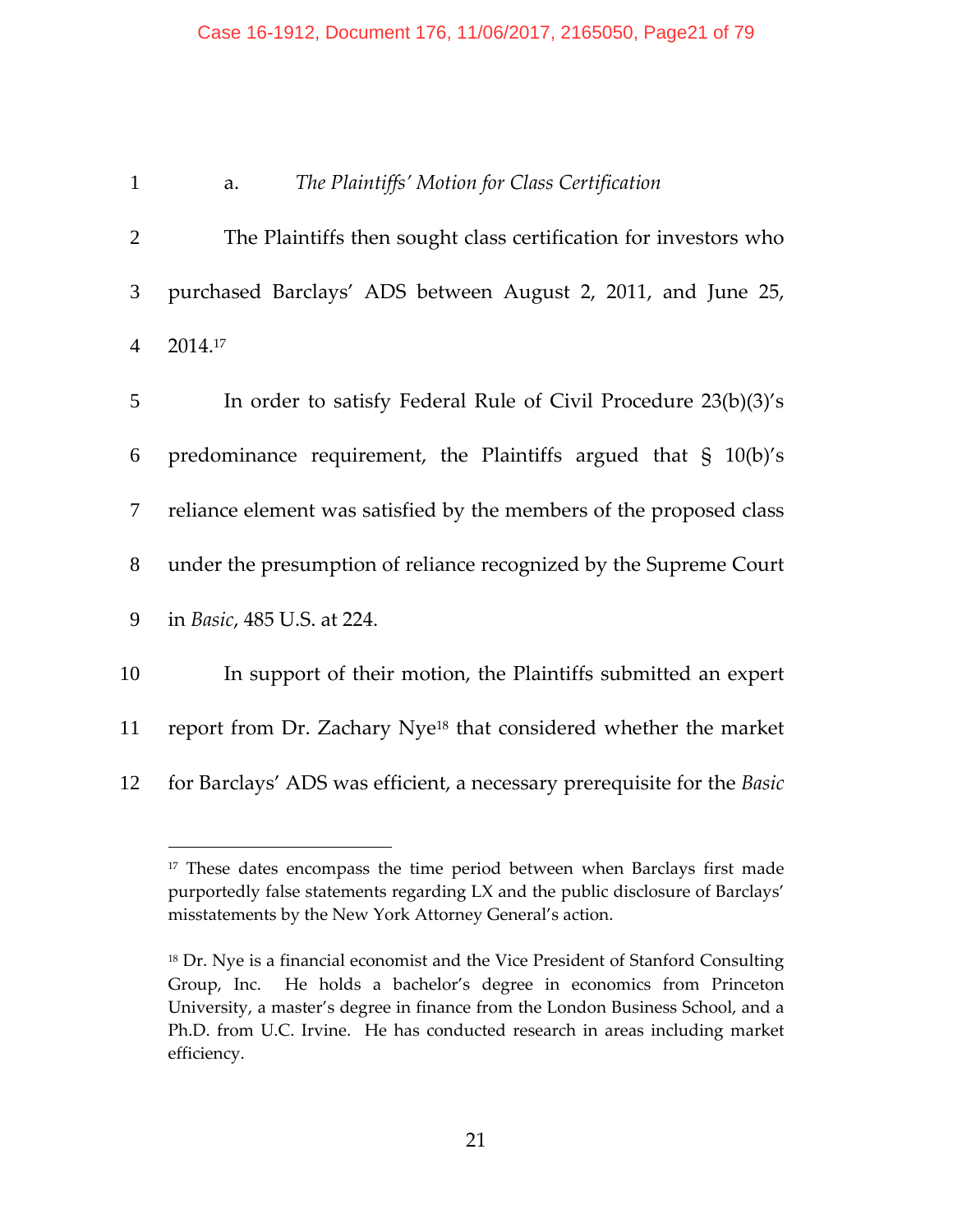| $\mathbf{1}$   | presumption to apply. Dr. Nye's report applied the five factors        |
|----------------|------------------------------------------------------------------------|
| $\overline{2}$ | identified in Cammer v. Bloom, 711 F. Supp. 1264 (D.N.J. 1989), and    |
| $\mathfrak{Z}$ | the three factors identified in Krogman v. Sterritt, 202 F.R.D. 467    |
| $\overline{4}$ | (N.D. Tex. 2001). See In re Petrobras Sec., 862 F.3d 250, 276 (2d Cir. |
| 5              | 2017). Dr. Nye explained that all eight factors supported the          |
| 6              | conclusion that the market for Barclays' ADS was efficient. Dr. Nye    |
| 7              | first concluded that the seven factors that rely on "indirect" indicia |
| $8\,$          | of an efficient market-the first four Cammer factors and all three     |
| $\mathbf{9}$   | Krogman factors-supported his conclusion.                              |
| 10             | With respect to the final factor-the fifth Cammer factor, or           |
| 11             | "Cammer 5," which is considered the only "direct" measure of           |
| 12             | efficiency-Dr. Nye conducted an "event study" to determine             |
| 13             | whether the price of Barclays' ADS changed when new material           |
| 14             | information about the company was released. Based on the results       |
| 15             | of that event study, Dr. Nye concluded that the final factor also      |

weighed in favor of concluding that the market for Barclays' ADS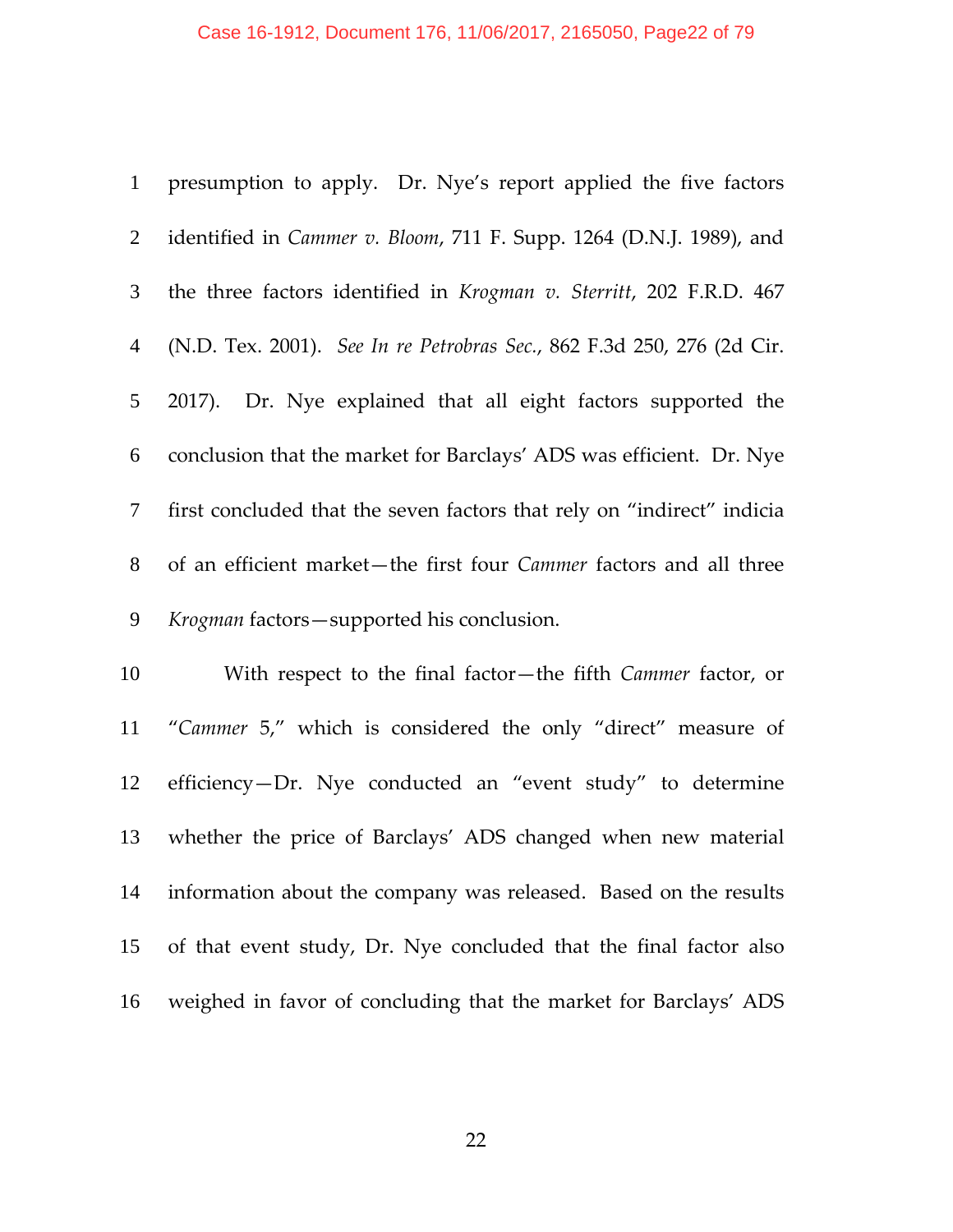#### Case 16-1912, Document 176, 11/06/2017, 2165050, Page23 of 79

1 was efficient. Thus, relying on Dr. Nye's report, the Plaintiffs asserted that they were entitled to the *Basic* presumption.

In the alternative, the Plaintiffs argued that reliance could be established under the presumption of reliance for omissions of material information, as recognized by the Supreme Court in *Affiliated Ute*, 406 U.S. at 128. That presumption, the Plaintiffs asserted, applied because Barclays had failed to disclose material information regarding LX, such as the fact that Liquidity Profiling did not apply to a significant portion of the trades conducted in LX 10 and that Barclays provided advantages such as "overrides" to high-frequency traders.

Dr. Nye also addressed the calculation of class damages. He opined that the damages class members had suffered as a result of Barclays' fraudulent conduct could be calculated on a classwide basis. According to Dr. Nye, the amount by which a stock's price was inflated by fraudulent statements or omissions could be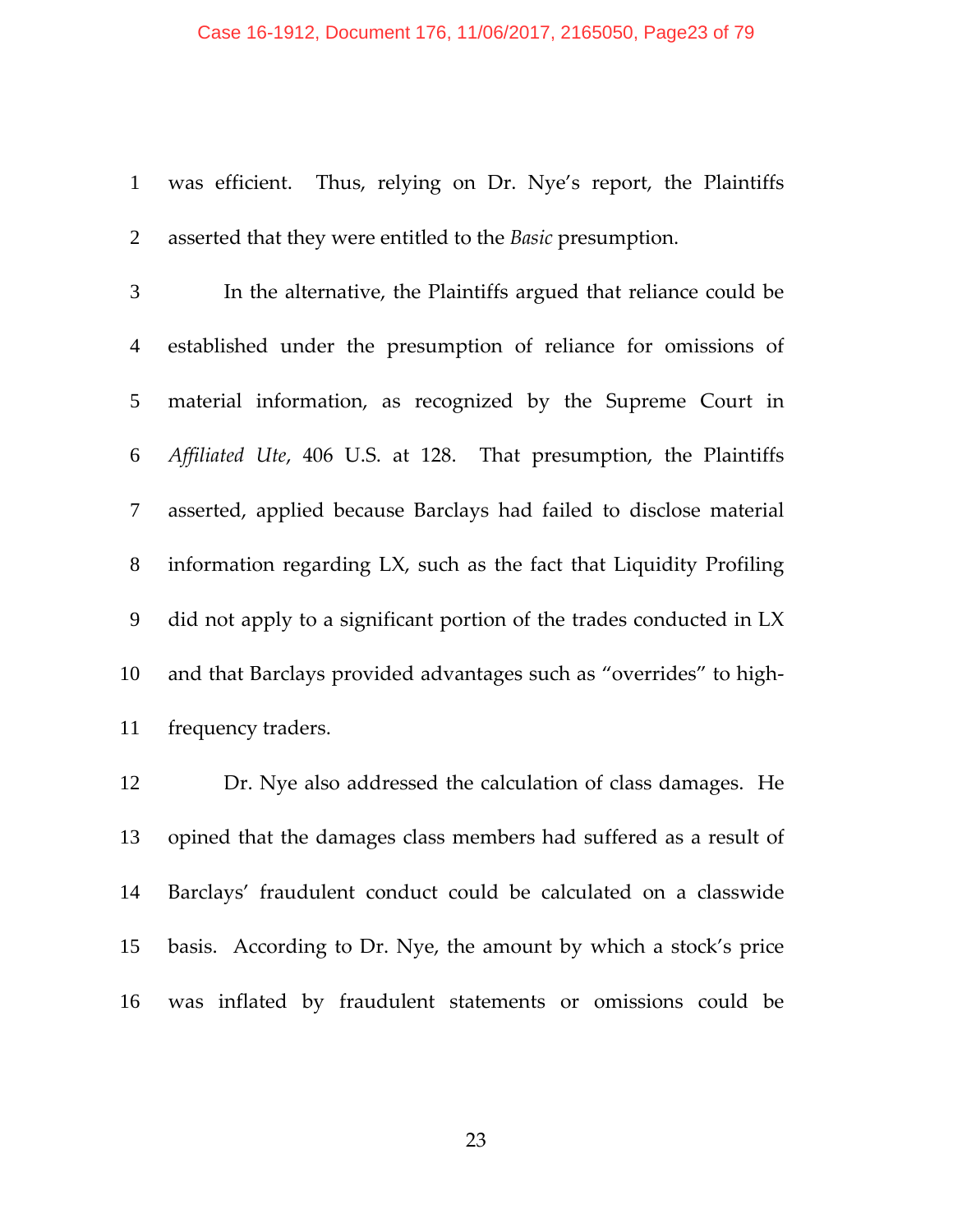| $\mathbf{1}$   | calculated by measuring how much the price of the stock declined       |
|----------------|------------------------------------------------------------------------|
| $\overline{2}$ | when those statements were revealed to be false or when previously     |
| 3              | undisclosed information was revealed. An event study could then        |
| $\overline{4}$ | isolate company-specific changes in stock price from changes           |
| 5              | resulting from outside factors such as fluctuations in the stock       |
| 6              | market generally or the particular industry. Once the decline caused   |
| $\tau$         | by the corrective disclosure was isolated, the "daily level of price   |
| $8\phantom{.}$ | inflation" could be readily calculated for Barclays' ADS for the class |
| 9              | period. J.A. 348. Then, each class member's actual trading in the      |
| 10             | security could be used to determine individual damages. <sup>19</sup>  |
| 11             | The Defendants' Opposition to Class Certification<br>b.                |
| 12             | In response, the Defendants argued that the Plaintiffs had not         |
| 13             | made the requisite showing to invoke the Basic presumption because     |
|                |                                                                        |

they had failed to show that the market for Barclays' ADS was

<sup>&</sup>lt;sup>19</sup> A security purchased during the class period and sold before the first corrective disclosure would not support a claim for damages.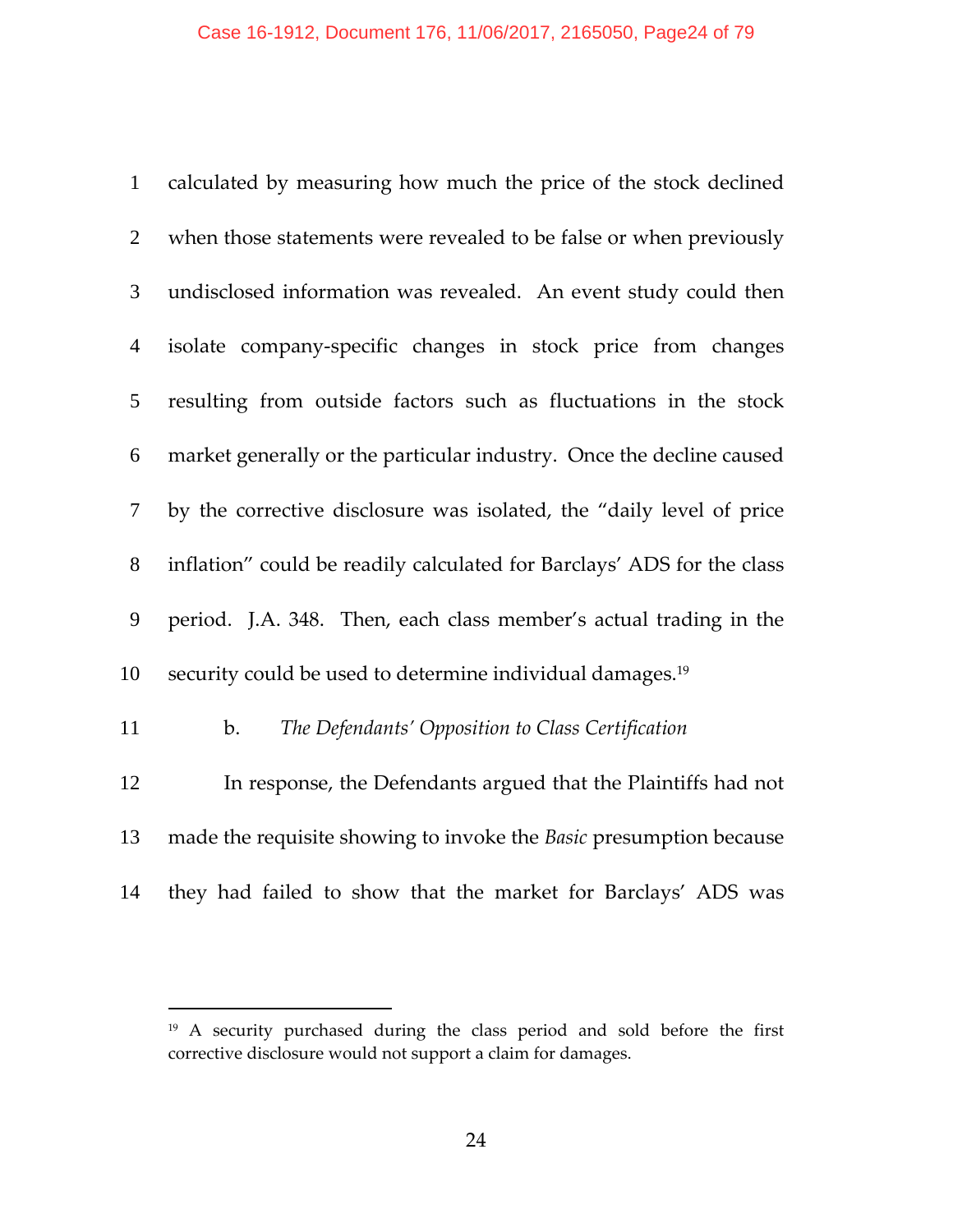#### Case 16-1912, Document 176, 11/06/2017, 2165050, Page25 of 79

| $\mathbf{1}$   | efficient. <sup>20</sup> The Defendants pointed to the report of their expert, Dr. |
|----------------|------------------------------------------------------------------------------------|
| $\overline{2}$ | Christopher M. James, <sup>21</sup> which claimed that the Plaintiffs had not      |
| $\mathfrak{Z}$ | shown direct evidence of efficiency under Cammer 5 because the                     |
| $\overline{4}$ | event study conducted by Dr. Nye was flawed. The Defendants did                    |
| $\mathfrak{S}$ | not, however, challenge Dr. Nye's conclusion that the seven indirect               |
| 6              | factors demonstrated that the market for Barclays' ADS was                         |
| $\tau$         | efficient, nor did Dr. James conduct his own event study to                        |
| $8\phantom{.}$ | demonstrate the inefficiency of the market for Barclays' ADS.                      |
| 9              | The Defendants also argued that even if the district court were                    |
| 10             | to conclude that the Plaintiffs were entitled to the Basic presumption             |
| 11             | of reliance, class certification should be denied because the                      |
| 12             | Defendants rebutted that presumption. They asserted that the event                 |
| 13             | study conducted by Dr. Nye indicated that the price of Barclays'                   |
|                |                                                                                    |

<sup>&</sup>lt;sup>20</sup> The Defendants did not contest the fact that the Plaintiffs satisfied the requirements of Federal Rule of Civil Procedure 23(a).

<sup>&</sup>lt;sup>21</sup> Dr. James is a professor of finance and economics at the University of Florida. He previously worked for the Department of Treasury and the Securities and Exchange Commission, in addition to holding several other teaching positions. He has also served as an expert witness on matters including market efficiency prior to this case.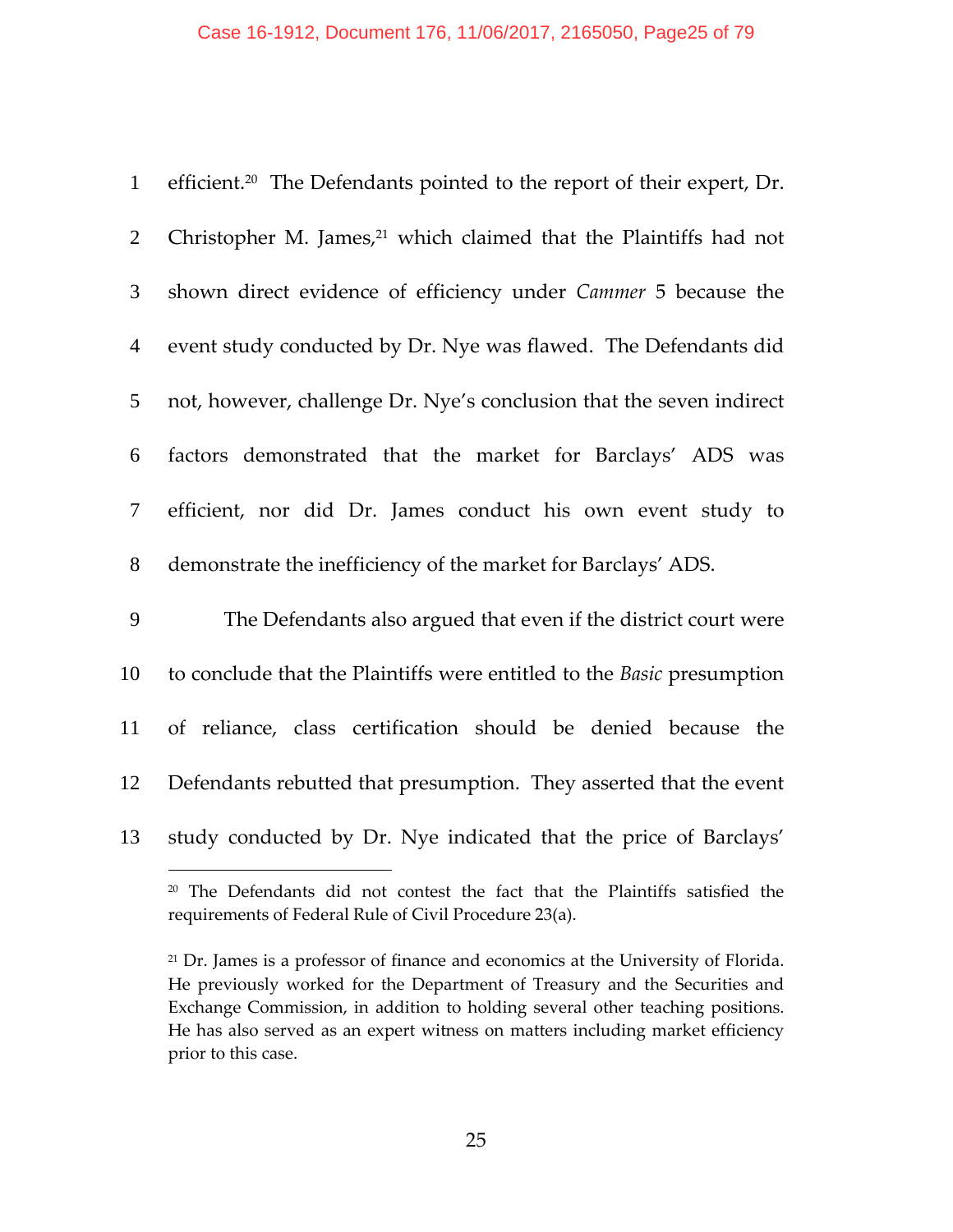## Case 16-1912, Document 176, 11/06/2017, 2165050, Page26 of 79

| 1               | ADS did not increase by a statistically significant amount on any of  |
|-----------------|-----------------------------------------------------------------------|
| $\overline{2}$  | the days on which the purportedly fraudulent statements had been      |
| $\mathfrak{Z}$  | made. Thus, according to the Defendants, there was no connection      |
| $\overline{4}$  | between the misstatements and the price of Barclays' ADS.             |
| $5\overline{)}$ | The Defendants further contended that the Affiliated Ute              |
| 6               | presumption was inapplicable to the complaint's allegations. That     |
| $\tau$          | presumption, they argued, applied only to situations primarily        |
| 8               | involving omissions, and the complaint alleged affirmative            |
| 9               | misstatements, not omissions.                                         |
| 10              | Finally, the Defendants contended that the damages model              |
| 11              | proposed by Dr. Nye failed to satisfy Comcast Corp. v. Behrend, 569   |
| 12              | U.S. 27 (2013). Dr. Nye's model, the Defendants argued, did not       |
| 13              | disaggregate confounding factors that could have caused the price     |
| 14              | drop in Barclays' ADS that occurred when the New York Attorney        |
| 15              | General announced his action, such as the likelihood of regulatory    |
| 16              | fines. Nor had the model sufficiently accounted for variations in the |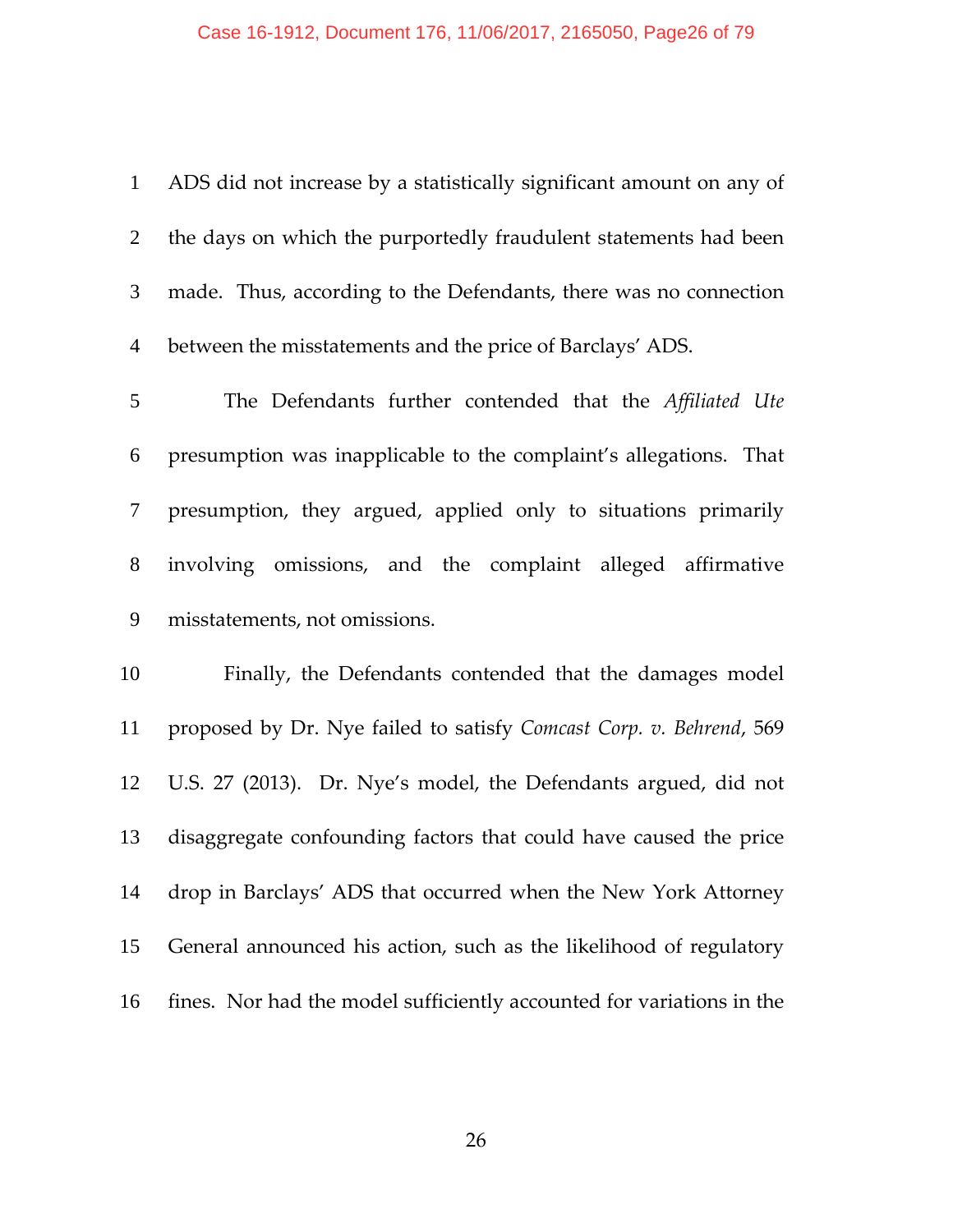| $\mathbf{1}$   | time each alleged misstatement became public. According to the                     |
|----------------|------------------------------------------------------------------------------------|
| $\overline{2}$ | Defendants, these deficiencies precluded class certification.                      |
| 3              | The District Court's Class Certification Decision<br>C <sub>1</sub>                |
| $\overline{4}$ | The district court granted the Plaintiffs' motion for class                        |
| 5              | certification. Strougo v. Barclays PLC, 312 F.R.D. 307, 311 (S.D.N.Y.              |
| 6              | 2016). It concluded that the <i>Affiliated Ute</i> presumption applied. <i>Id.</i> |
| $\tau$         | at 319. The court explained that "a case could be made that it is the              |
| $8\,$          | material omissions, not the affirmative statements, that are the heart             |
| 9              | of this case." Id. According to the court, it was "far more likely that            |
| 10             | investors would have found the omitted conduct," as opposed to the                 |
| 11             | misstatements, material. Id.                                                       |
| 12             | In the alternative, the district court concluded that the Basic                    |
| 13             | presumption of reliance for misrepresentations applied. Id. at 323.                |
|                |                                                                                    |

had "established four of the five *Cammer* factors and all three *Krogman* factors." *Id.* at 319–20. They disputed only the sufficiency

The Defendants, the court noted, had conceded that the Plaintiffs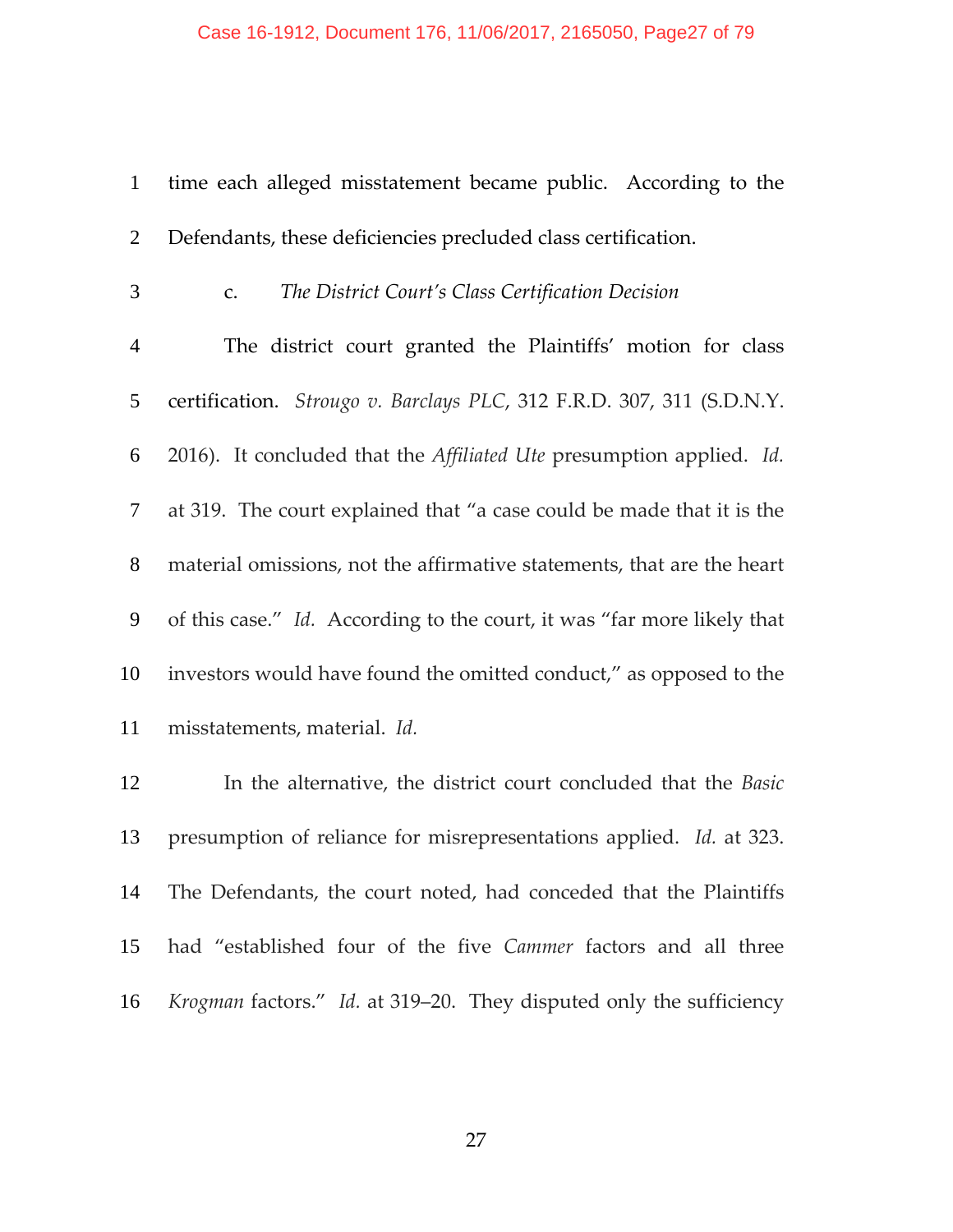of Dr. Nye's event study under *Cammer* 5. *Id.* at 320. Although Dr. Nye's event study had been presented to the district court (and was the subject of extensive court proceedings), the district court concluded that direct evidence of price impact under *Cammer* 5 was not necessary to its determination that the market for Barclays' ADS 6 was efficient during the class period.<sup>22</sup> *Id*. The district court noted that although an event study may be particularly important where the indirect factors do not weigh heavily in favor of market efficiency, it was not necessary here where the application of the indirect factors, including that the "stock trades in high volumes on a large national market and is followed by a large number of analysts," weighed so strongly in favor of a finding of market efficiency. *Id.* at 322–23. Therefore, the court declined to determine whether *Cammer* 5 was satisfied, but concluded based on the

<sup>&</sup>lt;sup>22</sup> The district court also indicated its skepticism of the reliability of singlecompany event studies, as well as when only a few unexpected events are examined during a class period, especially in a lengthy class period. *Id.* at 321– 22.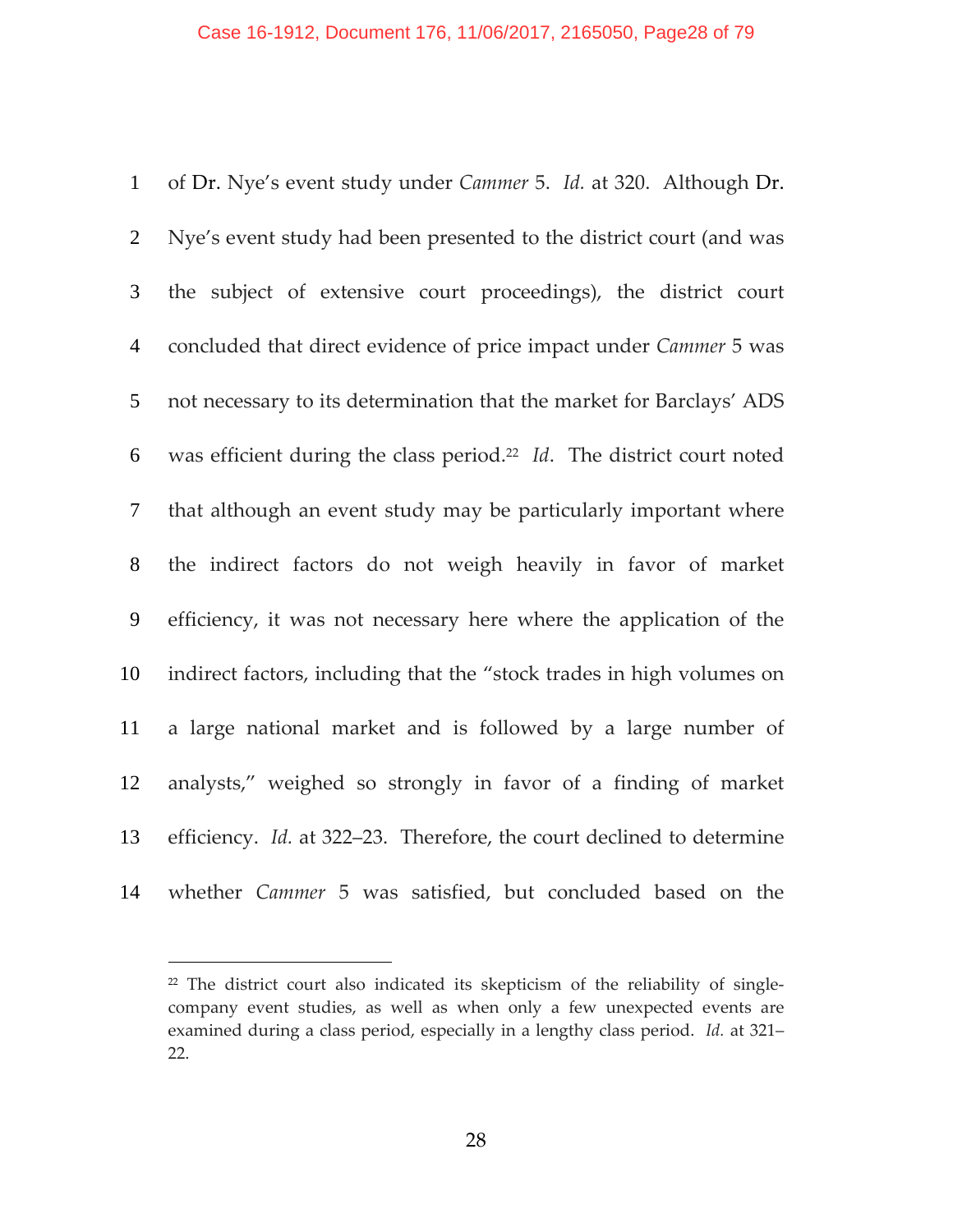#### Case 16-1912, Document 176, 11/06/2017, 2165050, Page29 of 79

showing made by the Plaintiffs on all the indirect factors that Barclays' ADS traded in an efficient market during the class period. *Id.* at 323.

The district court noted that, based on Dr. Nye's report, Barclays' ADS had an average weekly trading volume of 17.7% during the class period. *Id.* at 323 n.103. That volume far exceeded the 2% threshold for a "strong presumption" of efficiency based on the average weekly trading volume described in *Cammer*. *Id.* Additionally, the district court noted that analysts had published more than 700 reports regarding Barclays' ADS during the class period, and it explained that "the amount of reporting on Barclays['] [ADS] by security analysts during the Class Period indicates that company‐specific news was widely disseminated to investors." *Id.* at 323 n.104. That consideration was directly relevant to a different "indirect" *Cammer* factor and, like the average weekly trading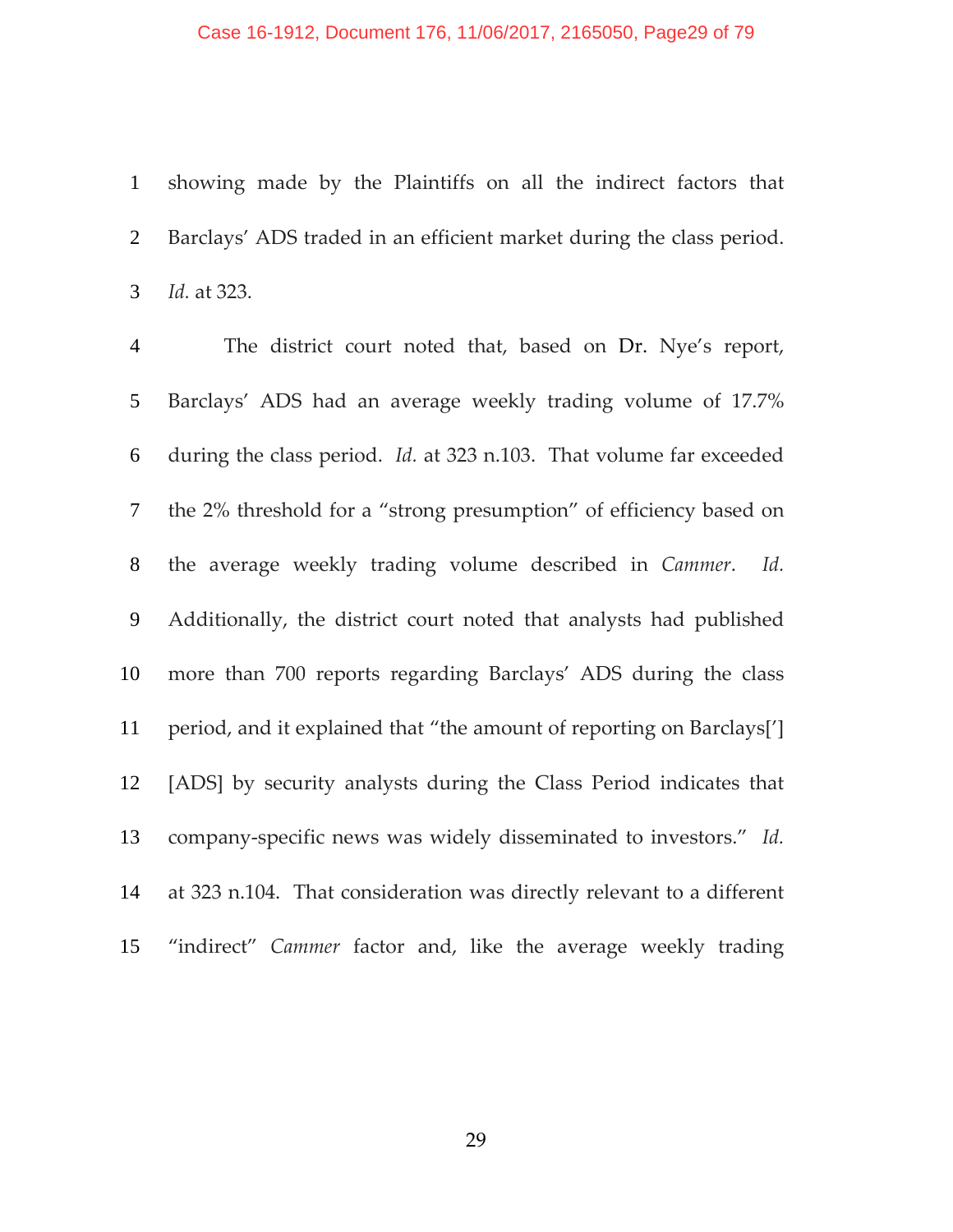#### Case 16-1912, Document 176, 11/06/2017, 2165050, Page30 of 79

volume, supported the conclusion that the market for Barclays' ADS was efficient. *Id.* at 316.

The court further determined that the Defendants had not rebutted the *Basic* presumption. *Id.* at 327. They had failed to demonstrate that the allegedly fraudulent statements did not impact the price of Barclays' ADS. *Id.* The "fact that other factors contributed to the price decline does not establish *by a preponderance of the evidence* that the drop in the price of Barclays['] ADS was not caused *at least in part* by the disclosure of the fraud at LX," the district court reasoned. *Id.* (first emphasis added).

Finally, the district court concluded that Dr. Nye's damages model complied with *Comcast Corp. v. Behrend*. *Id.*  The methodology proposed by the Plaintiffs fit their legal theory of the case because they had proposed using an event study and a constant dollar method that was based on the decline in stock price following the disclosure of the Attorney General's lawsuit. *Id.* The court also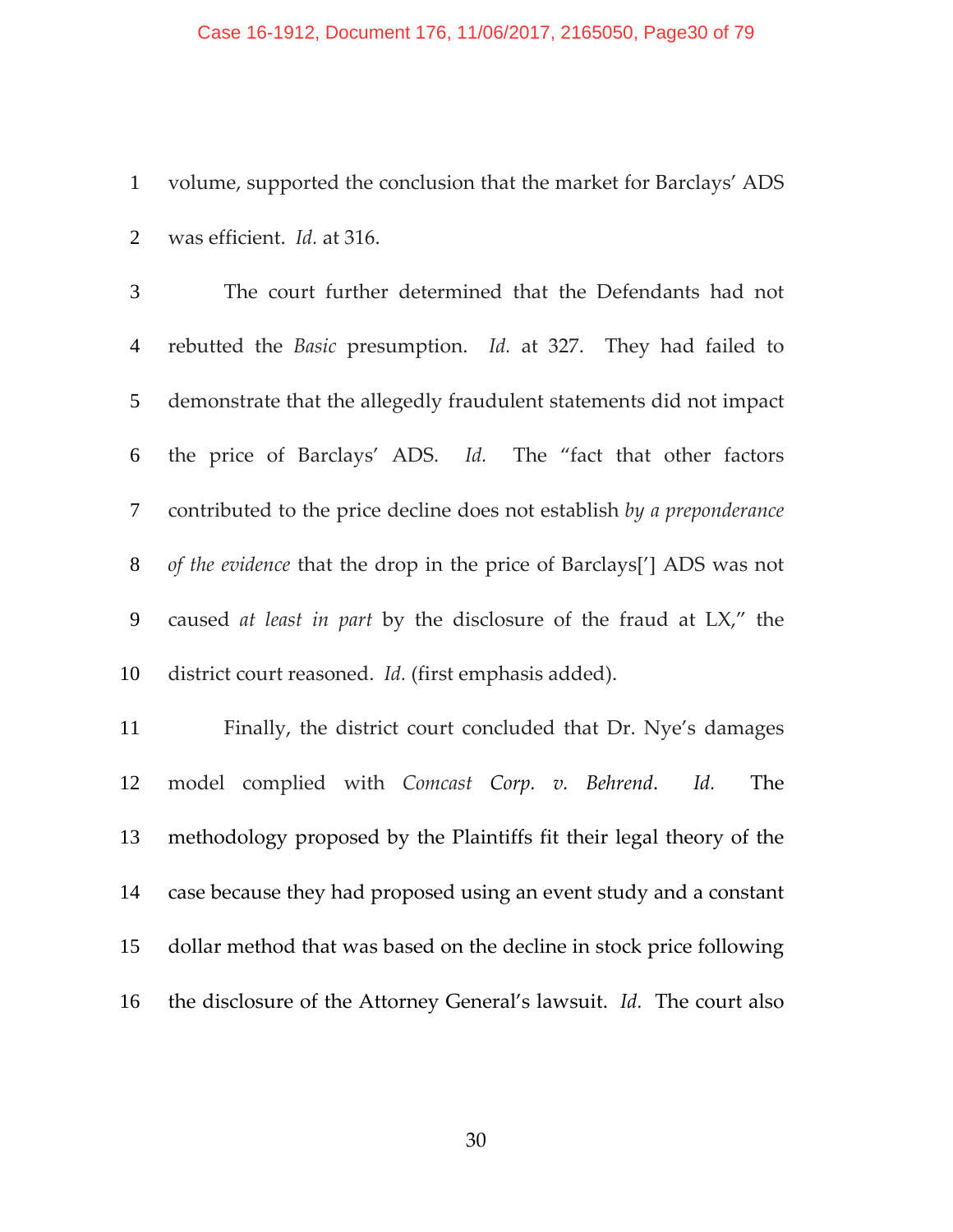# Case 16-1912, Document 176, 11/06/2017, 2165050, Page31 of 79

| $\mathbf{1}$   | concluded that individual damages issues would not predominate              |
|----------------|-----------------------------------------------------------------------------|
| 2              | and could be readily calculated. Id. It therefore granted the               |
| 3              | Plaintiffs' motion for class certification. <i>Id.</i> at 328–29.           |
| $\overline{4}$ | This Court granted Barclays' petition for leave to appeal the               |
| 5              | district court's class certification order. See Fed. R. Civ. P. 23(f); Fed. |
| 6              | R. App. P. 5(a).                                                            |
| 7              | <b>DISCUSSION</b>                                                           |
| 8              | The Defendants argue that the district court erred in four                  |
| 9              | respects by granting the Plaintiffs' motion for class certification.        |
| 10             | First, they assert that the district court incorrectly concluded that the   |
| 11             | Plaintiffs properly invoked the Affiliated Ute presumption. Second,         |
| 12             | the Defendants contend that the court improperly concluded that             |
| 13             | the <i>Basic</i> presumption applied without considering direct evidence    |
| 14             | of market efficiency under <i>Cammer</i> 5. Third, they argue that the      |
| 15             | district court erroneously required them to rebut the Basic                 |
| 16             | presumption by a preponderance of the evidence (and wrongly                 |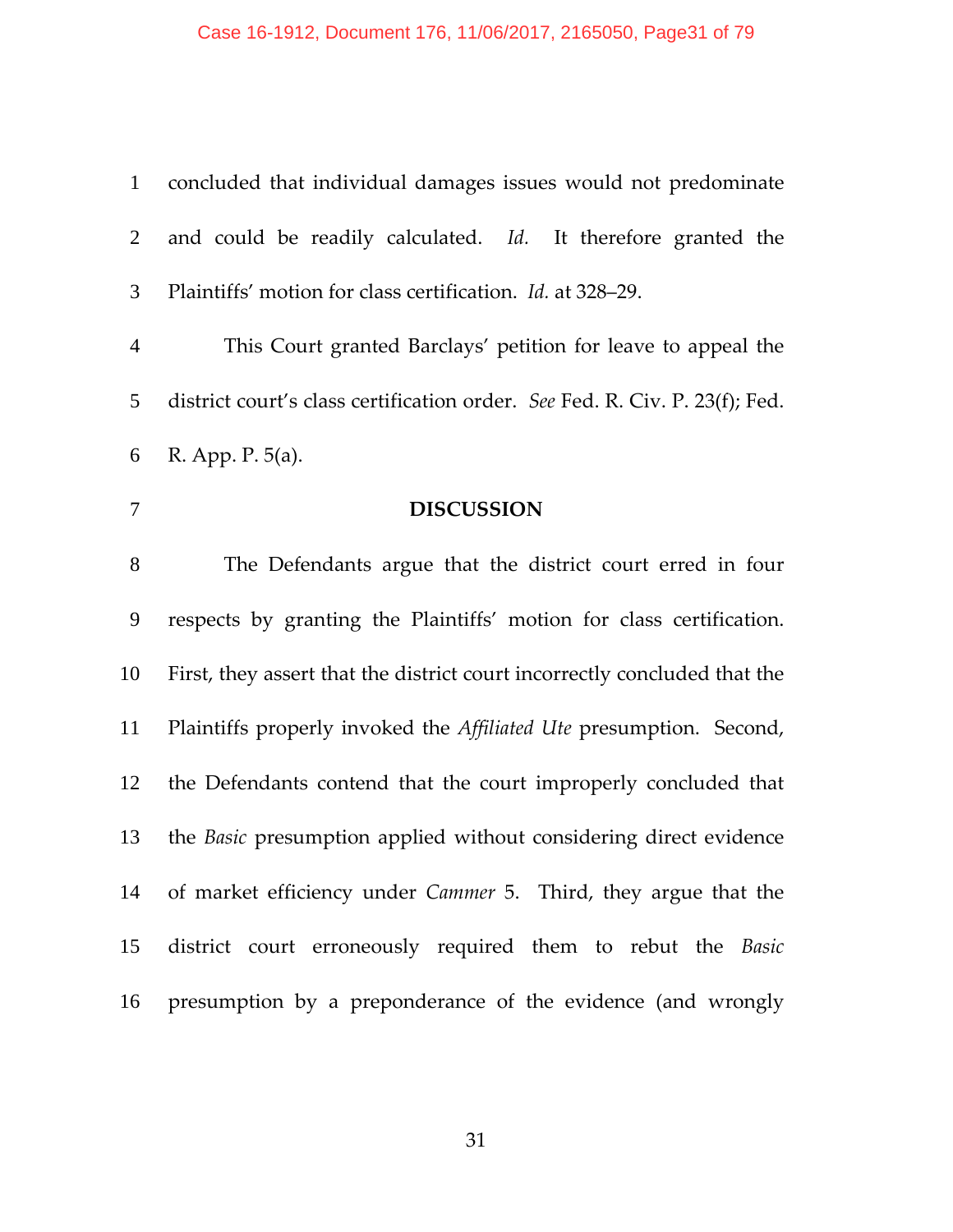#### Case 16-1912, Document 176, 11/06/2017, 2165050, Page32 of 79

concluded that they failed to satisfy that standard). Finally, the Defendants assert that the Plaintiffs' damages model violates *Comcast Corp. v. Behrend*.

We agree with the Defendants' contention that the *Affiliated Ute* presumption is inapplicable. We reject their other arguments. We affirm the district court's class certification order because the *Basic* presumption of reliance for misrepresentations applies, was not rebutted by the Defendants, and renders the district court's erroneous decision regarding the *Affiliated Ute* presumption for omissions harmless. Further, we conclude that the damages aspect of the district court's certification decision was within its discretion.

### **I. Standard of Review**

"We review a district court's class certification determination 14 for abuse of discretion . . . . While we review the district court's construction of legal standards *de novo*, we review the district court's application of those standards for whether the district court's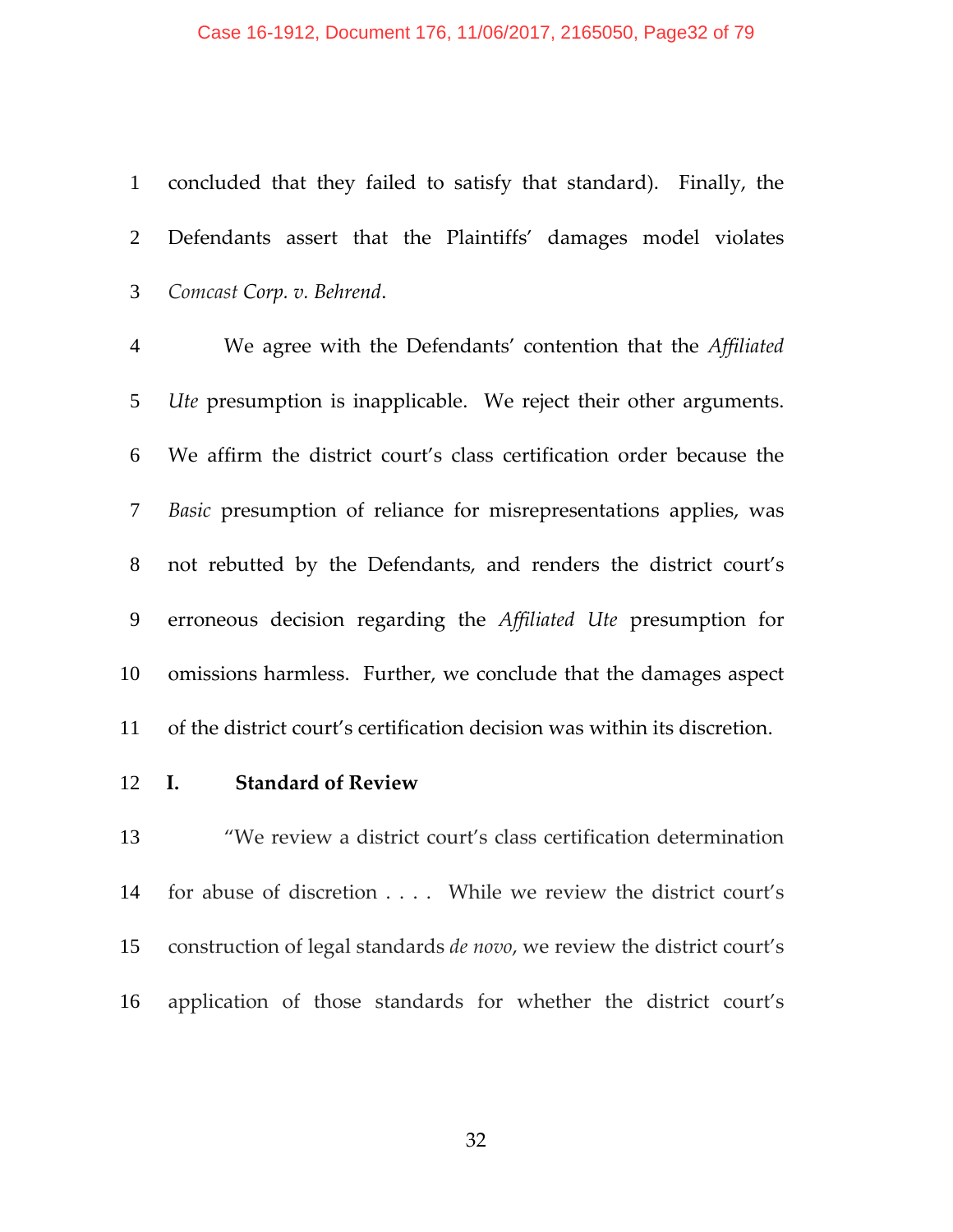#### Case 16-1912, Document 176, 11/06/2017, 2165050, Page33 of 79

decision falls within the range of permissible decisions." *Roach v. T.L. Cannon Corp.*, 778 F.3d 401, 405 (2d Cir. 2015).

**II. Class Certification Requirements**

In addition to satisfying the requirements set forth in Federal Rule of Civil Procedure 23(a), a plaintiff seeking class certification must establish one of the bases for certification identified in Federal Rule of Civil Procedure 23(b). *See* Fed. R. Civ. P. 23(b). One such basis, at issue here, permits certification if "questions of law or fact common to class members predominate over any questions affecting only individual members," and "a class action is superior to other available methods for fairly and efficiently adjudicating the controversy." Fed. R. Civ. P. 23(b)(3). "Predominance is satisfied if resolution of some of the legal or factual questions that qualify each class member's case as a genuine controversy can be achieved through generalized proof, and if these particular issues are more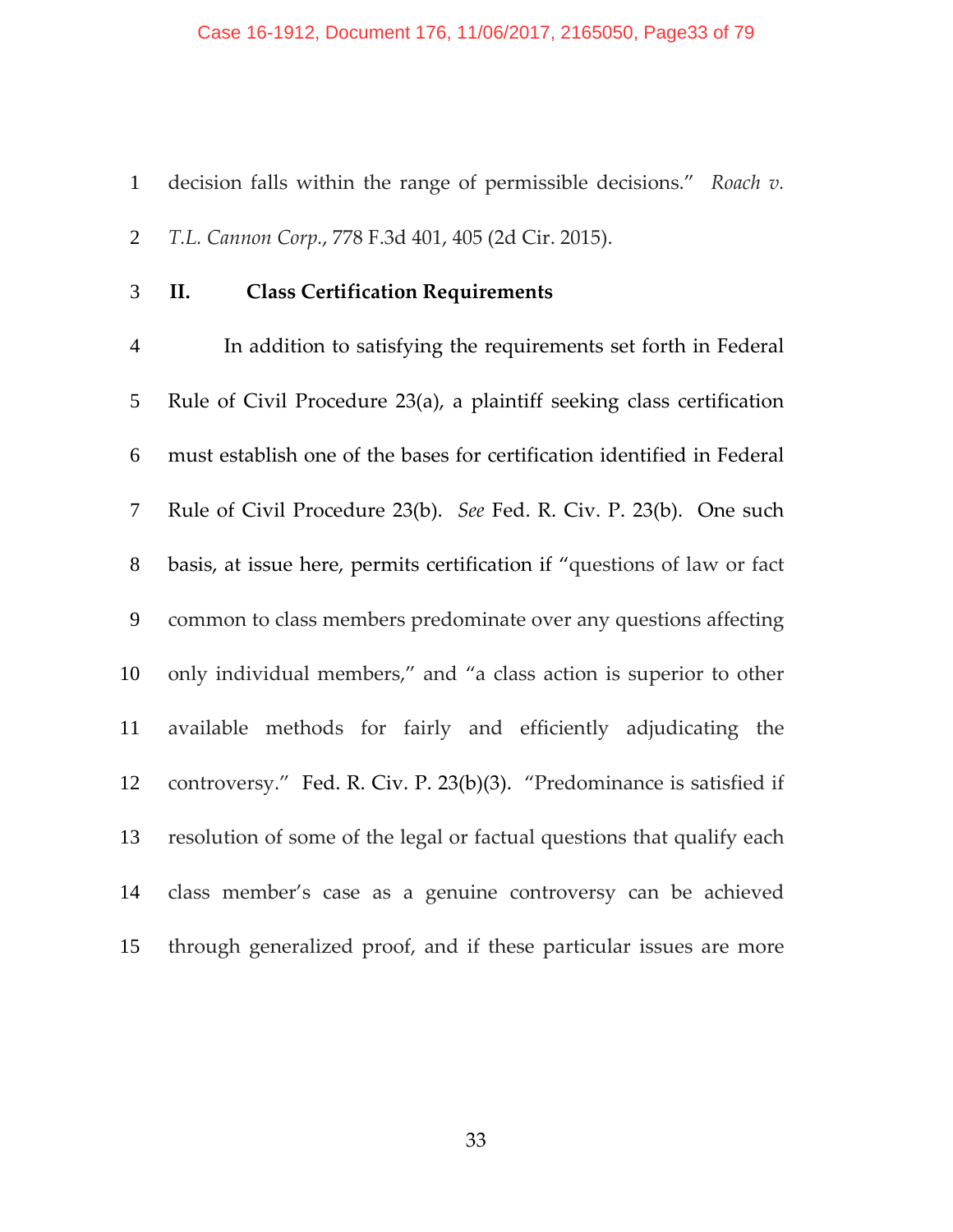substantial than the issues subject only to individualized proof."

*Roach*, 778 F.3d at 405 (internal quotation marks omitted).

## **III. The Presumptions of Reliance**

In a securities fraud action under § 10(b), one of the elements that a plaintiff must prove is that he relied on a misrepresentation or 6 omission made by the defendant.<sup>23</sup> In re Am. Int'l Grp., Inc. Sec. *Litig.*, 689 F.3d 229, 234 n.3 (2d Cir. 2012).

"The traditional (and most direct) way a plaintiff can demonstrate reliance is by showing that he was aware of a company's statement and engaged in a relevant transaction—*e.g.*, purchasing common stock—based on that specific misrepresentation." *Erica P. John Fund, Inc. v. Halliburton Co.*, 563 U.S. 804, 810 (2011) ("*Halliburton I*").

<sup>&</sup>lt;sup>23</sup> The six elements of a § 10(b) claim are:  $''(1)$  a material misrepresentation or omission by the defendant; (2) scienter; (3) a connection between the misrepresentation or omission and the purchase or sale of a security; (4) reliance upon the misrepresentation or omission; (5) economic loss; and (6) loss causation." *Matrixx Initiatives, Inc. v. Siracusano*, 563 U.S. 27, 37–38 (2011).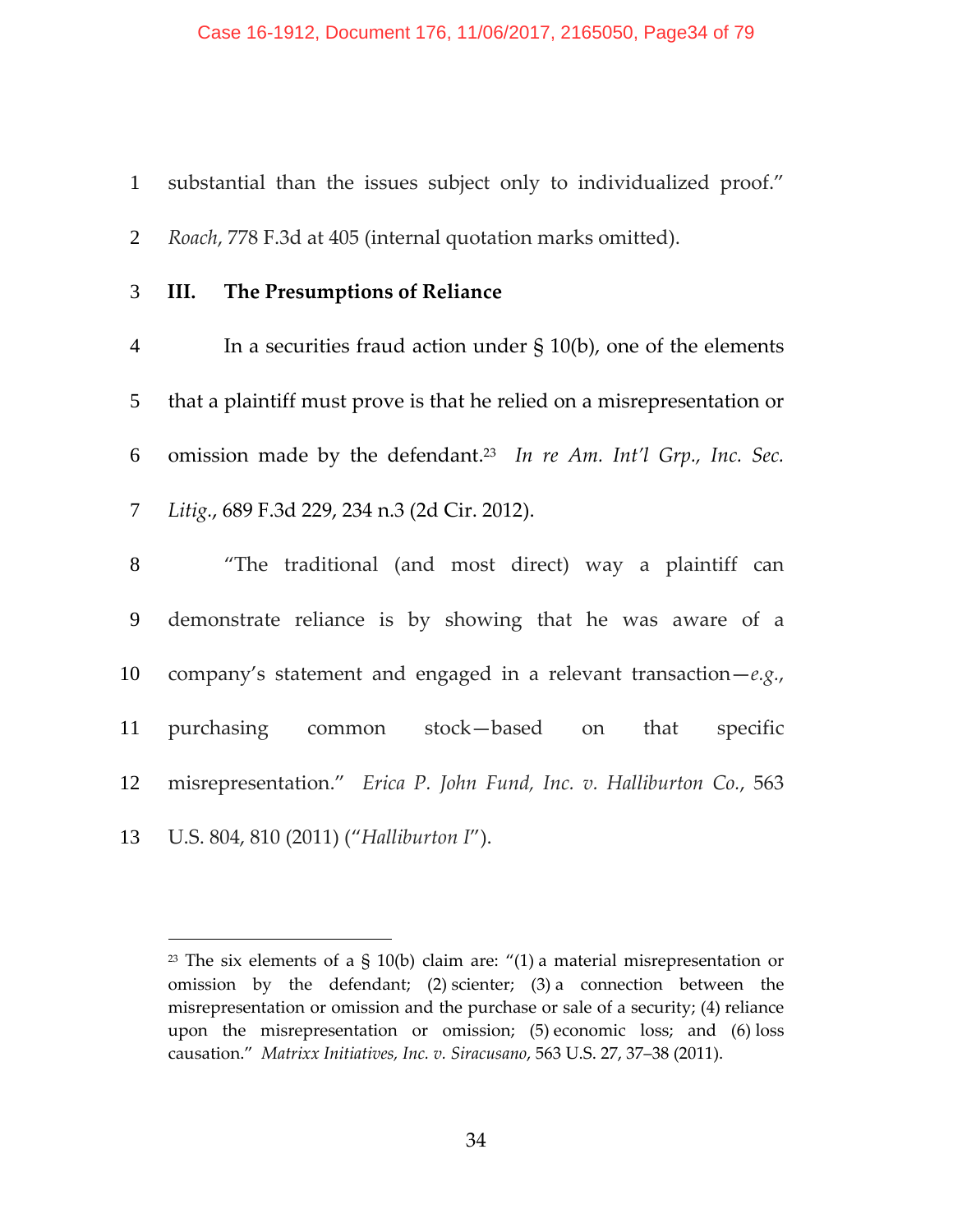| $\mathbf{1}$   | Alternatively, a plaintiff may also seek to take advantage of                         |
|----------------|---------------------------------------------------------------------------------------|
| $\overline{2}$ | two presumptions of reliance established by the Supreme Court.                        |
| 3 <sup>1</sup> | The first-the Affiliated Ute presumption-allows the element                           |
| $\overline{4}$ | of reliance to be presumed in cases involving primarily omissions,                    |
| 5 <sup>5</sup> | rather than affirmative misstatements, because proving reliance in                    |
| 6              | such cases is, in many situations, virtually impossible. <sup>24</sup> Wilson $v$ .   |
| $\mathcal{T}$  | Comtech Telecomms. Corp., 648 F.2d 88, 93 (2d Cir. 1981); see also                    |
| 8              | Affiliated Ute, 406 U.S. at 153–54.                                                   |
| 9              | The second—the <i>Basic</i> presumption—permits reliance to be                        |
| 10             | presumed in cases based on misrepresentations if the plaintiff                        |
| 11             | satisfies certain requirements. <sup>25</sup> 26 See Halliburton Co. v. Erica P. John |

<sup>24</sup> That the *Affiliated Ute* presumption applies only in cases involving primarily omissions has been recognized by other Circuits. *See, e.g.*, *In re Interbank Funding Corp. Sec. Litig.*, 629 F.3d 213, 215 (D.C. Cir. 2010); *Desai v. Deutsche Bank Sec. Ltd.*, 573 F.3d 931, 940 (9th Cir. 2009); *Regents of the Univ. of Cal. v. Credit Suisse First Bos. (USA), Inc.*, 482 F.3d 372, 384 (5th Cir. 2007).

 $25$  Those requirements are that  $''(1)$  the alleged misrepresentations were publicly known, (2) they were material, (3) the stock traded in an efficient market, and (4) the plaintiff traded the stock between when the misrepresentations were made and when the truth was revealed." *Halliburton Co. v. Erica P. John Fund, Inc.*, — U.S. — , 134 S. Ct. 2398, 2413 (2014).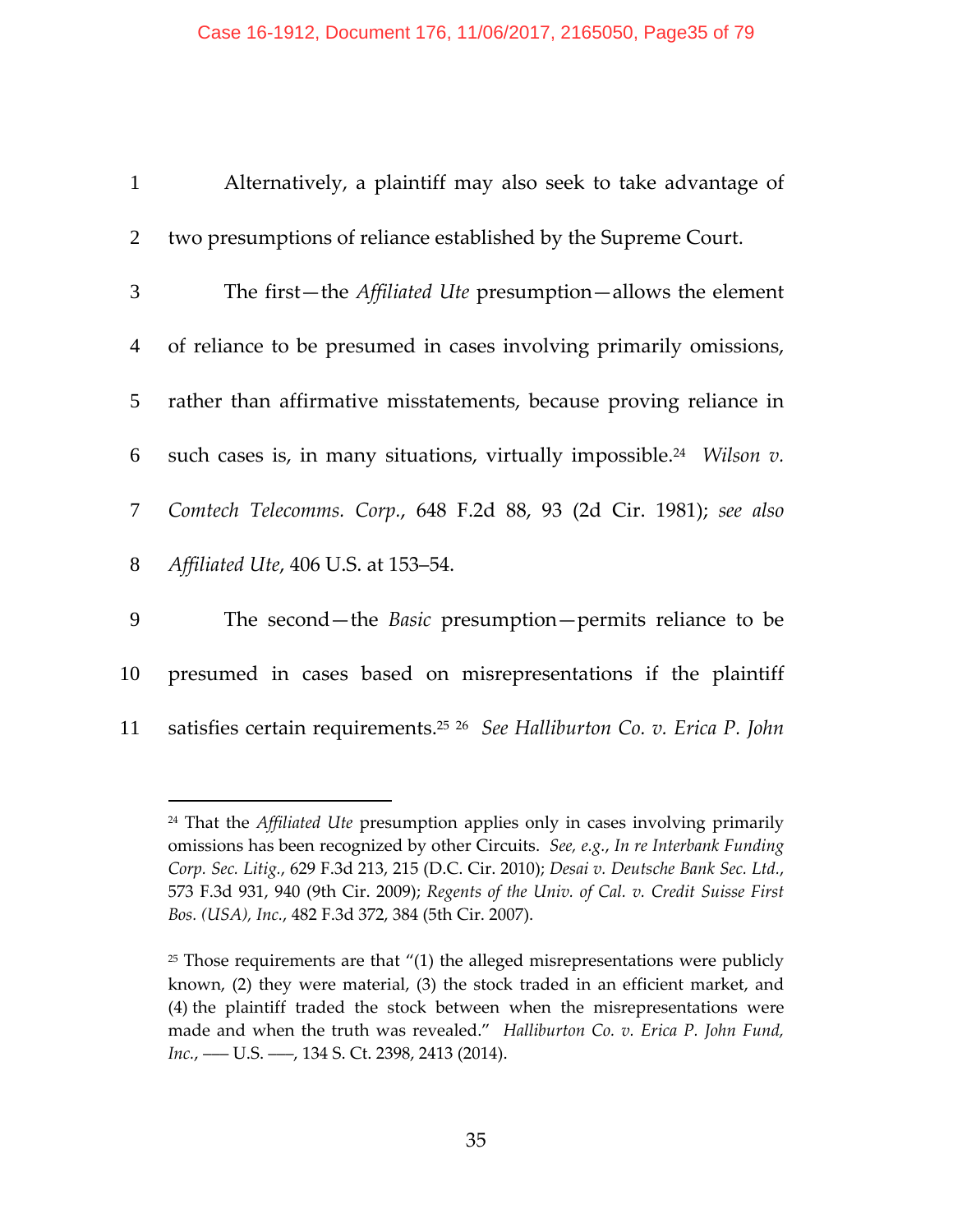|                | 1 Fund, Inc., — U.S. — 134 S. Ct. 2398, 2413 (2014) ("Halliburton II").       |
|----------------|-------------------------------------------------------------------------------|
| 2              | One of them, and the only one at issue in this appeal, is that "the           |
| 3 <sup>7</sup> | stock [at issue] traded in an efficient market." Id. An efficient             |
| $\overline{4}$ | market is "one in which the prices of the [stock] incorporate most            |
|                | 5 public information rapidly." <sup>27</sup> Teamsters Local 445 Freight Div. |
| 6              | Pension, Fund v. Bombardier Inc., 546 F.3d 196, 204 (2d Cir. 2008). In        |

 $\overline{a}$ 

<sup>27</sup> Market efficiency is required because the *Basic* presumption is premised on the "fraud‐on‐the‐market doctrine." *Hevesi v. Citigroup Inc.*, 366 F.3d 70, 77 (2d Cir. 2004). That doctrine relies on the "efficient market hypothesis, which postulates that an efficient market incorporates fraudulent statements into a price viewed by investors as based on available accurate information." *Pa. Pub. Sch. Emps.' Ret. Sys. v. Morgan Stanley & Co.*, 772 F.3d 111, 121 n.3 (2d Cir.), *as amended* (Nov. 12, 2014), *certified question accepted*, 22 N.E.3d 187 (N.Y. 2014), *certified question answered*, 35 N.E.3d 481 (N.Y. 2015). Hence, absent an efficient market, the basis for the *Basic* presumption does not exist.

<sup>26</sup> The Supreme Court adopted the *Basic* presumption in large part because of the realities of the "modern securities markets," which involve "millions of shares changing hands daily" and therefore "differ from the face-to-face transactions contemplated by early fraud cases" in which reliance was required. *Basic*, 485 U.S. at 243–44. The Supreme Court, quoting the district court in *Basic*, also noted that the presumption "provided a practical resolution to the problem of balancing the substantive requirement of proof of reliance in securities cases against the procedural requisites of Federal Rule of Civil Procedure 23." *Id.* at 242 (alteration and internal quotation marks omitted). Finally, the Court explained that the presumption was "supported by common sense and probability" because empirical studies suggested that the "market price of shares traded on well‐developed markets reflect[] all publicly available information, and, hence, any material misrepresentations." *Id.* at 246.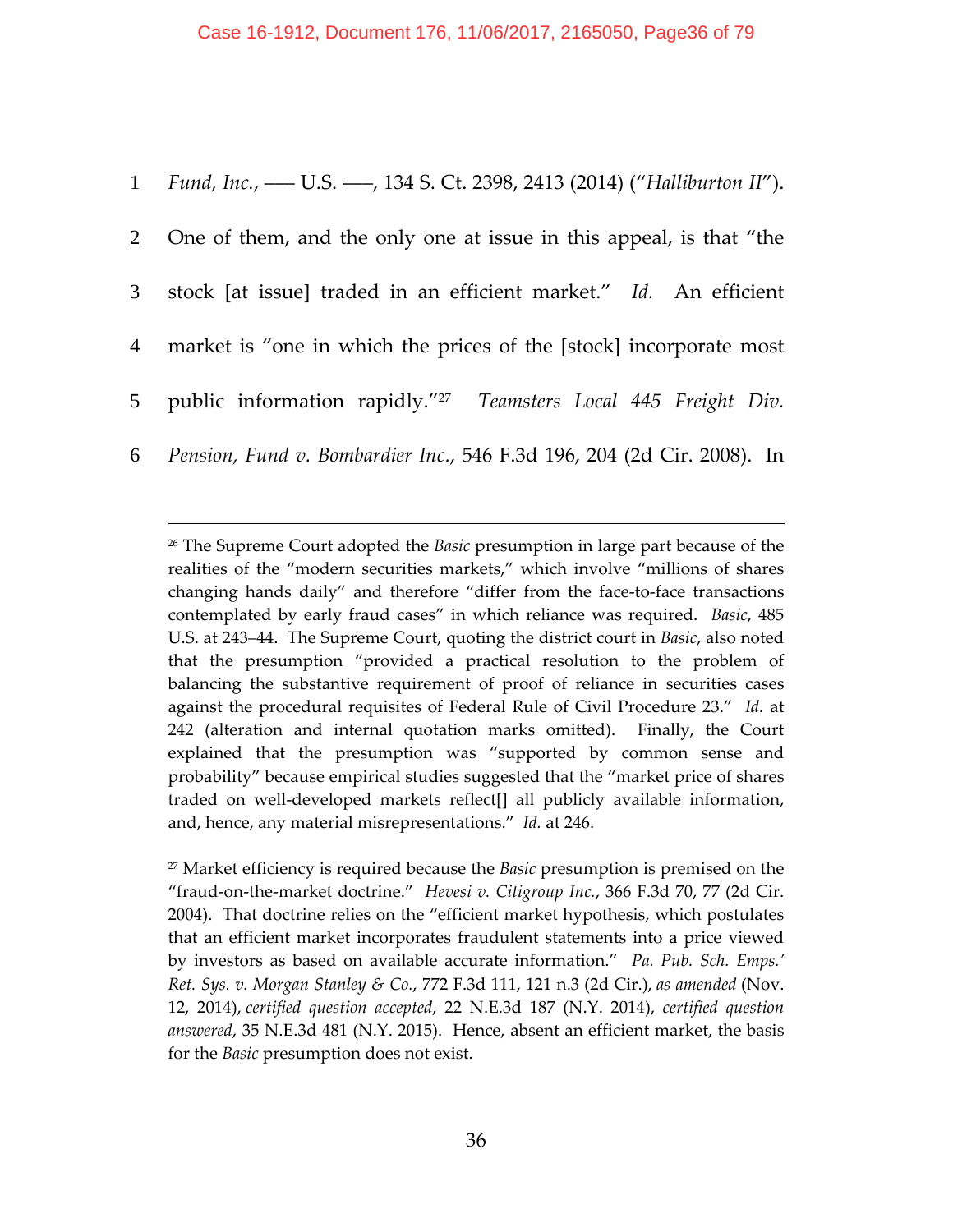| $\mathbf{1}$   | other words, an efficient market is one in which "market                          |
|----------------|-----------------------------------------------------------------------------------|
| $\overline{2}$ | professionals generally consider most publicly announced material                 |
| 3              | statements about companies, thereby affecting stock prices." Id. at               |
| $\overline{4}$ | 199 n.4 (internal quotation marks omitted).                                       |
| 5              | We have repeatedly—and recently—declined to adopt a                               |
| 6              | particular test for market efficiency. Petrobras, 862 F.3d at 276.                |
| 7              | However, district courts in this and other Circuits regularly consider            |
| 8              | five factors first set forth in <i>Cammer v. Bloom</i> , 711 F. Supp. at 1286–87. |
| 9              | See Petrobras, 862 F.3d at 276. Those factors are:                                |
| 10             | (1) the average weekly trading volume of the [stock],                             |
| 11             | (2) the number of securities analysts following and                               |
| 12             | reporting on [it], (3) the extent to which market makers                          |
| 13             | traded in the [stock], (4) the issuer's eligibility to file an                    |
| 14             | SEC registration Form S-3, and (5) the demonstration of                           |
| 15             |                                                                                   |
|                | a cause and effect relationship between unexpected,                               |
| 16             | material disclosures and changes in the [stock's] price[].                        |
| 17             |                                                                                   |
| 18             | Bombardier, 546 F.3d at 200.                                                      |
| 19             | The first four "Cammer factors examine indirect indicia of                        |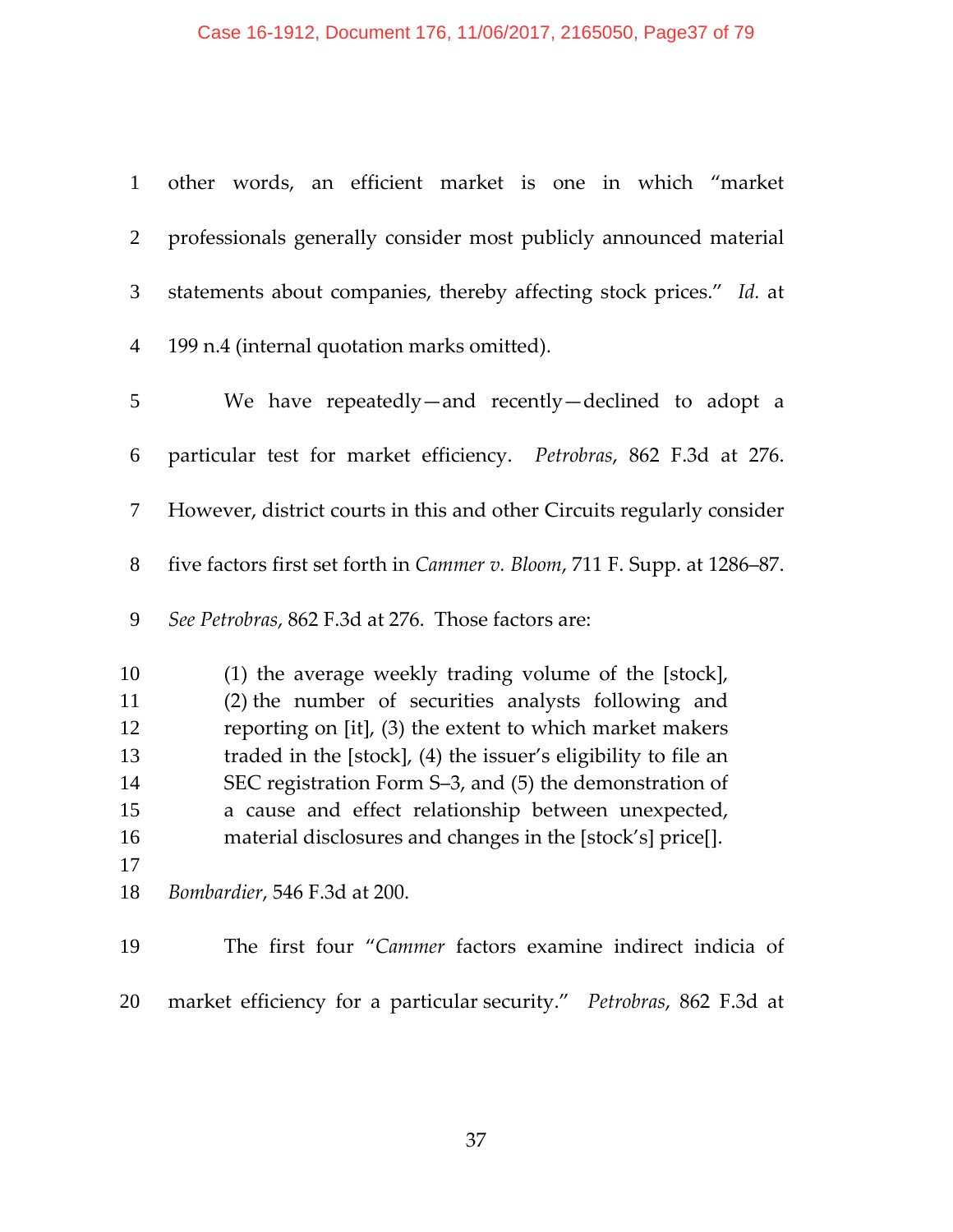| $\mathbf{1}$   | 276. However, the fifth factor-"Cammer 5"-permits plaintiffs to        |
|----------------|------------------------------------------------------------------------|
| $\overline{2}$ | submit direct evidence consisting of "empirical facts showing a        |
| $\mathfrak{Z}$ | cause and effect relationship between unexpected corporate events      |
| $\overline{4}$ | or financial releases and an immediate response in the stock price."   |
| 5              | Id. (internal quotation marks omitted). Plaintiffs generally attempt   |
| 6              | to satisfy Cammer 5 by submitting an event study. Such studies are     |
| $\overline{7}$ | "regression analyses that seek to show that the market price of the    |
| $8\,$          | defendant's stock tends to respond to pertinent publicly reported      |
| 9              | events." Halliburton II, 134 S. Ct. at 2415.                           |
| 10             | In addition to the Cammer factors, courts often consider what          |
| 11             | are known as the three Krogman factors when analyzing whether the      |
| 12             | market for a stock is efficient. Petrobras, 862 F.3d at 276.<br>Those  |
| 13             | factors are $''(1)$ the capitalization of the company; (2) the bid-ask |
| 14             | spread of the stock; and (3) the percentage of stock not held by       |
| 15             | insiders ('the float')." Krogman, 202 F.R.D. at 474.                   |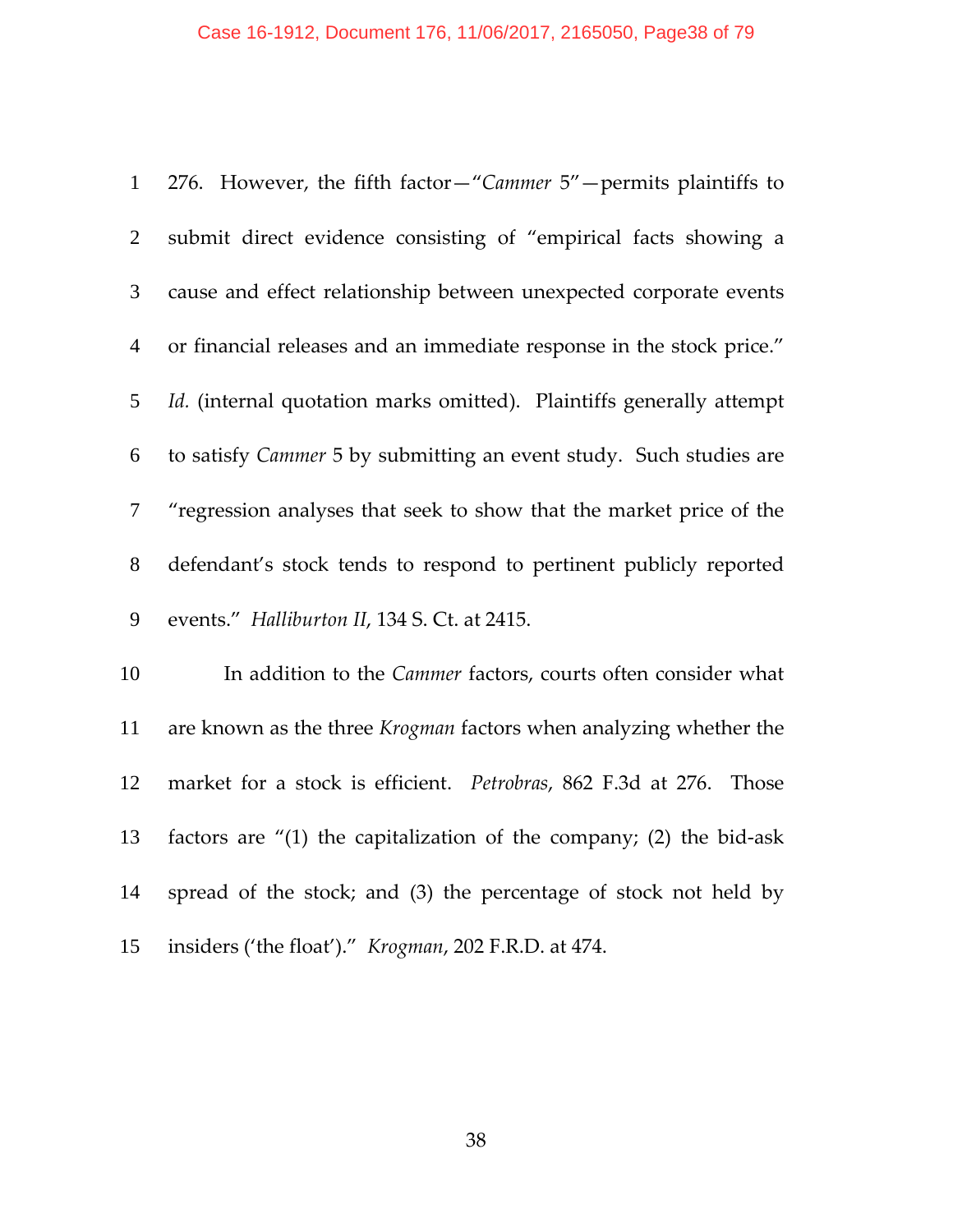If a plaintiff demonstrates to the district court that the market for the stock is efficient and that the other requirements for the *Basic* presumption are met, the presumption applies and § 10(b)'s reliance requirement is satisfied at the class certification stage. *Hevesi v. Citigroup Inc.*, 366 F.3d 70, 77 (2d Cir. 2004). If, however, a plaintiff fails to qualify for the *Basic* presumption, and the *Affiliated Ute* presumption for omissions does not apply, then class certification under Rule 23(b)(3) is usually impossible because reliance would have to be proven on a plaintiff‐by‐plaintiff basis. *Halliburton II*, 134 S. Ct. at 2416.

Even if a plaintiff successfully invokes the *Basic* presumption, however, defendants may rebut the presumption through "any showing that severs the link between the alleged misrepresentation and either the price received (or paid) by the plaintiff, or his decision to trade at a fair market price." *Id.* at 2408 (alteration and internal quotation marks omitted).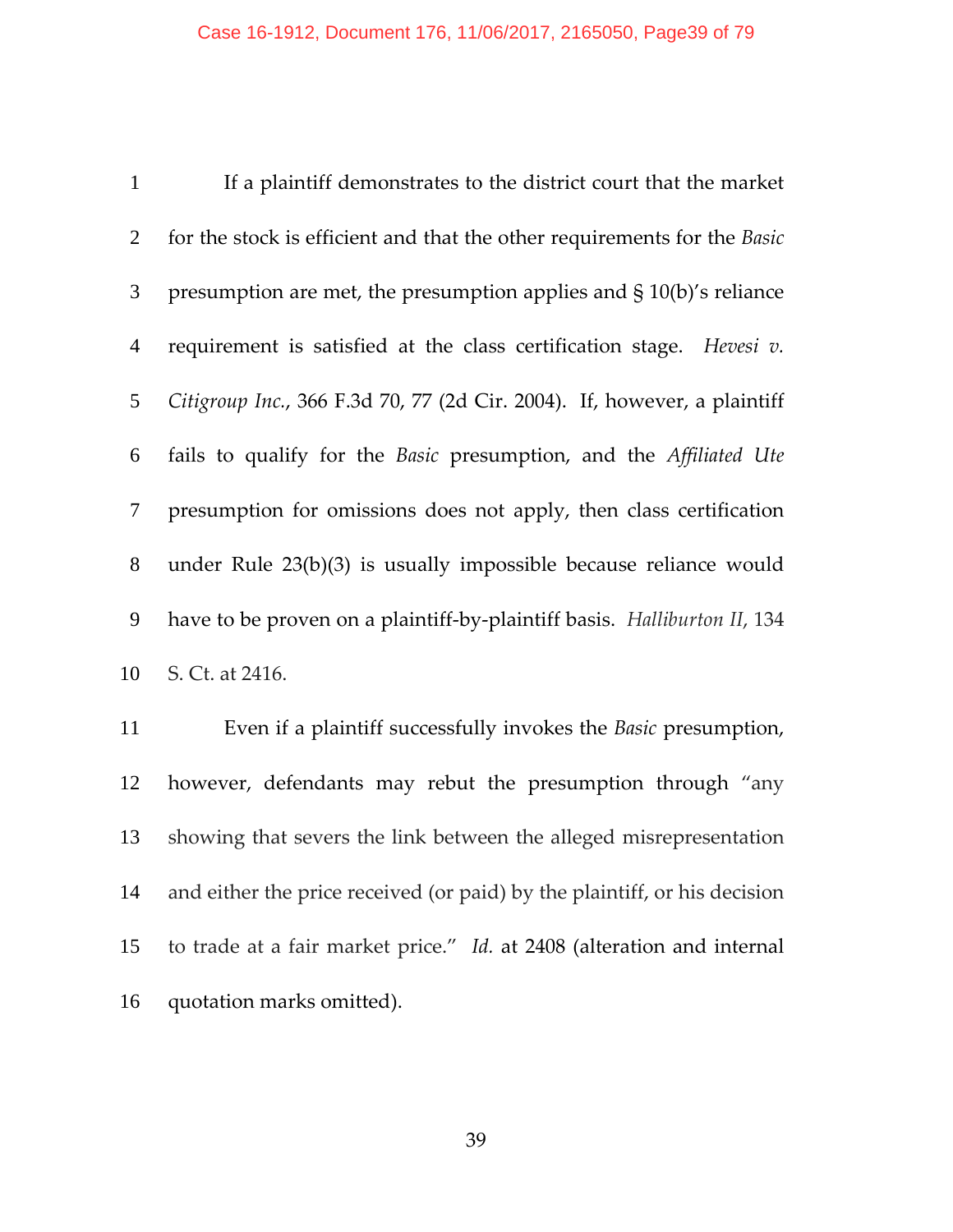# **IV. The Defendants' Arguments**

| $\overline{2}$ | With that background in mind, we now address the                         |
|----------------|--------------------------------------------------------------------------|
| 3              | Defendants' specific arguments.                                          |
| $\overline{4}$ | The Applicability of the Affiliated Ute Presumption<br>a.                |
| 5              | The Defendants first argue that the district court erred by              |
| 6              | concluding that the Affiliated Ute presumption applies because the       |
| $\tau$         | Plaintiffs' complaint is based primarily on allegations of affirmative   |
| 8              | misrepresentations, not omissions. We agree.                             |
| 9              | When the Supreme Court first recognized the Affiliated Ute               |
| 10             | presumption, it explained that under the circumstances of that case,     |
| 11             | a case "involving primarily a failure to disclose, positive proof of     |
| 12             | reliance is not a prerequisite to recovery." Affiliated Ute, 406 U.S. at |
| 13             | 153 (emphasis added). We later determined that the presumption           |
| 14             | was inapplicable in two cases because the claims of fraud at issue       |
| 15             | were not based primarily on omissions.<br>Those decisions are            |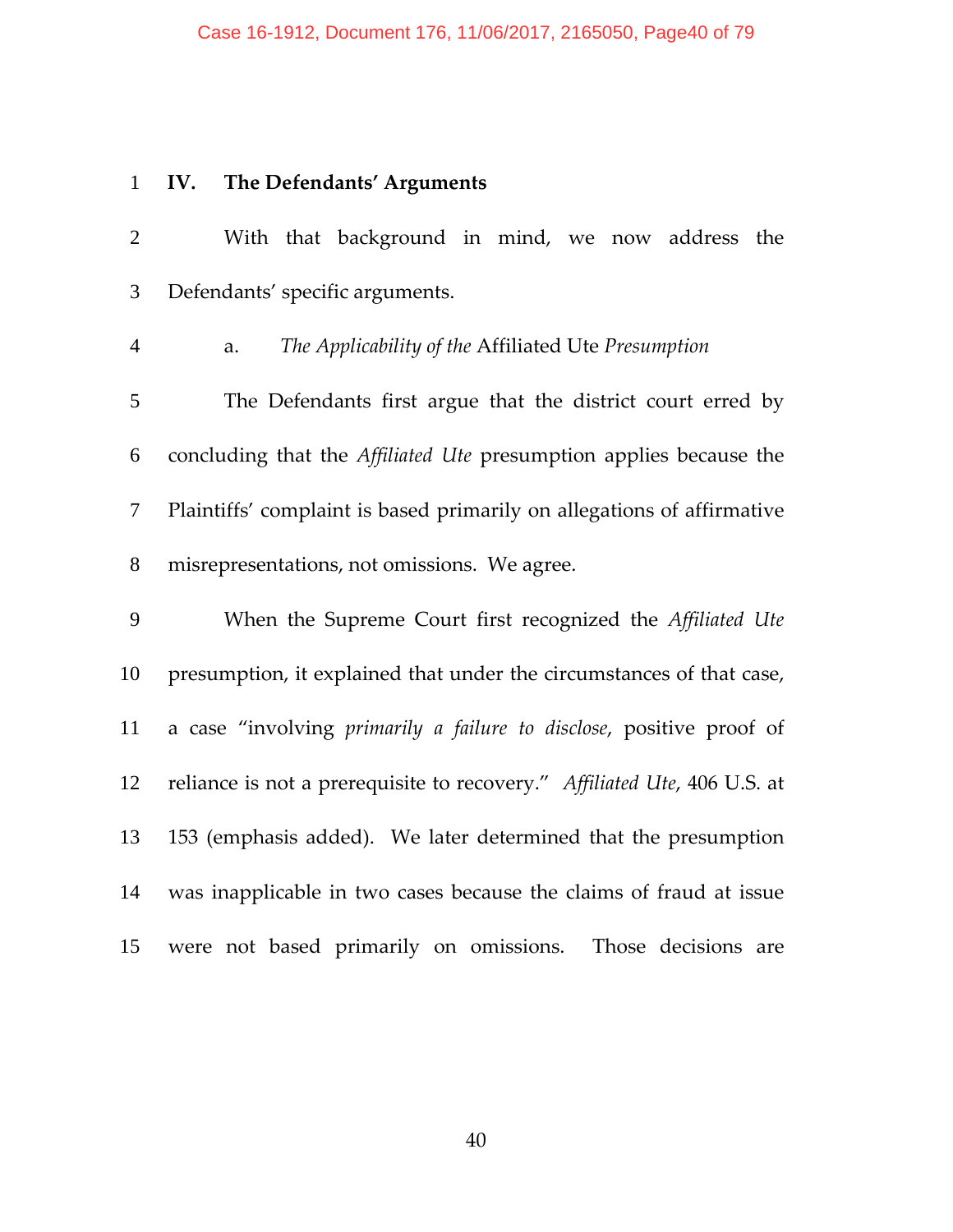particularly helpful in discerning whether the allegations here principally concern misrepresentations or omissions.

In the first, *Wilson v. Comtech Telecommunications Corp.*, 648 F.2d 88 (2d Cir. 1981), we cautioned that the labels "misrepresentation" and "omission" "are of little help" because in "many instances, an omission to state a material fact relates back to an earlier statement, and if it is reasonable to think that that prior statement still stands, then the omission may also be termed a misrepresentation." *Id.* at 93. We explained that what "is important is to understand the rationale for a presumption of causation in fact in cases like *Affiliated Ute*, in which no positive statements exist: reliance as a practical matter is impossible to prove." *Id.* (italics added). In *Wilson*, the president of the defendant corporation made sales and earnings projections at a conference of investors and securities analysts. *Id.* at 89. Several months later, those projections 16 were shown to be materially inaccurate. *Id.* The earlier projections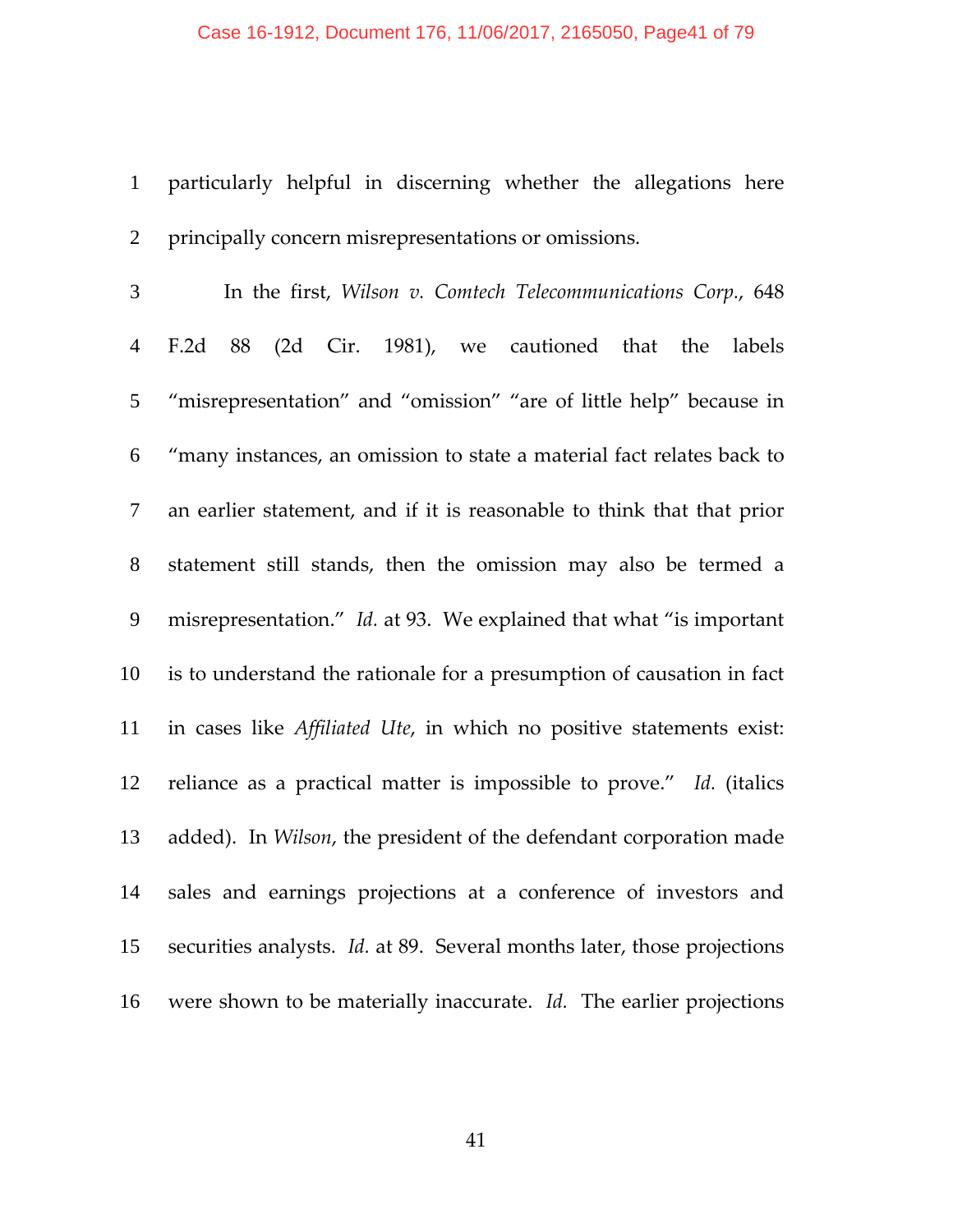| $\mathbf{1}$    | became misleading when subsequent corrective information was not       |
|-----------------|------------------------------------------------------------------------|
| $\overline{2}$  | timely disclosed. In other words, as we explain in somewhat more       |
| $\mathfrak{Z}$  | detail, the projections eventually became "half-truths." Unlike in     |
| $\overline{4}$  | Affiliated Ute, however, in Wilson the omissions alone were not the    |
| $5\overline{)}$ | actionable events and proving reliance on them was therefore not       |
| 6               | "impossible"; accordingly, we concluded that the plaintiff was         |
| $\tau$          | required to demonstrate that he relied on the earlier                  |
| 8               | misrepresentations in executing his stock purchases. Id. at 94.        |
|                 |                                                                        |
| 9               | Similarly, in Starr ex rel. Estate of Sampson v. Georgeson             |
| 10              | Shareholder, Inc., 412 F.3d 103 (2d Cir. 2005), we concluded that the  |
| 11              | Affiliated Ute presumption did not apply because the plaintiffs'       |
| 12              | claims in that case were "not 'primarily' omission claims." Id. at 109 |
| 13              | n.5. We explained that the plaintiffs' claims there, as in Wilson,     |
| 14              | focused on "misleading statements" that were not corrected. Id.        |
| 15              | The plaintiffs asserted that the omissions only "exacerbated the       |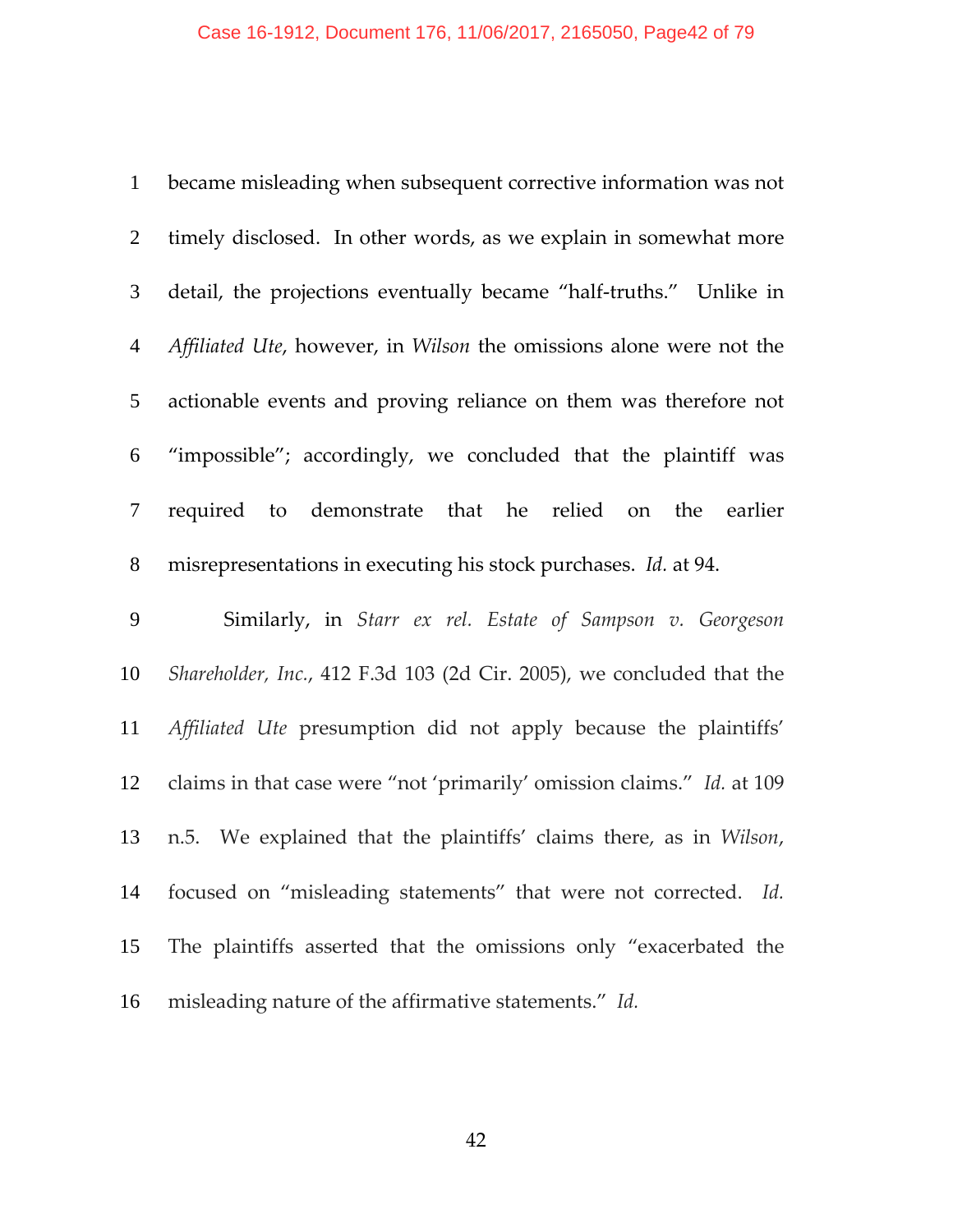In this case, the *Affiliated Ute* presumption does not apply for the same reasons that it was inapplicable in *Wilson* and *Starr*. First, the Plaintiffs' complaint alleges numerous affirmative misstatements by the Defendants. The Plaintiffs are therefore not in a situation in which it is impossible for them to point to affirmative misstatements. Second, the Plaintiffs focus their claims on those affirmative misstatements. In arguing that class certification was proper, for example, the Plaintiffs stated that Barclays had "touted LX as a safe trading venue" and "consistently assured the public that its dark pool was a model of transparency and integrity." J.A. 280– 81.

Indeed, the omissions the Plaintiffs list in their complaint are directly related to the earlier statements Plaintiffs also claim are 14 false. For example, the Plaintiffs argue that Barclays failed to disclose that Liquidity Profiling did not apply to a significant portion of the trades conducted in LX. That "omission" is simply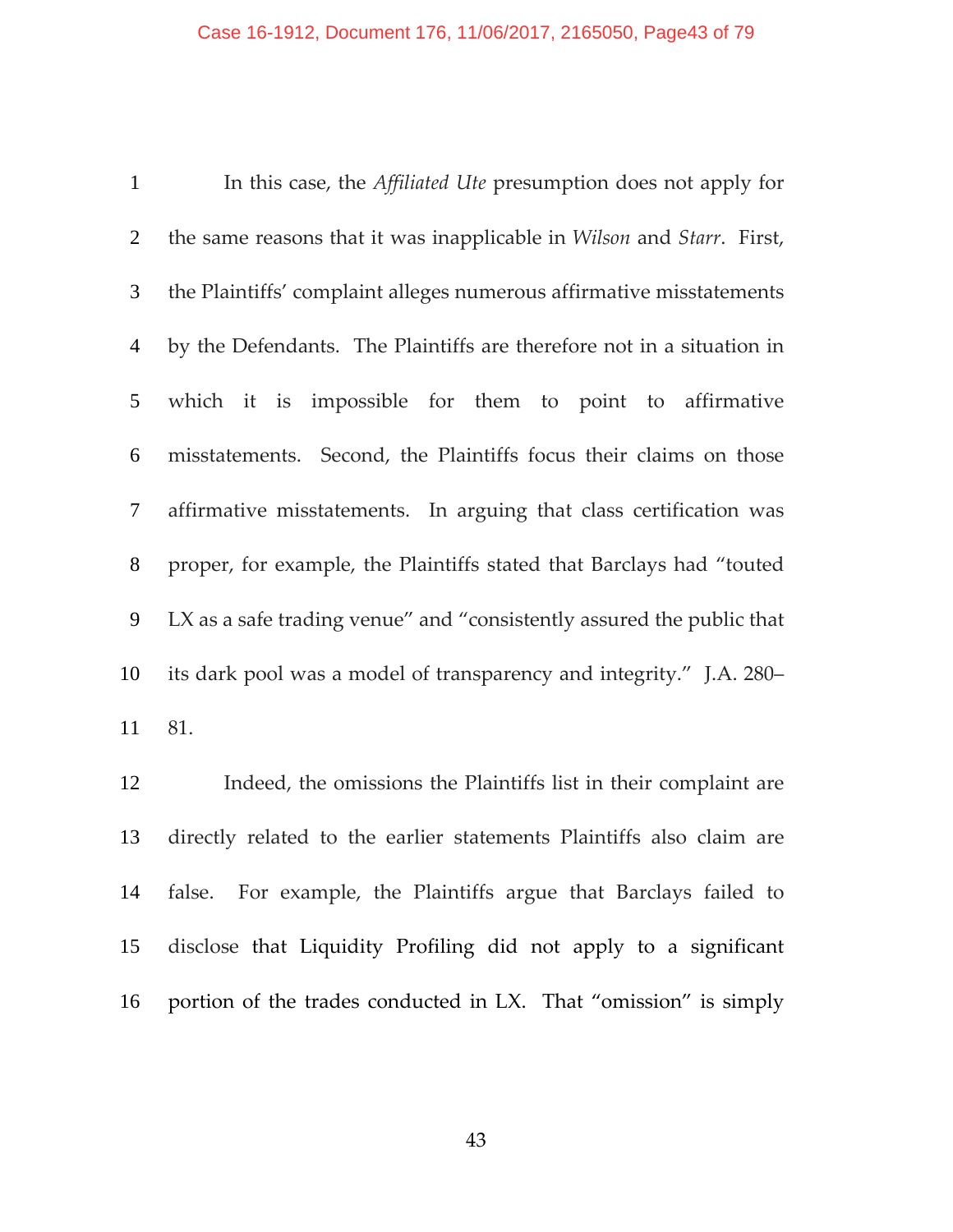| $\mathbf{1}$   | the inverse of the Plaintiffs' misrepresentation allegation: Barclays'   |
|----------------|--------------------------------------------------------------------------|
| 2              | statement that Liquidity Profiling protected LX traders was false.       |
| $\mathfrak{Z}$ | Thus, as alleged in <i>Starr</i> , the omissions here "exacerbated the   |
| 4              | misleading nature of the affirmative statements." Starr, 412 F.3d at     |
| 5              | 109 n.5. The <i>Affiliated Ute</i> presumption does not apply to earlier |
| 6              | misrepresentations made more misleading by subsequent omissions,         |
| 7              | or to what has been described as "half-truths," nor does it apply to     |
| 8              | misstatements whose only omission is the truth that the statement        |
| 9              | misrepresents. See Joseph v. Wiles, 223 F.3d 1155, 1162 (10th Cir.       |
| 10             | 2000), abrogated on other grounds by Cal. Pub. Emps.' Ret. Sys. v. ANZ   |
| 11             | Sec., Inc., - U.S. - , 137 S. Ct. 2042 (2017).                           |
| 12             | For these reasons, the Affiliated Ute presumption does not               |
| 13             | apply.                                                                   |
| 14             | The Applicability of the Basic Presumption<br>$\mathbf{b}$ .             |
| 15             | We next turn to the Defendants' challenge to the district                |
| 16             | court's conclusion that the <i>Basic</i> presumption applied.            |
|                |                                                                          |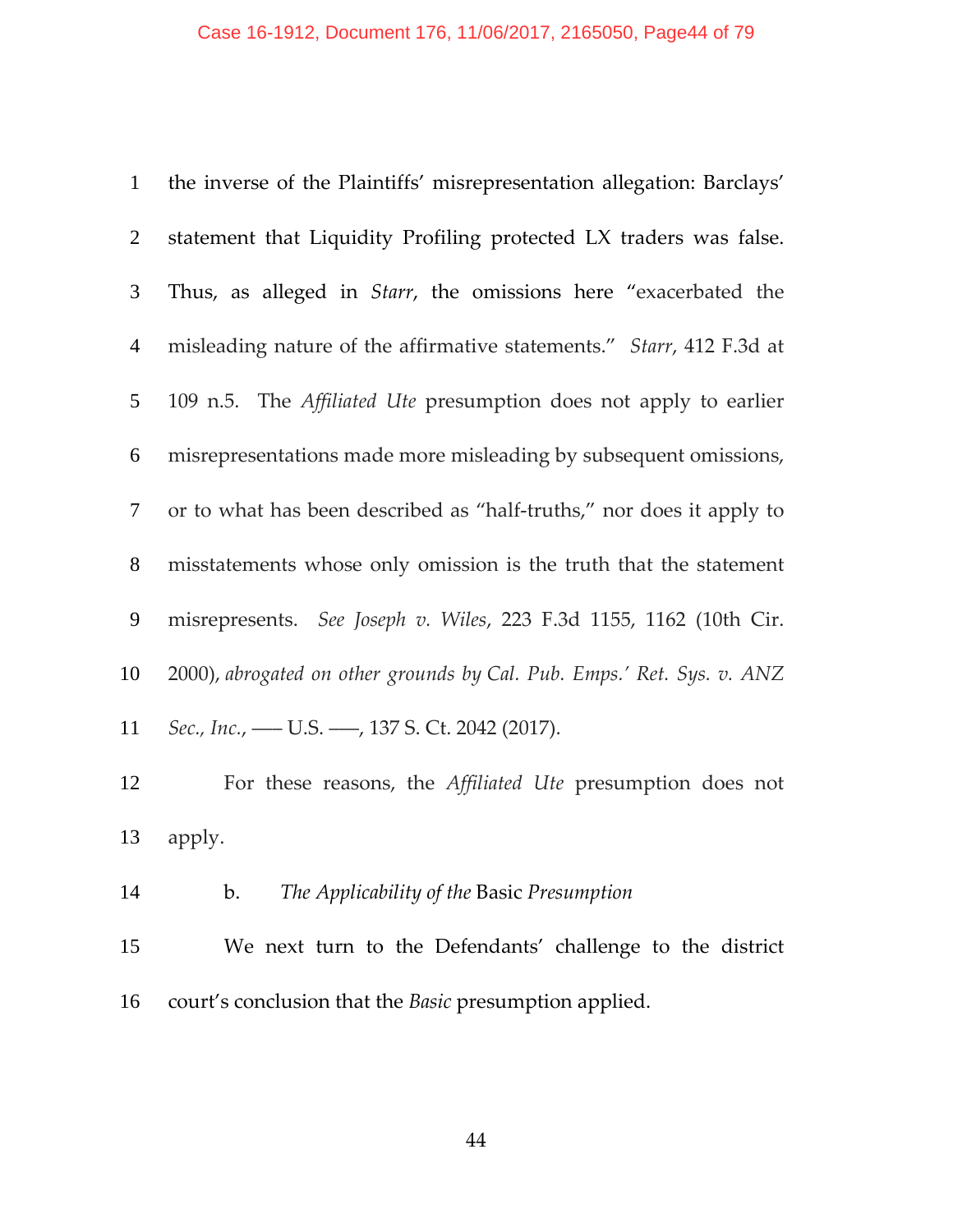The Defendants assert three reasons why the district court incorrectly found that the *Basic* presumption applied and was not rebutted. First, the Defendants contend that the court erred by failing to consider whether direct evidence of price impact under *Cammer* 5 showed that Barclays' ADS traded in an efficient market. Second, the Defendants argue that even if the failure to make that finding was not erroneous, the court erred by shifting the burden of persuasion, rather than imposing only the burden of production, on the Defendants to rebut the *Basic* presumption. Third, the Defendants assert that even if they bore the burden of rebutting the *Basic* presumption by a preponderance of the evidence, the district court incorrectly concluded that they had failed to satisfy that standard.

We are not persuaded by the Defendants' arguments. We conclude that direct evidence of price impact under *Cammer* 5 is not always necessary to establish market efficiency and invoke the *Basic*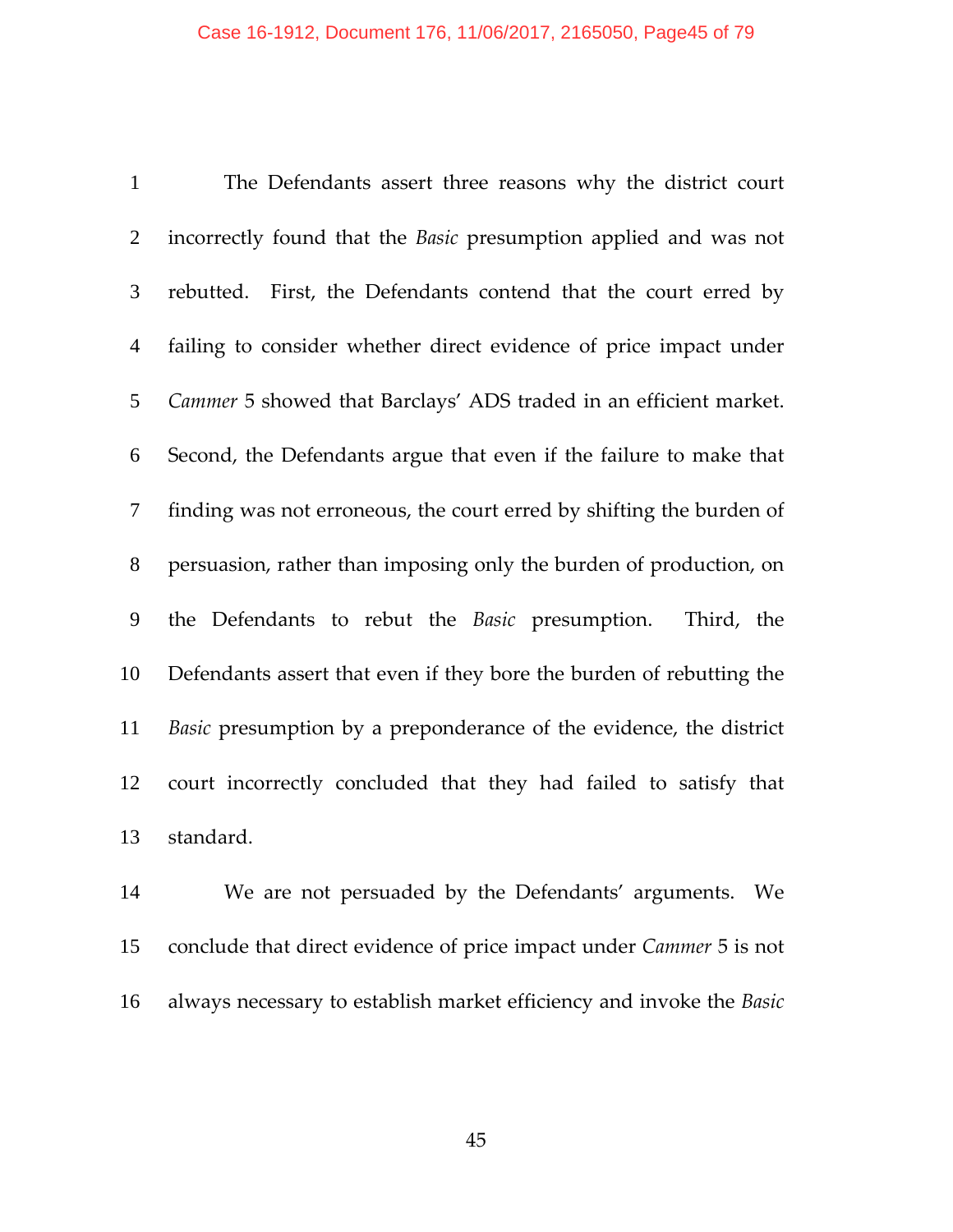#### Case 16-1912, Document 176, 11/06/2017, 2165050, Page46 of 79

presumption, and that such evidence was not required in this case at the class certification stage. Also, the Defendants were required to rebut the *Basic* presumption by a preponderance of the evidence, and they failed to do so. 1. Whether "*Cammer* 5" Must Be Satisfied Whether direct evidence of price impact under *Cammer* 5 is required to demonstrate market efficiency is a question of law over which we exercise *de novo* review. *See Roach*, 778 F.3d at 405. As previously discussed, we recently once again declined to adopt a particular test for market efficiency in *Petrobras*. *See* 862 F.3d at 276. Although we also declined in *Petrobras* to decide "whether plaintiffs may satisfy the *Basic* presumption without *any* direct evidence of price impact," *id.* at 276–77, *i.e.*, without producing evidence under *Cammer* 5, we nevertheless explained that the "district court properly declined to view direct and indirect evidence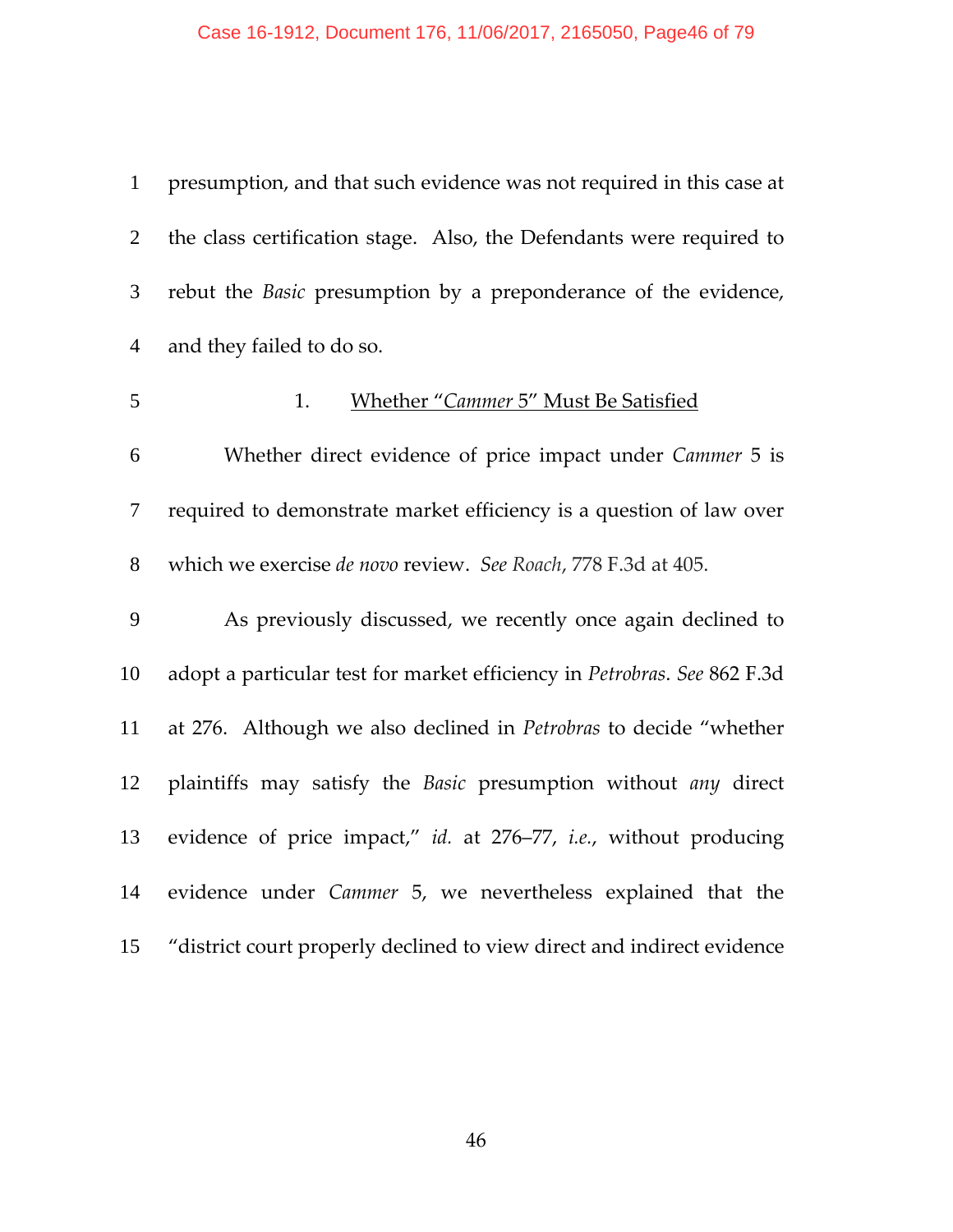1 as distinct requirements, opting instead for a holistic analysis based 2 on the totality of the evidence presented," *id.* at 277.

We then also rejected the argument that "directional" direct 4 evidence of price impact<sup>28</sup> was required by *Cammer* 5. *Id.* at 277–78. In so doing, we explained that we have "never suggested" that an event study "was the *only* way to prove market efficiency." *Id.* at 278. We then noted that the Supreme Court has suggested that the burden required to establish market efficiency "is not an onerous one." *Id.* Lastly, we explained that "indirect evidence of market efficiency" under the other four *Cammer* factors would "add little to the *Basic* analysis if courts only ever considered them after finding a 12 strong showing based on direct evidence alone." Id. Indeed, we noted that indirect evidence regarding the efficiency of a market for

<sup>28</sup> Direct evidence of price impact under *Cammer* 5 may simply determine whether the price of a stock moves, in one direction or the other, when new information becomes available. Alternatively, such evidence may determine whether the stock price moves in the *direction* that it would be expected to move in light of the new information. In other words, this latter type of evidence, *directional* direct evidence of price impact, asks not just whether the stock price moved at all in response to new material information, but whether it increased in response to "good" news and decreased in response to "bad" news. *See id.*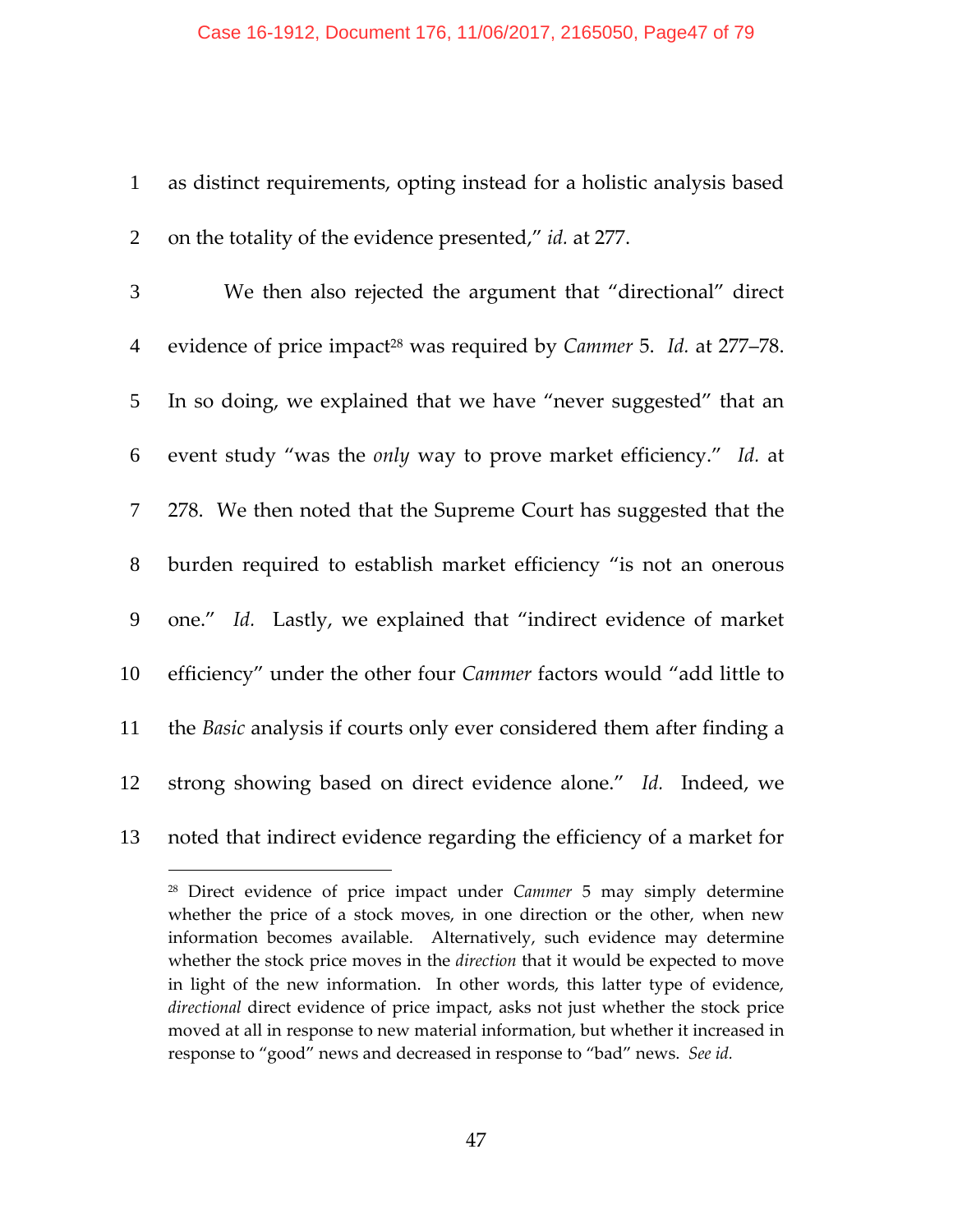## Case 16-1912, Document 176, 11/06/2017, 2165050, Page48 of 79

| 1               | a company's stock under the first four Cammer factors "is                  |
|-----------------|----------------------------------------------------------------------------|
| $\overline{2}$  | particularly valuable in situations where direct evidence does not         |
| $\mathfrak{Z}$  | entirely resolve the question" of market efficiency. Id.                   |
| $\overline{4}$  | Here, building on Petrobras, we conclude that a plaintiff                  |
| $5\overline{)}$ | seeking to demonstrate market efficiency need not always present           |
| 6               | direct evidence of price impact through event studies.                     |
| 7               | In so concluding, we do not imply that direct evidence of price            |
| 8               | impact under Cammer 5 is never important. Indeed, as the                   |
| 9               | Defendants point out, we have recognized that Cammer 5 has been            |
| 10              | considered the most important Cammer factor in certain cases               |
| 11              | because it assesses "'the essence of an efficient market and the           |
| 12              | foundation for the fraud on the market theory." Bombardier, 546            |
| 13              | F.3d at 207 (quoting Cammer, 711 F. Supp. at 1287). In Bombardier, we      |
| 14              | concluded that the district court did not err in rejecting the plaintiffs' |
| 15              | particular event study, but also emphasized that Cammer 5's                |
| 16              | importance was greater because a number of the indirect Cammer             |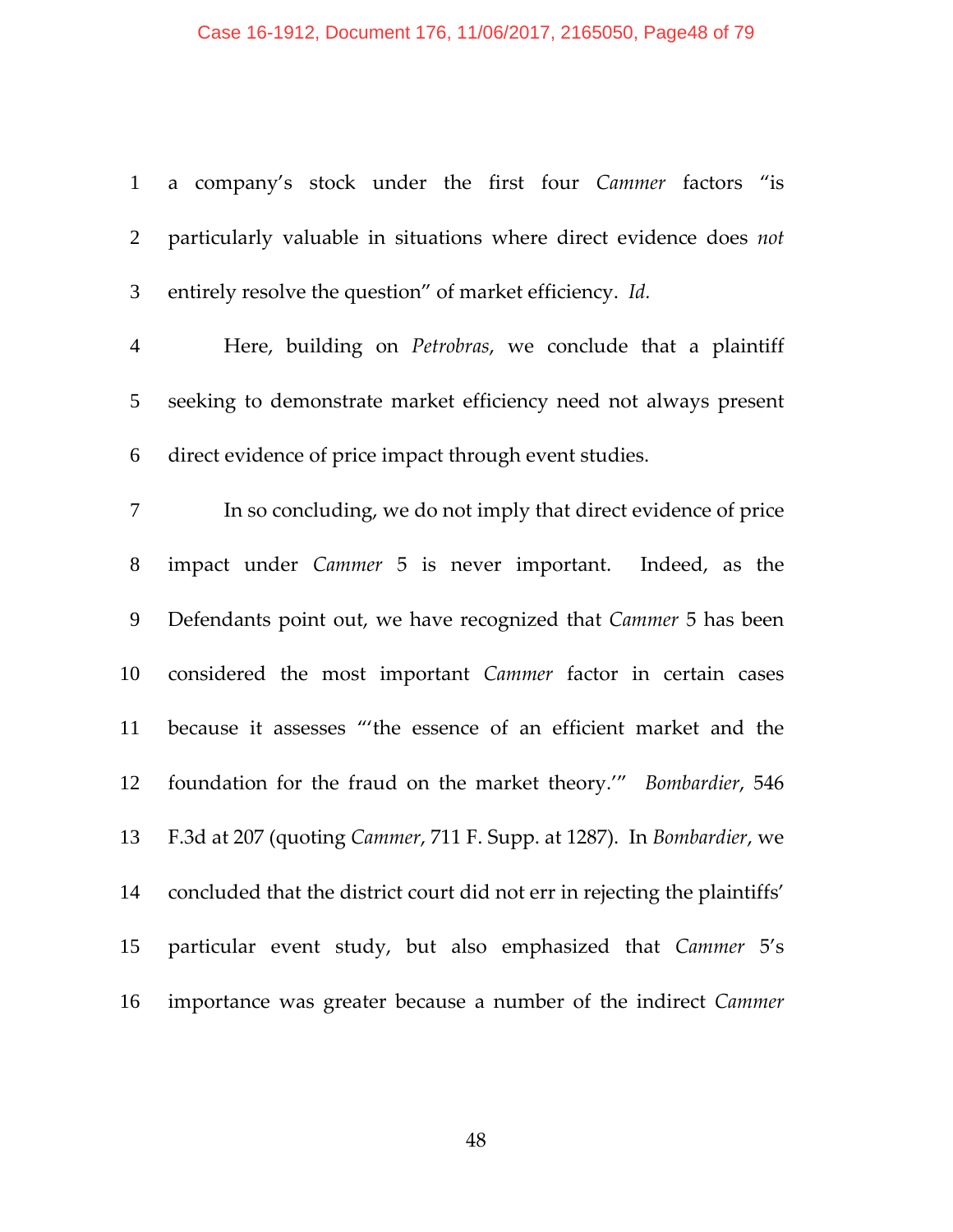# Case 16-1912, Document 176, 11/06/2017, 2165050, Page49 of 79

| $\mathbf{1}$   | factors suggested the inefficiency of the market. Id. at 210. Those       |
|----------------|---------------------------------------------------------------------------|
| $\overline{2}$ | factors were "the absence of market makers for the Certificates [at       |
| $\mathfrak{Z}$ | issue in that case], the lack of analysts following the Certificates, and |
| $\overline{4}$ | the absence of proof that unanticipated, material information caused      |
| 5              | changes in the Certificates' prices-as well as the infrequency of         |
| 6              | trades in the Certificates." Id.                                          |
| $\overline{7}$ | Direct evidence of an efficient market may be more critical, for          |
| $8\,$          | example, in a situation in which the other four Cammer factors            |
| 9              | (and/or the Krogman factors) are less compelling in showing an            |
| 10             | efficient market. In Bombardier, the district court concluded that the    |
| 11             | Cammer factors were split: two supported the conclusion that the          |
| 12             | market for the certificates issued by Bombardier was efficient while      |
| 13             | the three other factors-including Cammer 5-weighed against                |
| 14             | finding an efficient market. Id. at 200. The certificates in Bombardier   |
| 15             | were relatively few in number and of high dollar denominations,           |
| 16             | and they traded infrequently—primarily "in large amounts by               |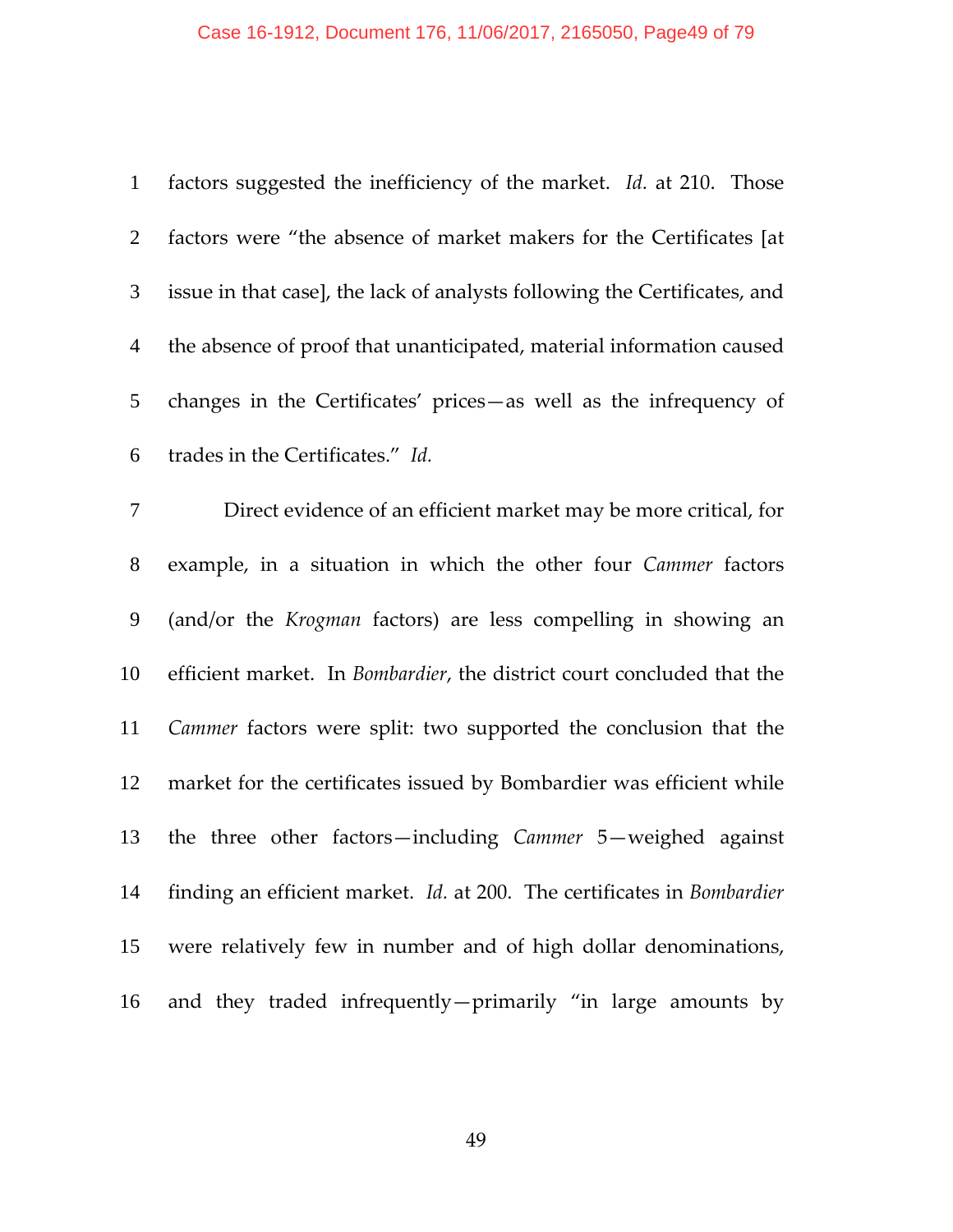## Case 16-1912, Document 176, 11/06/2017, 2165050, Page50 of 79

| $\mathbf{1}$   | sophisticated institutional investors." Id. at 198. Hence, establishing |
|----------------|-------------------------------------------------------------------------|
| 2              | market efficiency was undoubtedly more difficult there than it is in    |
| 3              | cases involving the common stock of large financial institutions,       |
| $\overline{4}$ | traded frequently on a national exchange.                               |
| 5              | The Cammer and Krogman factors are simply tools to help                 |
| 6              | district courts analyze market efficiency in determining whether the    |
| 7              | Basic presumption of reliance applies in class certification decision-  |
| 8              | making. But they are no more than tools in arriving at that             |
| 9              | conclusion, and certain factors will be more helpful than others in     |
| 10             | assessing particular securities and particular markets for efficiency.  |
| 11             | <b>Whether "Cammer 5" Was Required Here</b><br>2.                       |
| 12             | We now consider whether evidence of price impact under                  |
| 13             | Cammer 5 was required here in determining whether the market for        |
| 14             | Barclays' ADS was efficient during the class period.                    |
| 15             | Because the resolution of this issue required the district court        |
| 16             | to apply the applicable law to the facts before it, we ask only         |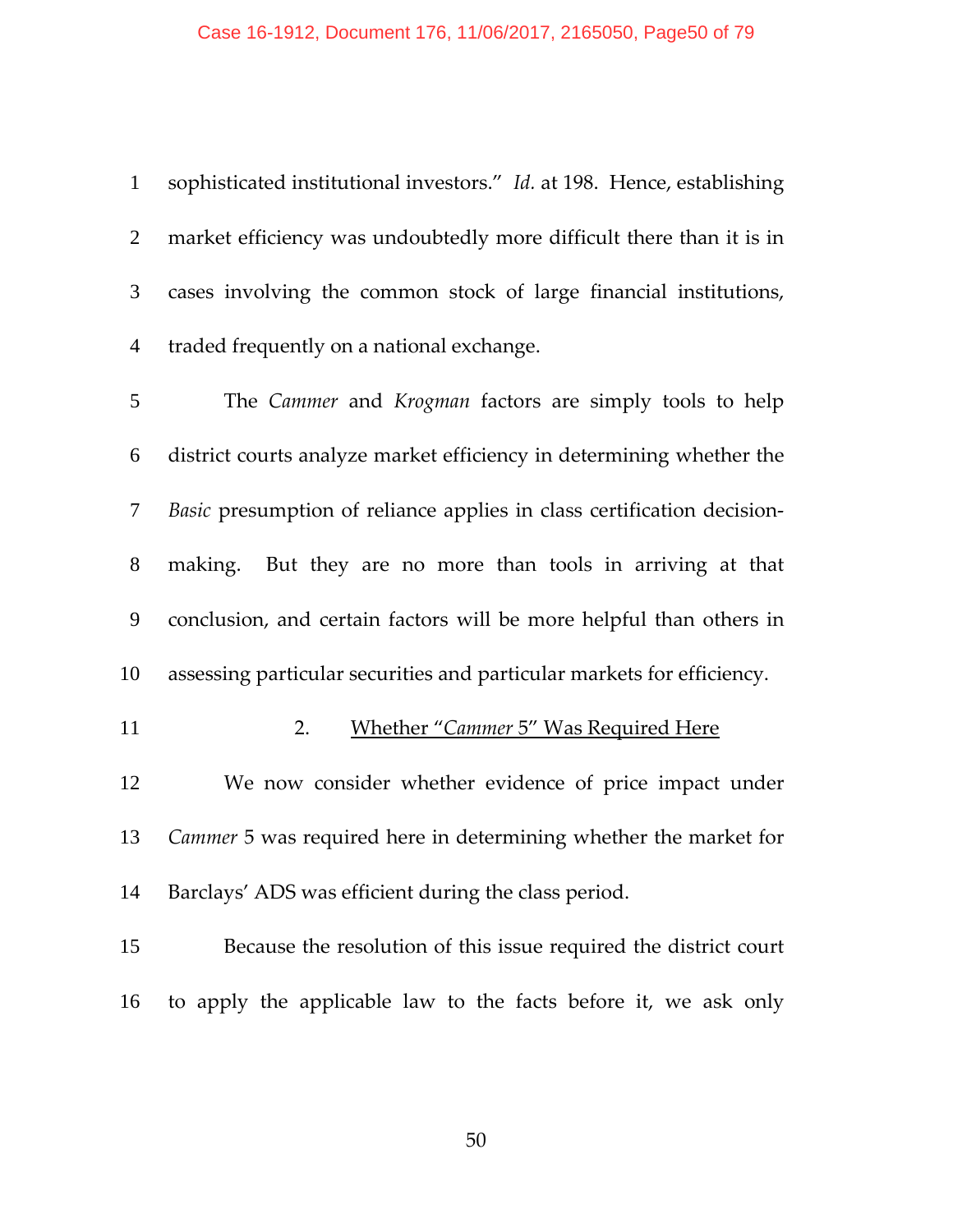#### Case 16-1912, Document 176, 11/06/2017, 2165050, Page51 of 79

"whether the district court's decision falls within the range of permissible decisions." *Roach*, 778 F.3d at 405.

Applying that deferential standard of review, we conclude that the district court's decision not to rely on direct evidence of price impact under *Cammer* 5 in this case fell comfortably within the range of permissible decisions. All seven of the indirect factors considered by the district court (the first four *Cammer* factors and the three *Krogman* factors) weighed so clearly in favor of concluding that the market for Barclays' ADS was efficient that the Defendants did not even challenge them. The district court explained that Barclays' ADS had an average weekly trading volume many times higher than the volume found to create a "strong presumption" of market efficiency in *Cammer*, and it further noted that Barclays is closely followed by many analysts. *Strougo*, 312 F.R.D. at 323 nn.103–04. In its analysis, the court cited Dr. Nye's report favorably, which had addressed all of the *Cammer* factors and concluded that they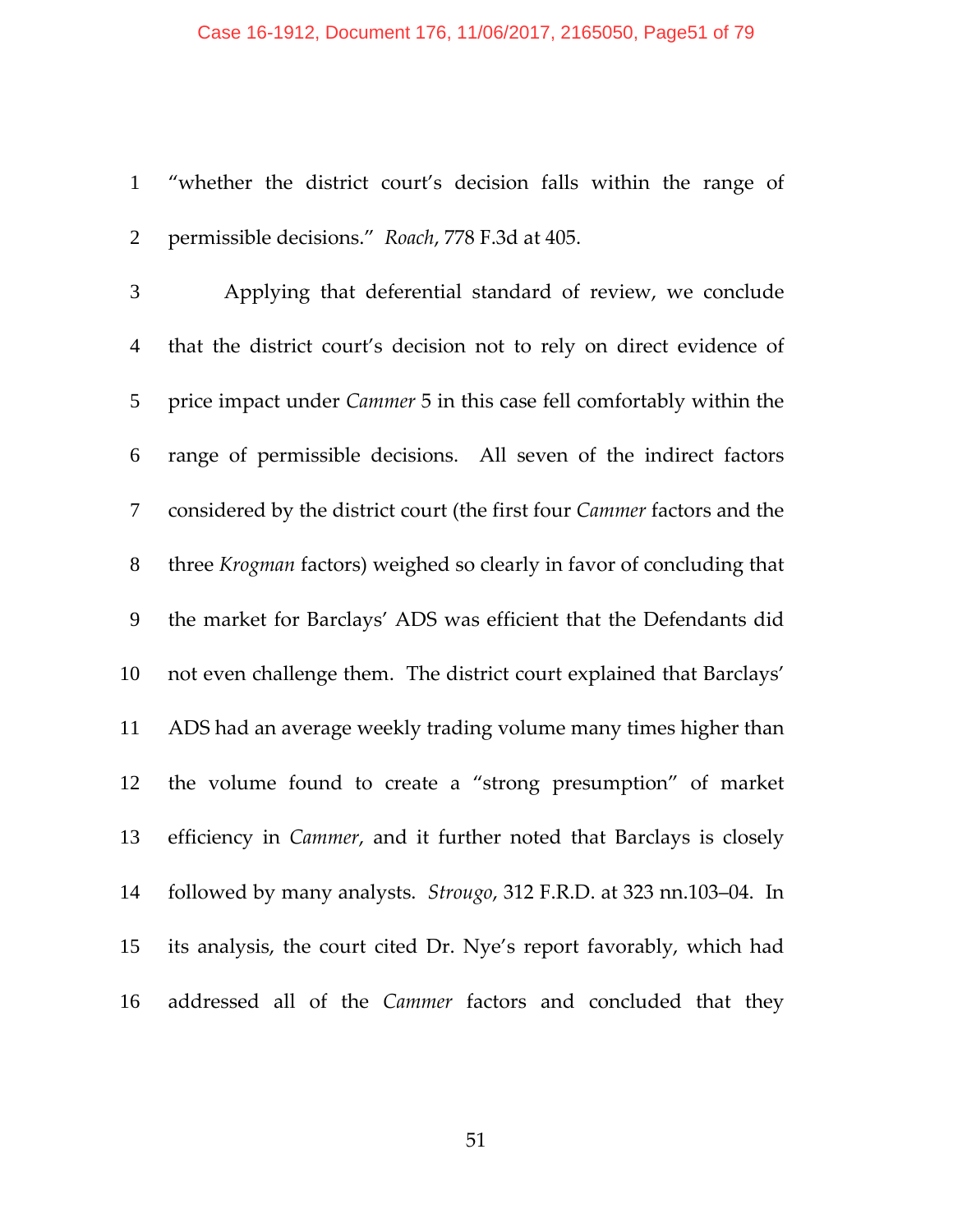#### Case 16-1912, Document 176, 11/06/2017, 2165050, Page52 of 79

supported a finding that the market for Barclays' ADS was efficient. *Id.*

This case is different from the situation in *Bombardier*, where we concluded that certain of the indirect factors did not demonstrate market efficiency, and that the plaintiffs' event study was flawed. *Bombardier*, 546 F.3d at 210. Barclays' ADS is effectively Barclays' common stock on the New York Stock Exchange. Because Barclays is one of the largest financial institutions in the world, it is unsurprising that the market for Barclays' ADS is efficient. Indeed, this conclusion is so clear that the Defendants failed to challenge such efficiency—based on seven other factors—apart from their attack on Dr. Nye's *Cammer* 5 event study. This case is more similar to the situation in *Petrobras*, where holders of ADS of Petrobras, a multinational oil and gas company headquartered in Brazil that was "once among the largest companies in the world," whose shares traded on the New York Stock Exchange, brought suit. *Petrobras*,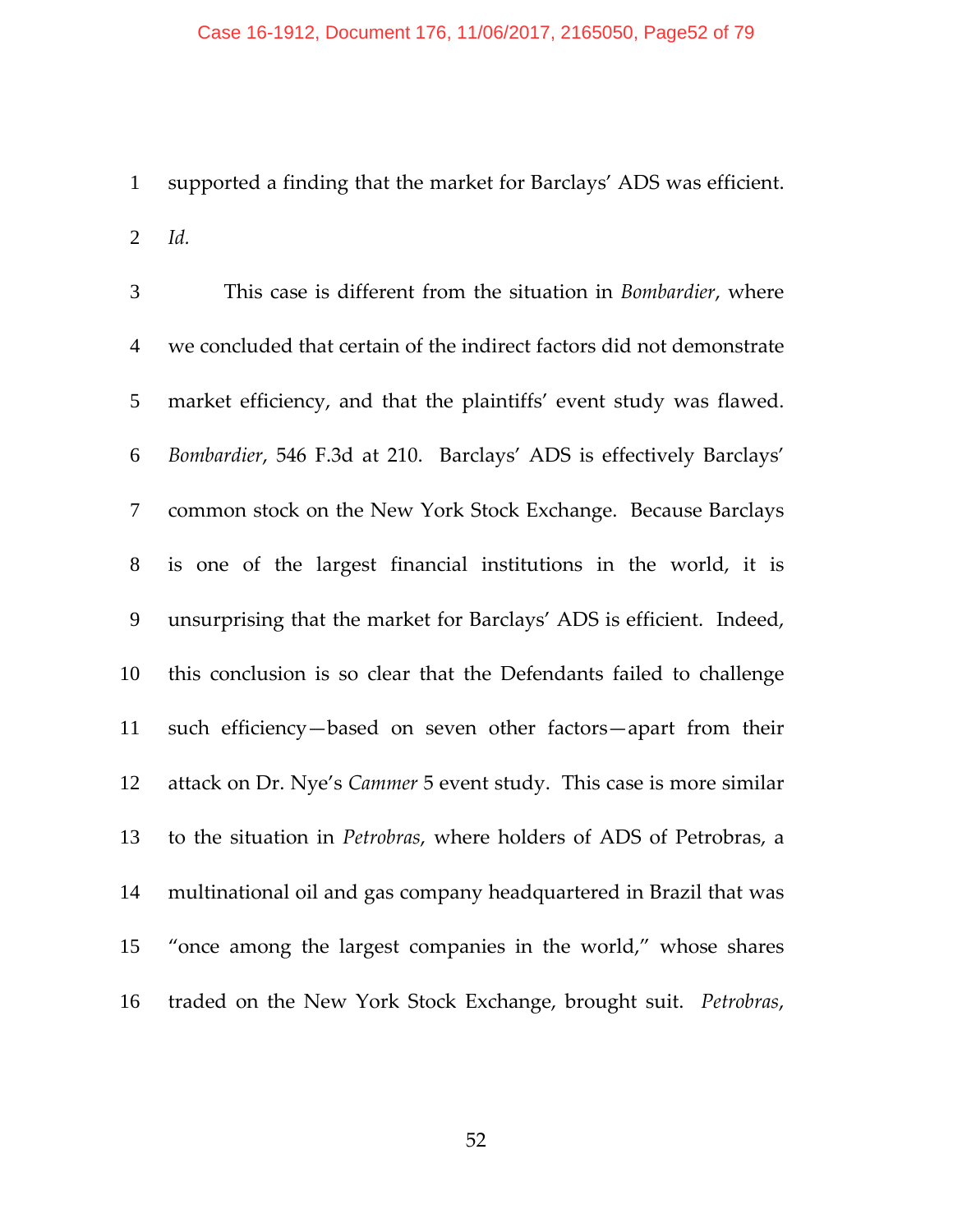|                 | 1 862 F.3d at 256. In particular, the strong indirect evidence of an   |
|-----------------|------------------------------------------------------------------------|
| $\overline{2}$  | efficient market, which showed that Barclays' ADS was actively         |
| 3 <sup>7</sup>  | traded "in high volumes," Strougo, 312 F.R.D. at 322, on the New       |
|                 | 4 York Stock Exchange, on over-the-counter markets, and in the         |
| 5 <sup>5</sup>  | secondary market, and had "heavy analyst coverage," id. at 323, as     |
| 6               | well as the evidence related to the other indirect factors, tipped the |
| $7\overline{ }$ | balance in favor of the Plaintiffs on their burden to demonstrate      |
| 8               | market efficiency. Under the circumstances here, the district court    |
| 9               | was not required to reach a conclusion concerning direct evidence of   |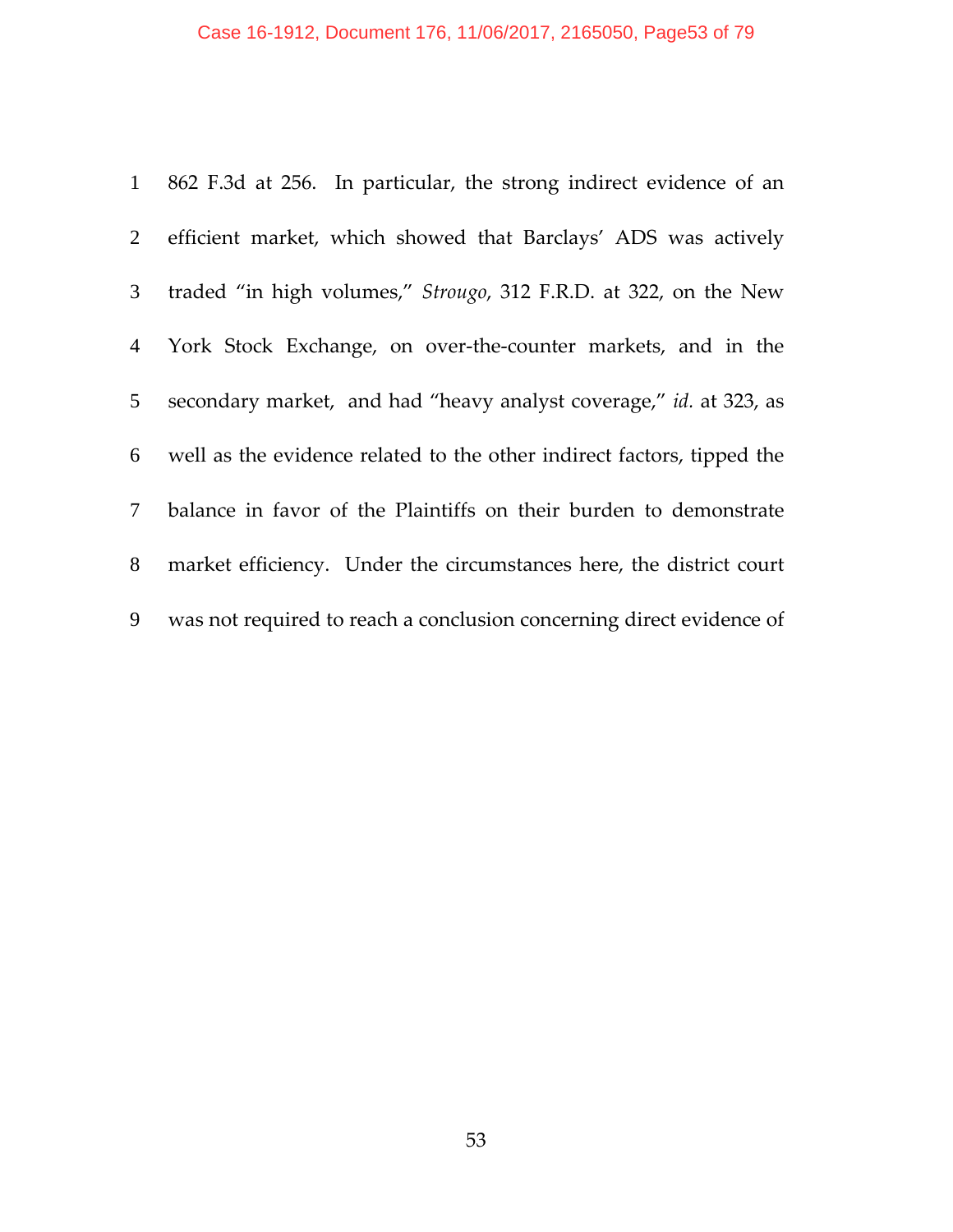## 1 market efficiency.<sup>29</sup> It therefore acted within its discretion in finding

2 an efficient market based on the remaining seven factors. $30$ 

- 3
- 4
- 5

 $\overline{a}$ 

<sup>29</sup> We therefore have no occasion in this case to identify all the circumstances in which direct evidence of price impact under *Cammer* 5 might be required. Nor does our conclusion here—that a finding as to direct evidence of price impact was not required—indicate that securities of large publicly traded companies always trade in an efficient market; the specific circumstances may require plaintiffs to present direct evidence of efficiency in cases involving such securities, and defendants always have the opportunity to present their own event studies demonstrating that *Cammer* 5 is not satisfied, as well as the other *Cammer* and *Krogman* factors.

<sup>30</sup> We note that several of our sister Circuits have concluded that *Cammer* 5 is not necessary but nevertheless often helpful. *See Local 703, I.B. of T. Grocery & Food Emps. Welfare Fund v. Regions Fin. Corp.*, 762 F.3d 1248, 1256 (11th Cir. 2014) ("Neither are we persuaded by [the defendant's] argument that a finding of market efficiency always requires proof that the alleged misrepresentations had an immediate effect on the stock price. . . . [The defendant] does not point us to any court that has adopted the unwavering evidentiary requirement it urges upon us. Nor could it. Even the *Cammer* court itself did not establish such a strict evidentiary burden at the class certification stage."); *Unger v. Amedisys Inc.*, 401 F.3d 316, 325 (5th Cir. 2005) (explaining that the district court improperly used three of the *Cammer* factors, including *Cammer* 5, "as a checklist rather than an analytical tool"); *see also Gariety v. Grant Thornton, LLP*, 368 F.3d 356, 368 (4th Cir. 2004) (explaining that courts "should consider factors *such as*" the *Cammer* factors (emphasis added)); *Cammer*, 711 F. Supp. at 1287 (stating only that it would be "helpful" for a plaintiff to demonstrate "a cause and effect relationship between unexpected corporate events . . . and an immediate response in . . . stock price").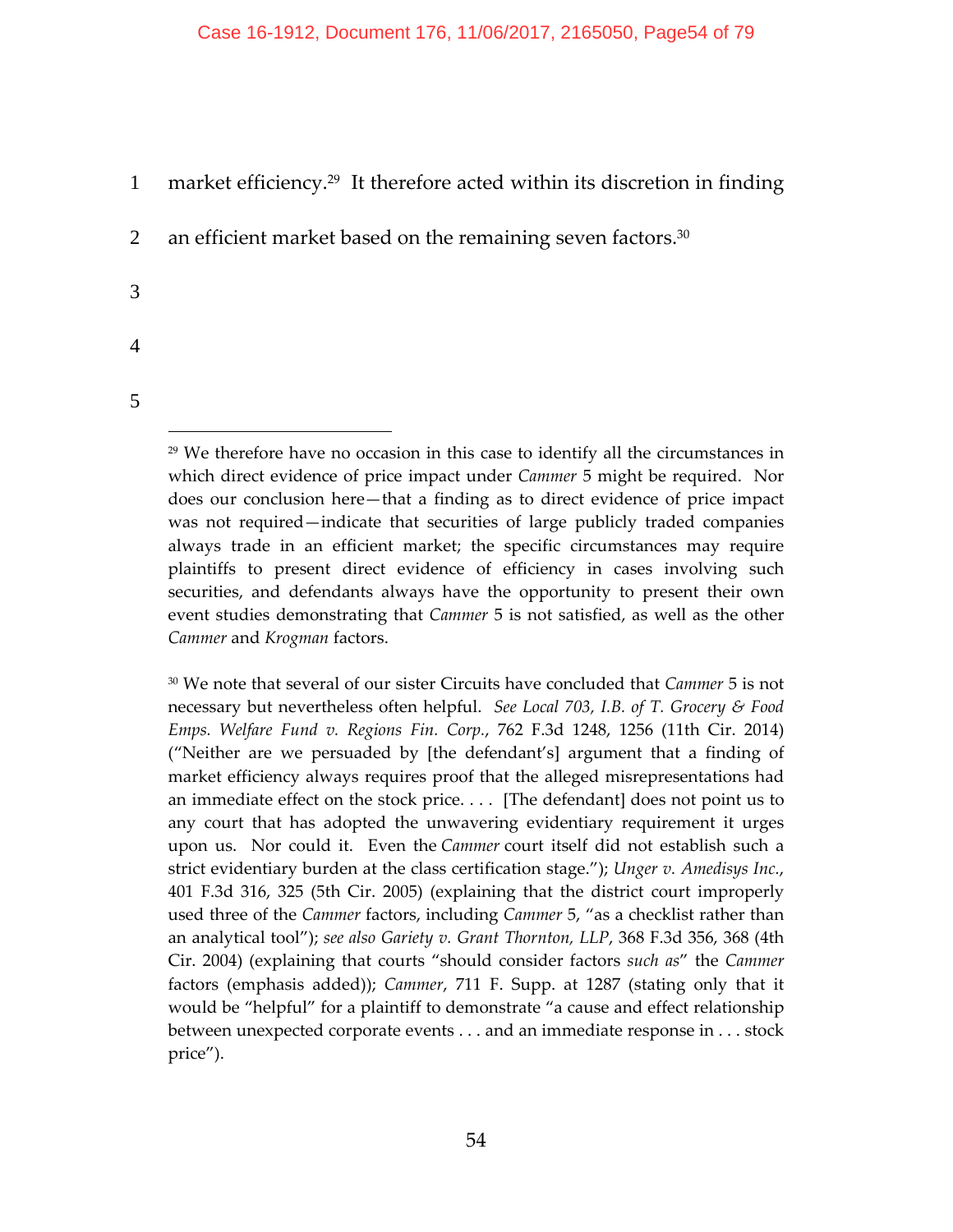### Case 16-1912, Document 176, 11/06/2017, 2165050, Page55 of 79

## c. *Rebutting the* Basic *Presumption*

| $\overline{2}$ | We now turn to the Defendants' argument that the district                 |
|----------------|---------------------------------------------------------------------------|
| $\mathfrak{Z}$ | court erred by shifting the burden of persuasion, rather than the         |
| 4              | burden of production, to rebut the Basic presumption.                     |
| 5              | The burden defendants face to rebut the <i>Basic</i> presumption is       |
| 6              | a question of law that we review <i>de novo</i> . Roach, 778 F.3d at 405. |
| $\mathcal{T}$  | Applying that standard, we conclude that defendants must rebut the        |
| 8              | Basic presumption by disproving reliance by a preponderance of the        |
| 9              | evidence at the class certification stage.                                |
| 10             | The Basic presumption is rebuttable. Halliburton II, 134 S. Ct.           |
| 11             | at 2405. The Supreme Court held so when it first articulated the          |
| 12             | presumption in <i>Basic</i> , 485 U.S. at 224, and when it reaffirmed the |

presumption of reliance in *Halliburton II*, stating that "any showing

that severs the link between the alleged misrepresentation and either

the price received (or paid) by the plaintiff, or his decision to trade at

a fair market price, will be sufficient to rebut the presumption of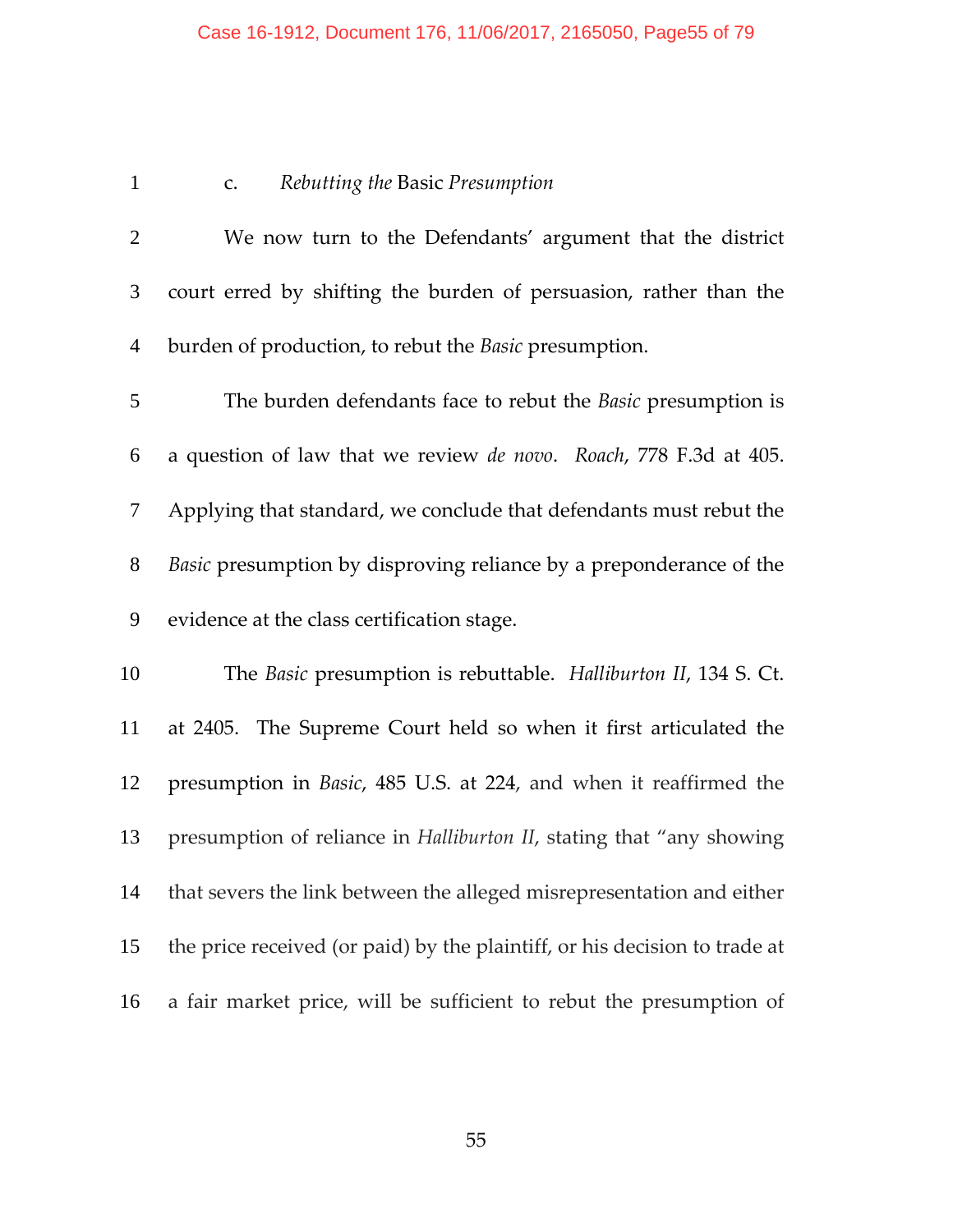#### Case 16-1912, Document 176, 11/06/2017, 2165050, Page56 of 79

reliance." *Halliburton II*, 134 S. Ct. at 2408 (alteration omitted) (quoting *Basic*, 485 U.S. at 248).

In assessing whether the Supreme Court has indicated that the burden on defendants to rebut the *Basic* presumption of reliance is one of merely production or one of persuasion, it is first important to consider the development of the presumption and the burden the Court imposed on plaintiffs to invoke it at the class certification stage, as well as the specific language of *Basic* and *Halliburton II* concerning the showing defendants must make to rebut the presumption.

In *Basic*, Basic Incorporated, a chemical manufacturing firm, repeatedly denied in public statements that it was involved in merger discussions with Combustion Engineering, another chemical firm, shortly before it announced a merger of the two firms. *See Basic*, 485 U.S. at 226–28. Former Basic shareholders who had sold their stock before the merger was announced sued under § 10(b),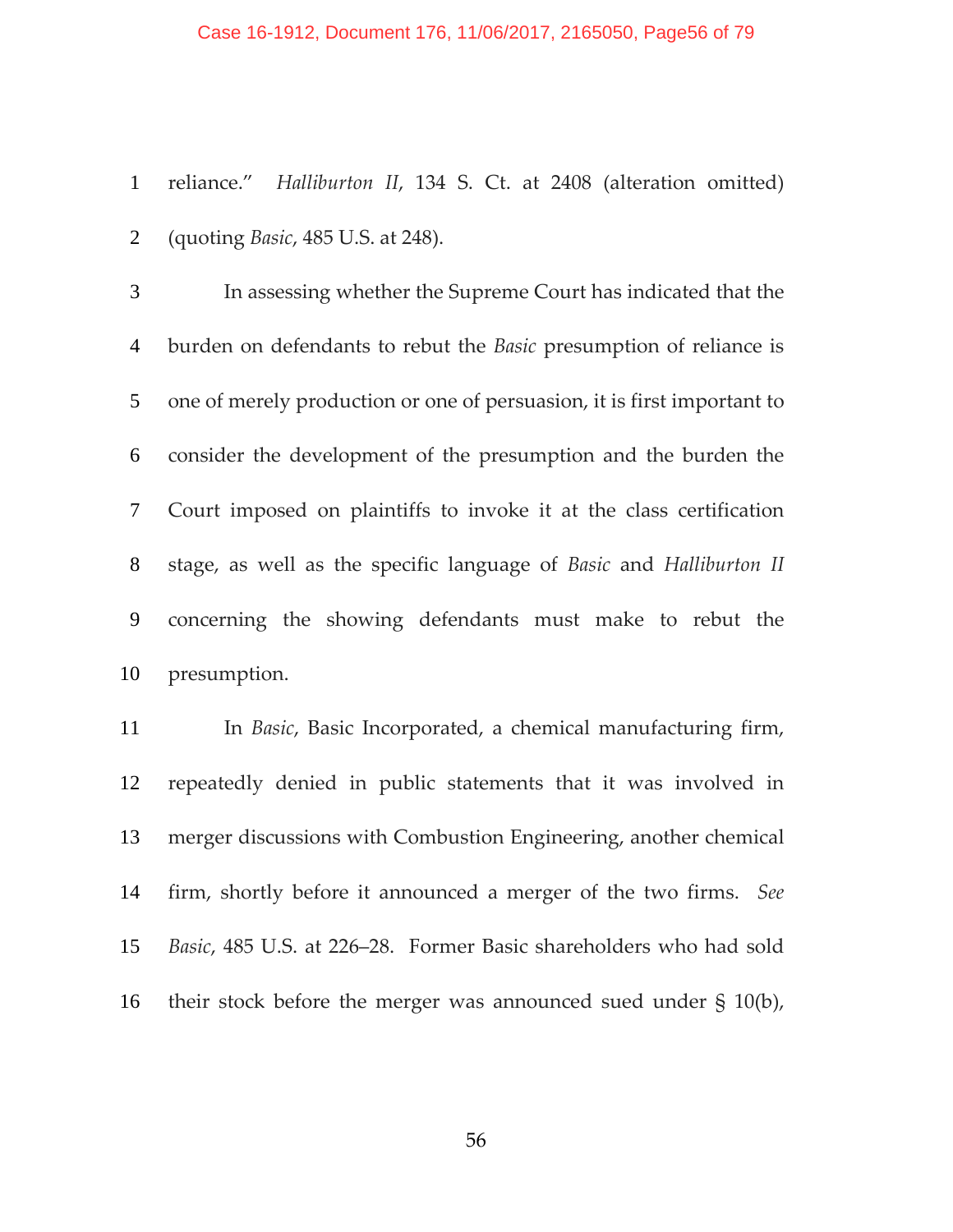claiming that the company's prior statements constituted misrepresentations. *Id.* at 227–28. The district court applied a presumption of reliance and certified the plaintiffs' class. *Id.* at 228. The Supreme Court agreed that reliance on the statements that no 5 merger would occur would be presumed because of the "well-developed market" for the securities, and the fact that the Basic stock was sold in an "efficient market." *Id.* at 247–48, 250. The Court explained, however, that the presumption of reliance could be rebutted if the defendants "could show that the 'market makers' were privy to the truth about the merger discussions" in that case "and thus that the market price would not have been affected by" the defendants' misrepresentations. *Id.* at 248. Such a showing would break the causal connection for the inference that the fraud had been incorporated into the market price. *Id.* The Court further stated that the defendants would have successfully rebutted the *Basic* presumption if they established that "news of the merger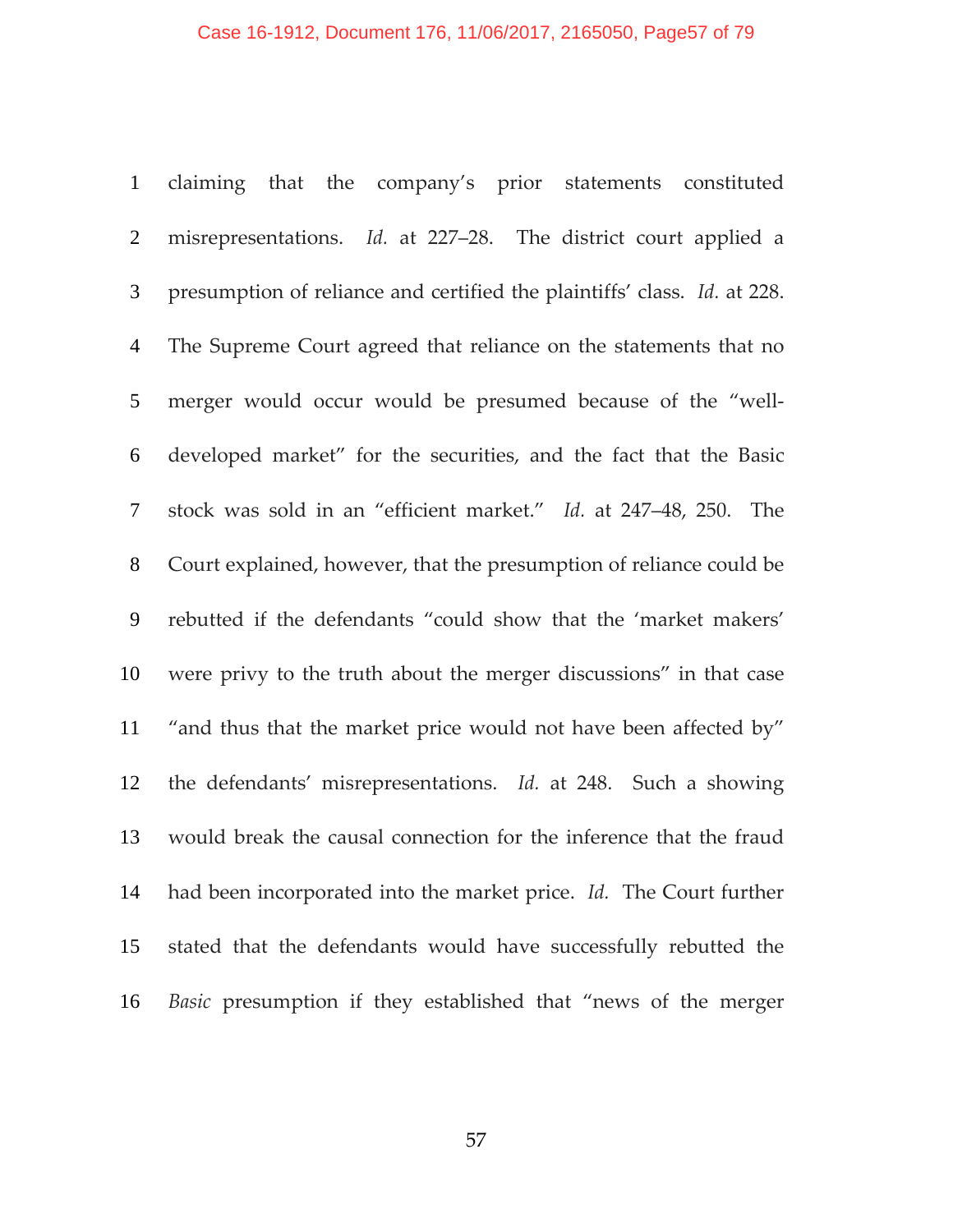# Case 16-1912, Document 176, 11/06/2017, 2165050, Page58 of 79

| $\mathbf{1}$             | discussions credibly entered the market and dissipated the effects of                                                     |
|--------------------------|---------------------------------------------------------------------------------------------------------------------------|
| $\overline{2}$           | the misstatements." Id. at 249. Finally, the Court acknowledged that                                                      |
| $\mathfrak{Z}$           | the defendants "could rebut the presumption of reliance as to                                                             |
| $\overline{4}$           | plaintiffs who would have divested themselves of their Basic shares                                                       |
| $5\overline{)}$          | without relying on the integrity of the market." Id. at 249.                                                              |
| 6                        | In Halliburton II, the Supreme Court pointed to Basic as                                                                  |
| $\overline{\mathcal{L}}$ | establishing that "if a defendant could show that the alleged                                                             |
| $8\,$                    | misrepresentation did not, for whatever reason, actually affect the                                                       |
| 9                        | market price, or that a plaintiff would have bought or sold the stock                                                     |
| 10                       | even had he been aware that the stock's price was tainted by fraud,                                                       |
| 11                       | then the presumption of reliance would not apply." Halliburton II,                                                        |
| 12                       | 134 S. Ct. at 2408.                                                                                                       |
| 13                       | The Court also restated the burden plaintiffs must meet at the                                                            |
| 14                       | class certification stage to satisfy the predominance requirement:                                                        |
| 15<br>16                 | The <i>Basic</i> presumption does not relieve plaintiffs of the<br>burden of proving-before class certification-that this |
| 17                       | requirement is met. Basic instead establishes that a                                                                      |
| 18                       | plaintiff<br>satisfies that burden by proving the                                                                         |
|                          |                                                                                                                           |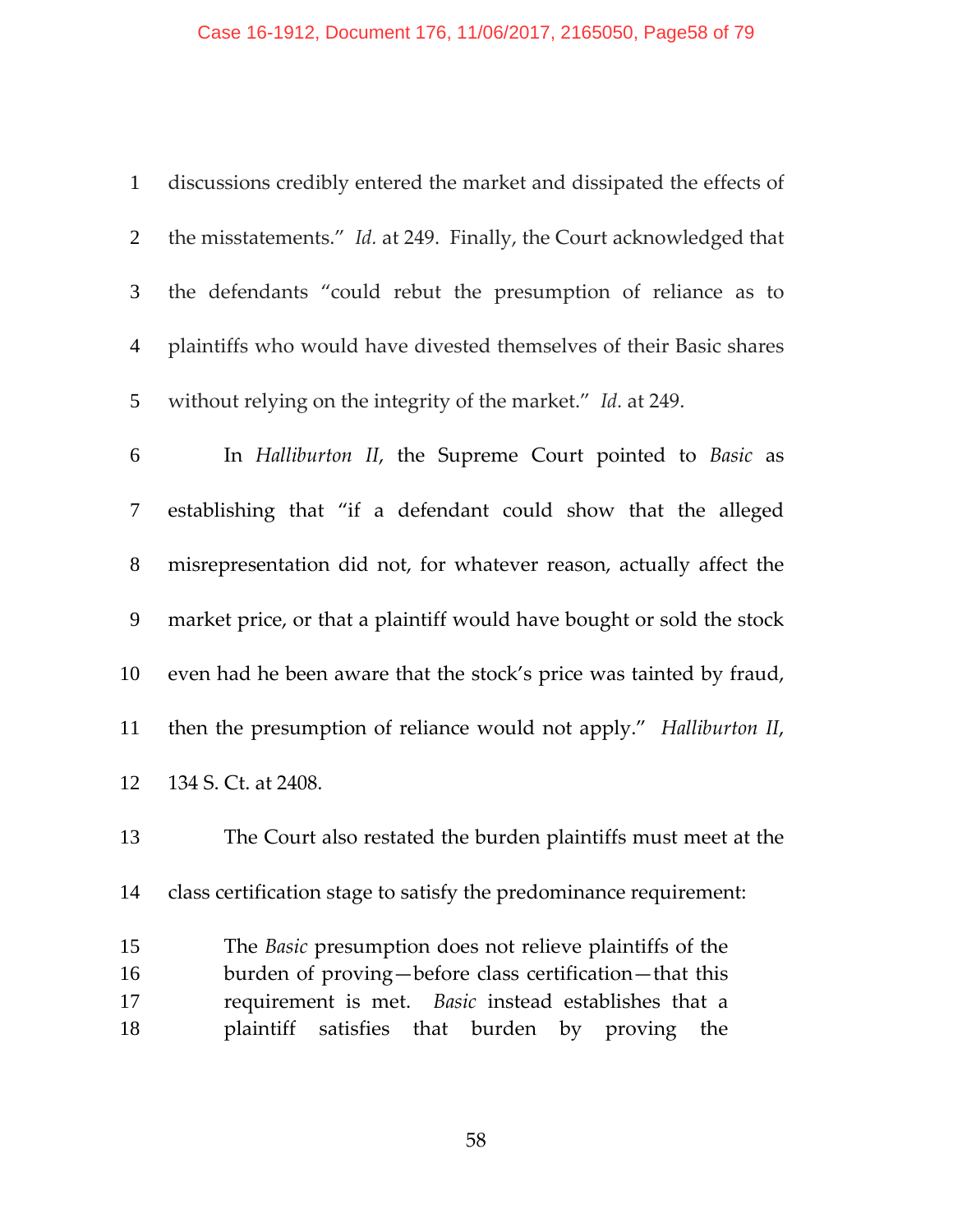prerequisites for invoking the presumption—namely, publicity, materiality, market efficiency, and market timing.

*Id.* at 2412. It would be inconsistent with *Halliburton II* to require that plaintiffs meet this evidentiary burden while allowing defendants to rebut the *Basic* presumption by simply producing *some* evidence of market inefficiency, but not demonstrating its  $\delta$  inefficiency to the district court.<sup>31</sup> The presumption of reliance would also be of little value if it were so easily overcome. Both in *Basic* and again in *Halliburton II*, the Supreme Court recognized the importance of the presumption of reliance in putative class actions where, without such a presumption, there would be "'an 13 unnecessarily unrealistic evidentiary burden on the Rule 10b-5 plaintiff who has traded on an impersonal market.'" *Halliburton II*, 134 S. Ct. at 2407 (quoting *Basic*, 485 U.S. at 245).

 Although in *Halliburton II* the Court identified the prerequisites plaintiffs must meet to invoke the *Basic* presumption of reliance, that burden should not be regarded as "onerous." *Petrobras*, 862 F.3d at 278.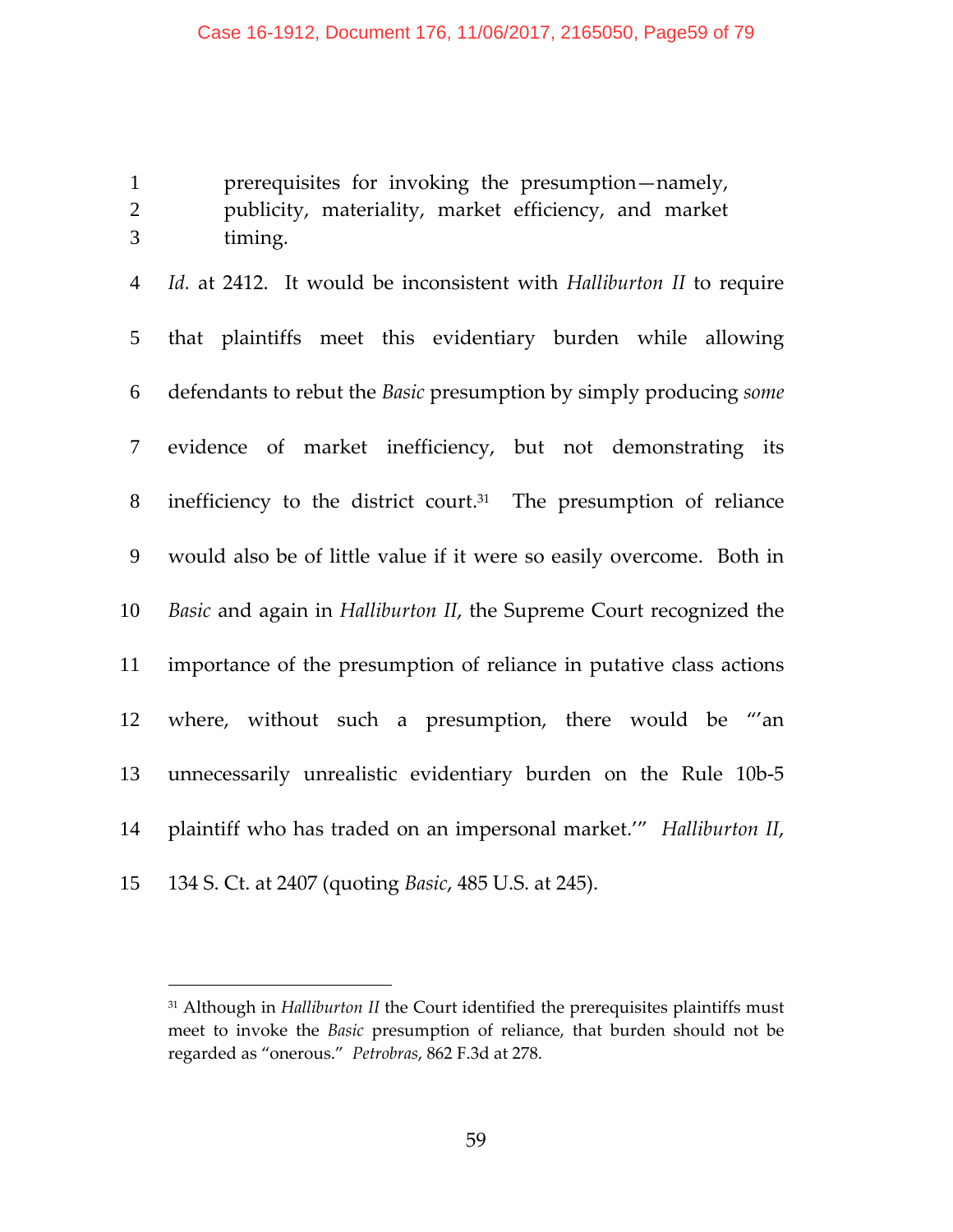Quoting *Basic*, the *Halliburton II* Court also explained that the showing to sever the link between the misrepresentation and the price received or paid would rebut the *Basic* presumption "because 'the basis for finding that the fraud had been transmitted through market price would be gone.'" *Halliburton II*, 134 S. Ct. at 2415–16 (quoting *Basic*, 485 U.S. at 248). The Court then stated that although "*Basic* allows plaintiffs to establish [price impact] indirectly, it does not require courts to ignore a defendant's direct, *more salient* evidence showing that the alleged misrepresentation did not actually affect the stock's market price." *Id.* at 2416 (emphasis added).

A concurring opinion in *Halliburton II* by Justice Ginsburg and joined by Justices Breyer and Sotomayor stated that the majority recognized "that it is incumbent upon the defendant to *show* the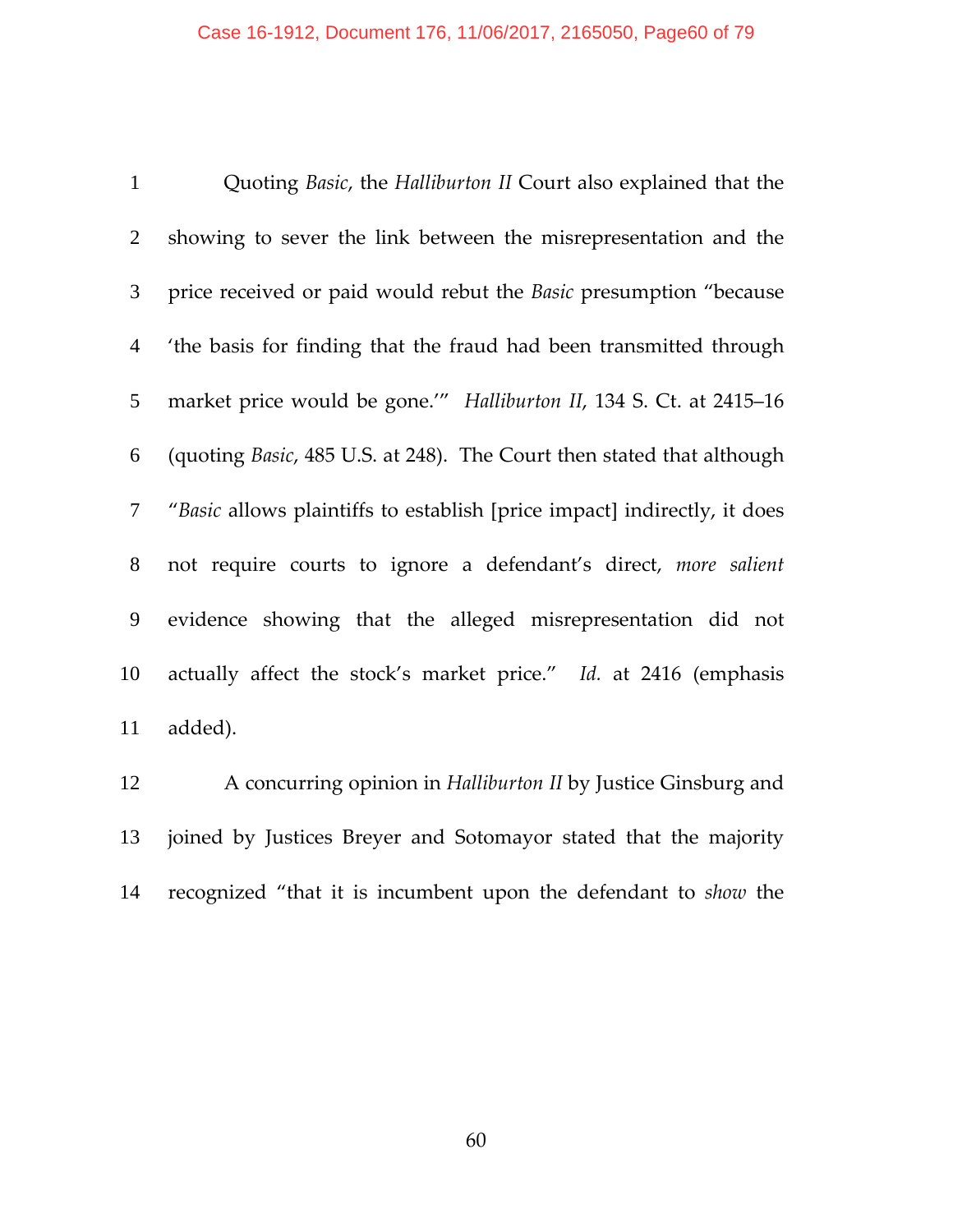1 absence of price impact.<sup>"32</sup> *Id.* at 2417 (Ginsburg, J., concurring) (emphasis added).

This Supreme Court guidance indicates that defendants seeking to rebut the *Basic* presumption must demonstrate a lack of price impact by a preponderance of the evidence at the class certification stage rather than merely meet a burden of production. First, the phrase "[a]ny showing that severs the link" aligns more logically with imposing a burden of persuasion rather than a burden of production. *See Halliburton II*, 134 S. Ct. at 2408 (alteration 10 in original). The Supreme Court has described the burden of production as being satisfied when a litigant has "come forward with evidence to support its claim," *Dir., Office of Workers' Comp.*

*Programs, Dep't of Labor v. Greenwich Collieries*, 512 U.S. 267, 272

(1994), or, alternatively (in the Title VII context), when a defendant

has "articulate[d]" a "legitimate, nondiscriminatory reason for the

<sup>&</sup>lt;sup>32</sup> The concurring opinion also stated that the "Court's judgment, therefore, should impose no heavy toll on securities‐fraud plaintiffs with tenable claims." Id. at 2417 (Ginsburg, J., concurring).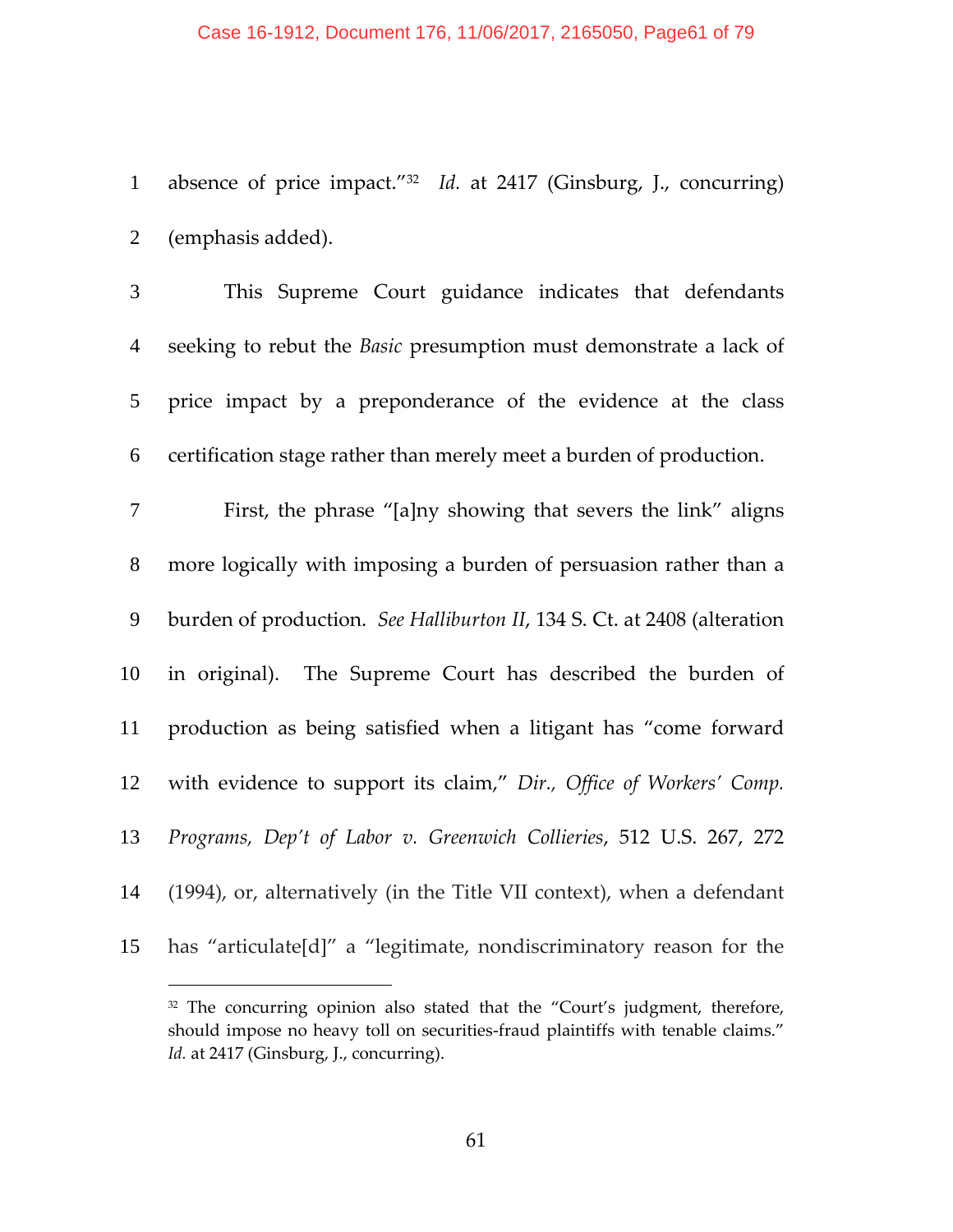### Case 16-1912, Document 176, 11/06/2017, 2165050, Page62 of 79

| $\mathbf{1}$   | employee's rejection," O'Connor v. Consol. Coin Caterers Corp., 517            |
|----------------|--------------------------------------------------------------------------------|
| $\overline{2}$ | U.S. 308, 311 (1996). Thus, the Court has defined the burden of                |
| $\mathfrak{Z}$ | production as one that <i>could</i> permit a trier of fact to rule in favor of |
| $\overline{4}$ | the party in question. By requiring that the "showing" defendants              |
| 5              | must make to rebut the <i>Basic</i> presumption actually "sever[] the link"    |
| 6              | between the misrepresentation and the price a plaintiff paid or                |
| $\tau$         | received for a stock, the Court requires defendants to do more than            |
| 8              | merely produce evidence that <i>might</i> result in a favorable outcome;       |
| 9              | they must demonstrate that the misrepresentations did not affect the           |
| 10             | stock's price by a preponderance of the evidence.                              |
| 11             | Second, the language chosen by the Court in Halliburton II                     |
| 12             | demonstrates that the Court understood the burden that shifts to               |
| 13             | defendants as one of persuasion rather than production.<br>As                  |

mentioned above, the majority in *Halliburton II* explained that evidence that satisfied the "severing the link" standard would rebut the *Basic* presumption because "'the basis for finding that the fraud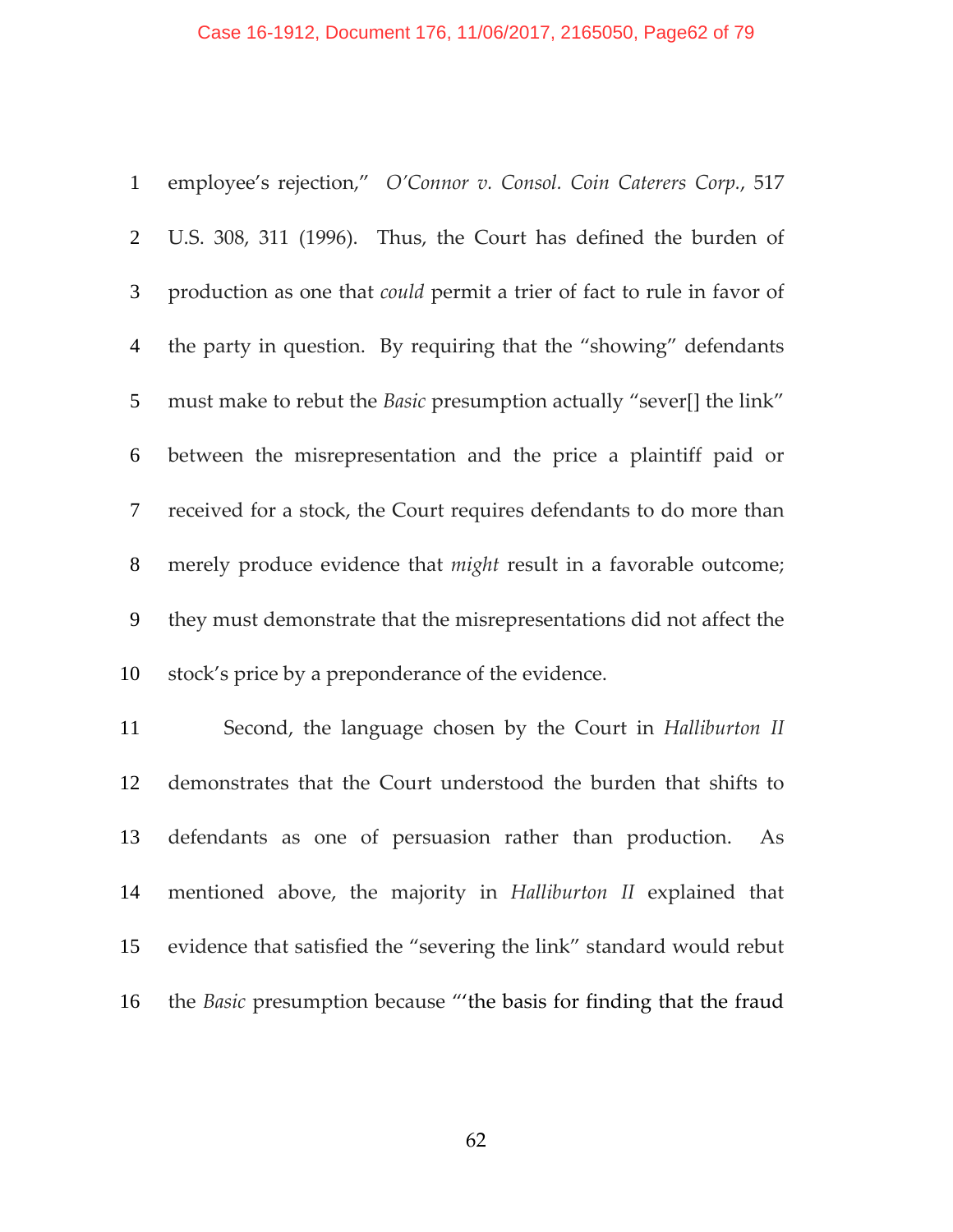#### Case 16-1912, Document 176, 11/06/2017, 2165050, Page63 of 79

|                | 1 had been transmitted through market price would be gone," and     |
|----------------|---------------------------------------------------------------------|
|                | 2 the defendants' "direct, more salient evidence" that the          |
|                | 3 misrepresentations did not affect the stock price would rebut the |
|                | 4 Basic presumption. Halliburton II, 134 S. Ct. at 2415–16 (quoting |
| 5 <sup>5</sup> | <i>Basic</i> , 485 U.S. at 248).                                    |

In addition to this Supreme Court guidance, our own Court's prior decisions applying the presumptions of reliance support our conclusion that defendants bear the burden of persuasion to rebut the *Basic* presumption of reliance at the class certification stage.

First, we held that the *Affiliated Ute* presumption is rebutted if a defendant proves "by a preponderance of the evidence that the plaintiff did not rely on the omission [at issue] in making" his investment decision. *duPont v. Brady*, 828 F.2d 75, 76 (2d Cir. 1987). Although our decision in *duPont* predated *Basic* and the *Affiliated Ute* presumption differs from the *Basic* presumption in several respects, both allow reliance to be presumed.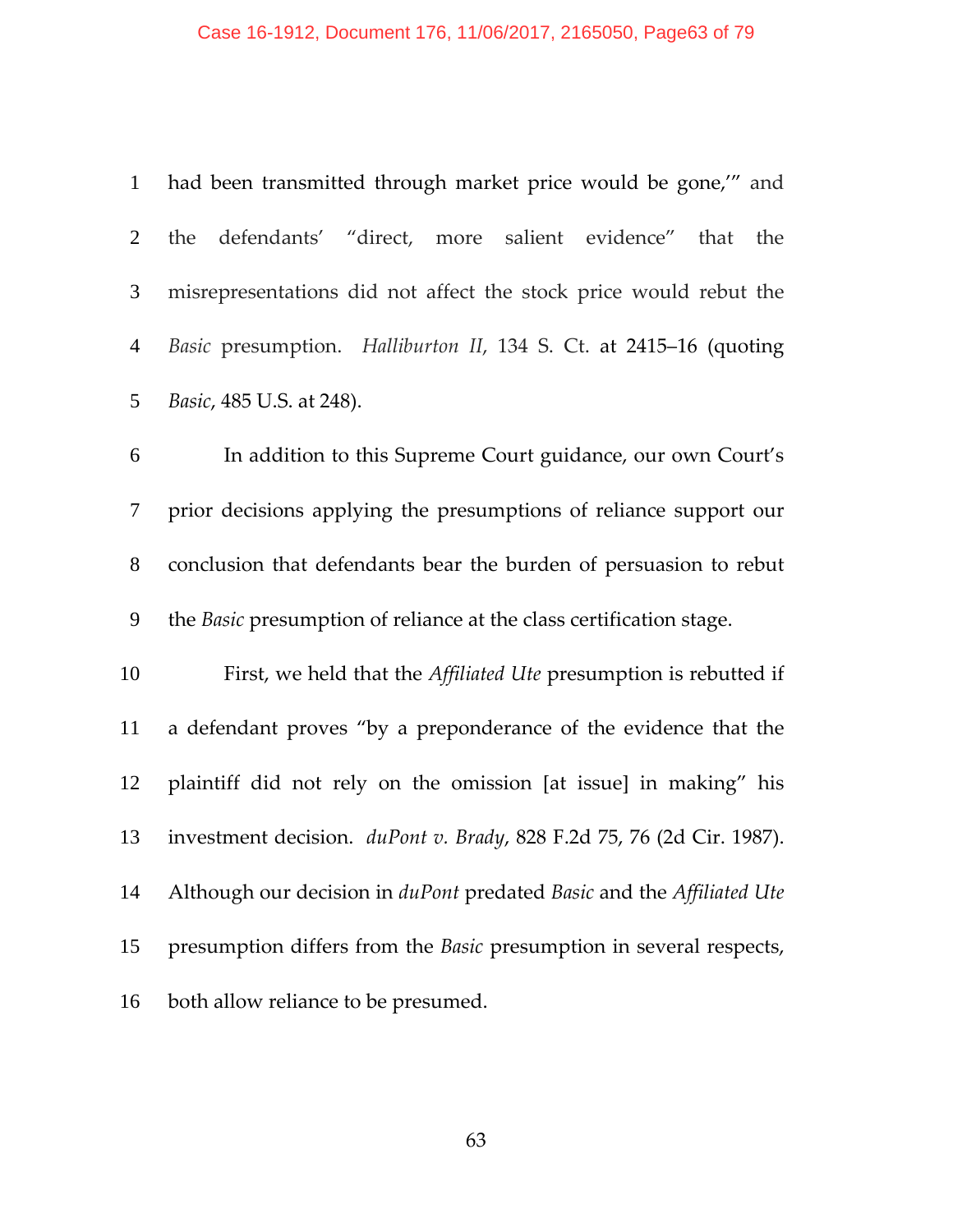#### Case 16-1912, Document 176, 11/06/2017, 2165050, Page64 of 79

| $\mathbf{1}$    | Second, we held in Black v. Finantra Capital, Inc., 418 F.3d 203         |
|-----------------|--------------------------------------------------------------------------|
| $\overline{2}$  | (2d Cir. 2005), that a district court correctly instructed the jury when |
| $\mathfrak{Z}$  | it charged that the defendants in a securities fraud case could          |
| $\overline{4}$  | overcome the presumption that the "plaintiff relied on the market        |
| $5\overline{)}$ | price to his detriment" if the defendants proved "by a                   |
| 6               | preponderance of the evidence that [the] plaintiff did not in fact rely  |
| $\overline{7}$  | on the market price."33 Id. at 209. Although the claims of fraud in      |
| 8               | that case focused largely on omissions, and the jury instruction stage   |
| 9               | follows class certification, it is nevertheless helpful guidance.        |
| 10              | Third, we have explained that when the plaintiffs have                   |
| 11              | demonstrated that they are entitled to the <i>Basic</i> presumption by   |
| 12              | showing "that the alleged misrepresentation was material and             |
|                 |                                                                          |

<sup>13</sup> publicly transmitted into a well-developed market," plaintiffs "do

<sup>&</sup>lt;sup>33</sup> Two other Circuits' model jury instructions similarly place the burden of persuasion on defendants seeking to rebut the *Basic* presumption. *See* Ninth Circuit Jury Instructions Committee, *Manual of Model Civil Jury Instructions for the District Courts of the Ninth Circuit*, § 18.7 (2017); Committee on Pattern Jury Instructions, District Judges Association, Fifth Circuit, *Pattern Jury Instructions (Civil Cases)*, § 7.1 (2016).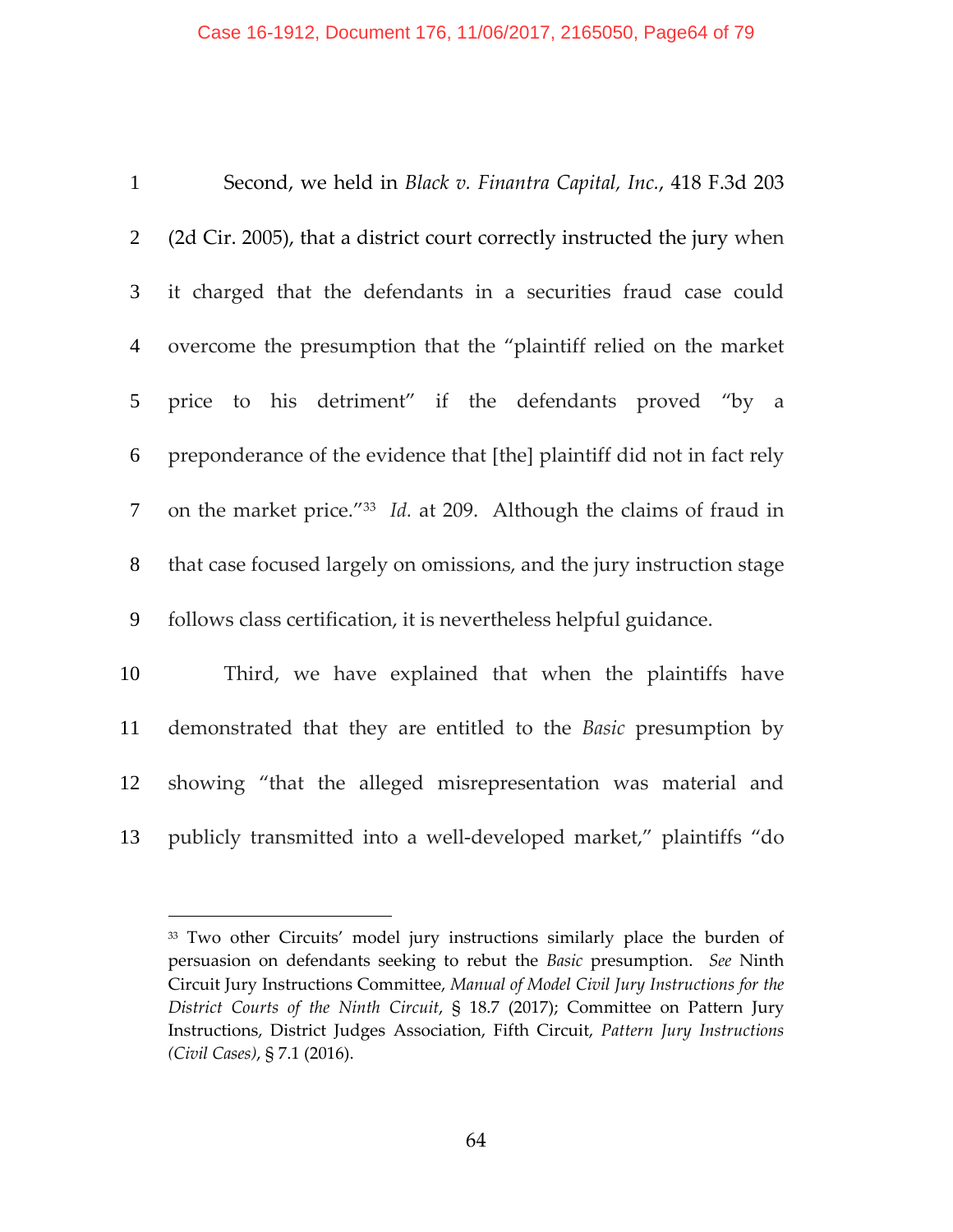### Case 16-1912, Document 176, 11/06/2017, 2165050, Page65 of 79

| $\mathbf{1}$         | not bear the burden of showing an impact on price." In re Salomon                                                                                                                                                                        |
|----------------------|------------------------------------------------------------------------------------------------------------------------------------------------------------------------------------------------------------------------------------------|
| $\overline{2}$       | Analyst Metromedia Litig., 544 F.3d 474, 483 (2d Cir. 2008), abrogated in                                                                                                                                                                |
| 3                    | part on other grounds by Amgen Inc. v. Conn. Ret. Plans & Tr. Funds,                                                                                                                                                                     |
| $\overline{4}$       | 568 U.S. 455 (2013). <sup>34</sup> But the "burden of showing that there was no                                                                                                                                                          |
| 5                    | price impact is properly placed on defendants at the rebuttal stage."                                                                                                                                                                    |
| 6                    | Id. at 483 (emphasis added).                                                                                                                                                                                                             |
| 7                    | Apart from their arguments that Basic and Halliburton II do                                                                                                                                                                              |
| $8\,$                | not support the conclusion that it is a burden of persuasion that                                                                                                                                                                        |
| 9                    | applies to defendants attempting to rebut the Basic presumption at                                                                                                                                                                       |
| 10                   | the class certification stage, the Defendants have relied on Federal                                                                                                                                                                     |
| 11                   | Rule of Evidence 301 in arguing that it is merely a burden of                                                                                                                                                                            |
| 12                   | production that is placed upon defendants. Rule 301 provides:                                                                                                                                                                            |
| 13<br>14<br>15<br>16 | In a civil case, unless a federal statute or these rules<br>otherwise, the party against whom<br>provide<br><sub>a</sub><br>presumption is directed has the burden of producing<br>evidence to rebut the presumption. But this rule does |

<sup>&</sup>lt;sup>34</sup> In *Amgen*, the Supreme Court held that a plaintiff does not have to prove that a misrepresentation is material at the class certification stage. *Amgen*, 568 U.S. at 459. That holding abrogated this Court's contrary conclusion in *Salomon*.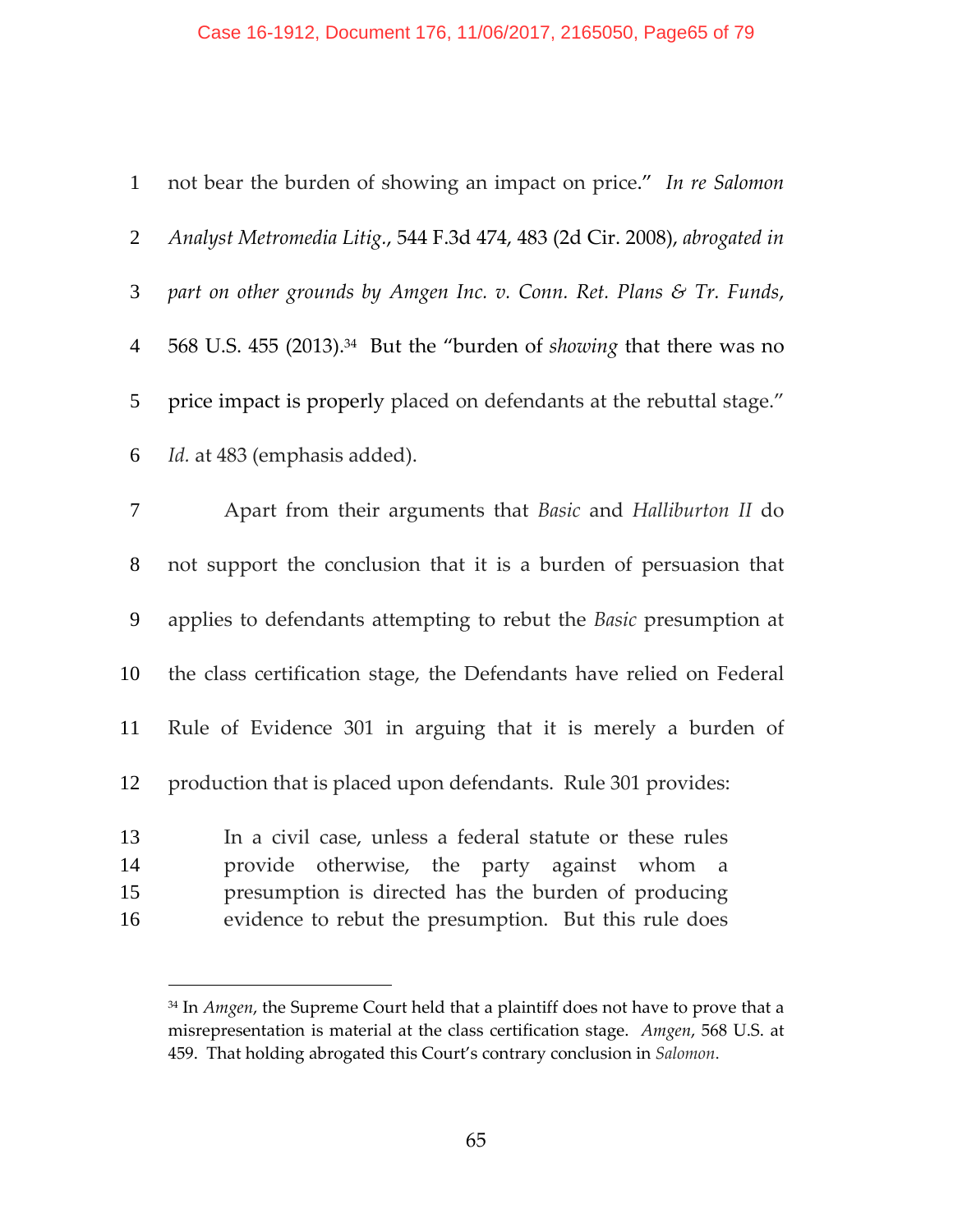not shift the burden of persuasion, which remains on the party who had it originally.

Fed. R. Evid. 301.

The Defendants assert that because no federal statute or other rule of evidence "provide[s] otherwise," we are required to conclude that defendants bear only the burden of producing evidence when they seek to rebut the *Basic* presumption. We disagree.

The *Basic* presumption was adopted by the Supreme Court pursuant to federal securities laws. Thus, there is a sufficient link to those statutes to meet Rule 301's statutory element requirement. In *United States Department of Justice v. Landano*, 508 U.S. 165 (1993), the Court referred to the *Basic* presumption as one of several "judicially created presumptions under federal statutes that make no express provision for their use," *id.* at 174–75; *see also Amgen*, 568 U.S. at 462 (referring to the *Basic* presumption as "a substantive doctrine of federal securities‐fraud law"); *Basic*, 485 U.S. at 245 ("The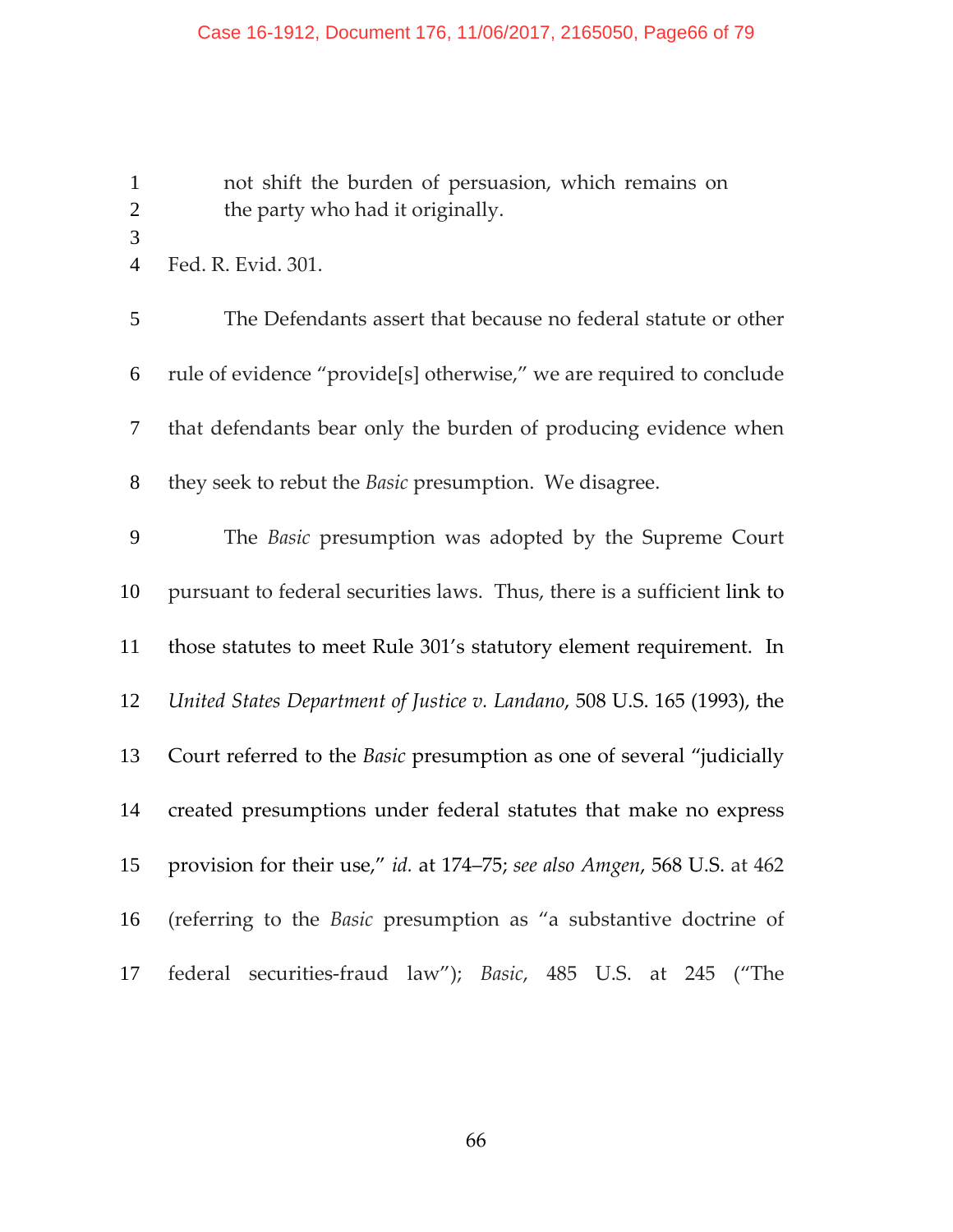#### Case 16-1912, Document 176, 11/06/2017, 2165050, Page67 of 79

presumption of reliance . . . supports[] the congressional policy embodied in the 1934 Act.").

While in *Stoneridge Investment Partners, LLC v. Scientific‐ Atlanta, Inc.*, 552 U.S. 148 (2008), the Supreme Court stated that "narrow dimensions" must be given to a plaintiff's cause of action not specifically set forth in a statute, that was in the context of determining that Rule 10b‐5 liability did not extend to suppliers and customers of stock issuers, *id.* at 167, that had not issued public statements themselves, *see Salomon*, 544 F.3d at 481. That holding does not undermine the language of *Basic* and *Halliburton II* that indicates defendants have the obligation to rebut the *Basic* presumption of reliance by a preponderance of evidence. Even in *Stoneridge* the Court stated that "there is an implied cause of action only if the underlying statute can be interpreted to disclose the intent to create one." 552 U.S. at 164. Thus, the Court again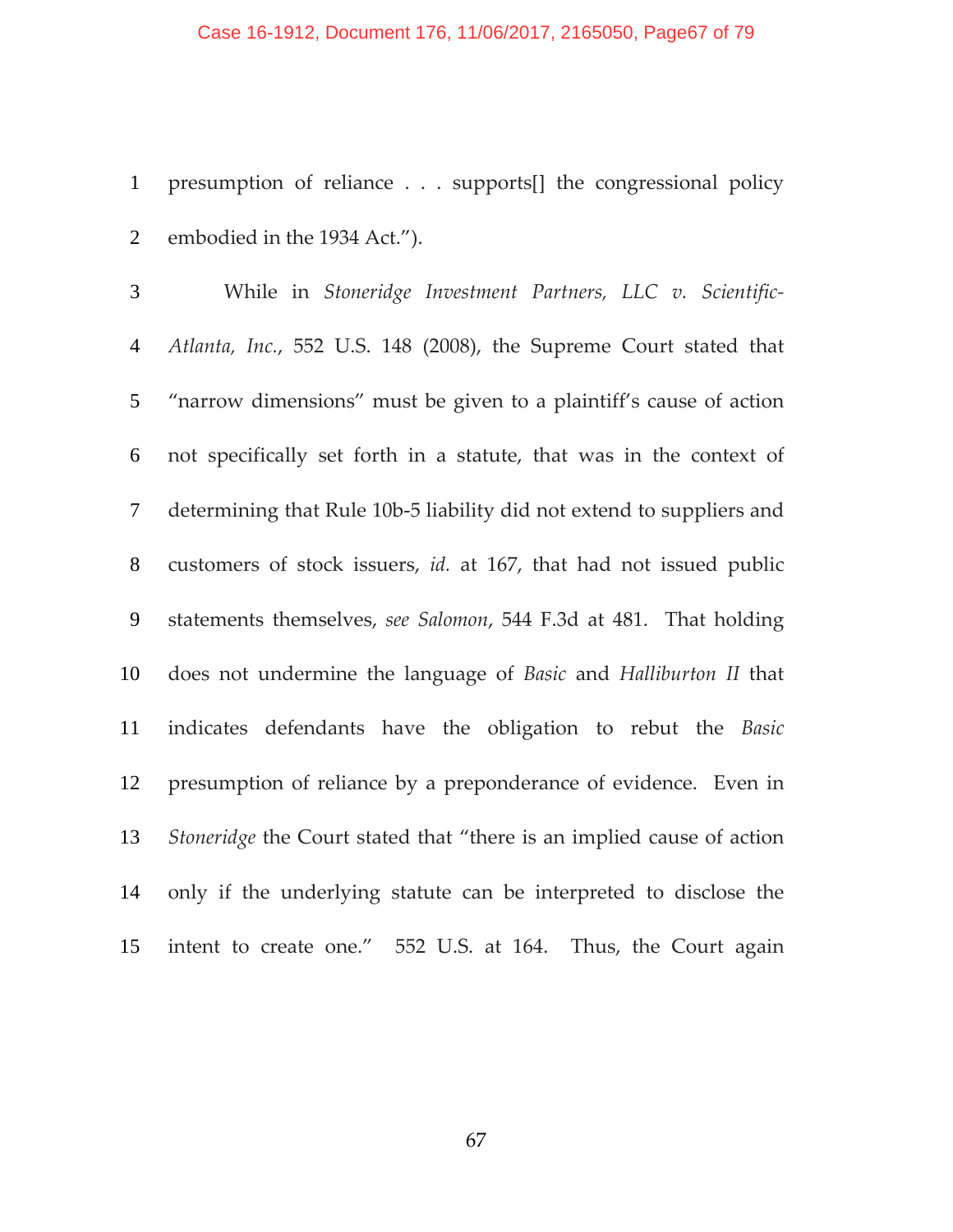1 acknowledged the statutory source for the 10b‐5 implied cause of 2 action.

| 3              | In Halliburton II the Supreme Court stated that "[a]lthough the           |
|----------------|---------------------------------------------------------------------------|
| $\overline{4}$ | [ <i>Basic</i> ] presumption is a judicially created doctrine designed to |
| 5 <sup>5</sup> | implement a judicially created cause of action, we have described         |
| 6              | the presumption as a substantive doctrine of federal securities-fraud     |
|                | 7 law." 134 S. Ct. at 2411 (internal quotation marks omitted). Rule 301   |
| 8              | therefore imposes no impediment to our conclusion that the burden         |
| 9              | of persuasion, not production, to rebut the Basic presumption shifts      |
| 10             | to defendants. <sup>35</sup> 36                                           |

<sup>35</sup> The Defendants note that Rule 301 was cited in *Basic*. But the Supreme Court relied on Rule 301 merely for the proposition that "presumptions are . . . useful devices for allocating the burdens of proof between parties." *Basic*, 485 U.S. at 245.

<sup>36</sup> The Defendants also note that the Eighth Circuit cited Rule 301—that the party seeking to rebut a presumption "has the burden of producing evidence," Fed. R. Evid. 301—for the conclusion that defendants seeking to rebut the *Basic* presumption have "the burden to come forward with evidence showing a lack of price impact." *IBEW Local 98 Pension Fund v. Best Buy Co.*, 818 F.3d 775, 782 (8th Cir. 2016). To the extent that the Eighth Circuit imposed only a burden of production on defendants, we disagree with its conclusion. We do not, however, read the Eighth Circuit's decision as being in direct conflict with our holding. The Eighth Circuit's statement appears to be dictum because the extent of the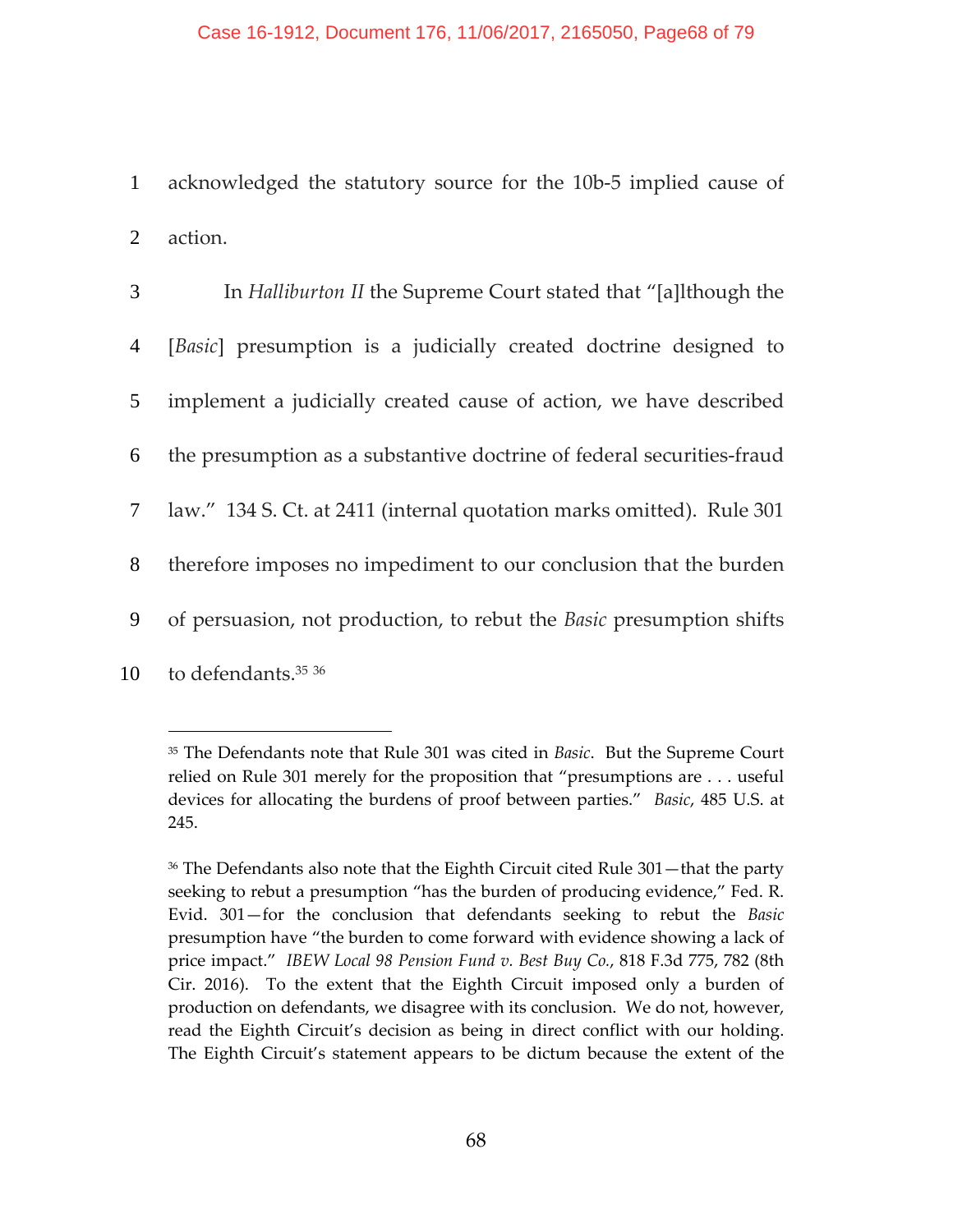#### Case 16-1912, Document 176, 11/06/2017, 2165050, Page69 of 79

### d. *Whether the* Basic *Presumption Was Rebutted Here*

That leaves the question of whether the Defendants met their burden of persuasion and rebutted the *Basic* presumption by a preponderance of the evidence.

The Defendants contend that they rebutted the presumption because (1) the Plaintiffs' event study showed that the alleged misstatements did not affect the price of Barclays' ADS, and (2) Dr. James, the Defendants' expert, concluded that the decline in the price of the stock following the disclosure of the New York Attorney General's action was due "to potential regulatory action and fines, *not* the revelation of any allegedly concealed truth." Appellants' Br. 40. We find these arguments unpersuasive and conclude that the district court did not err in concluding that the Defendants failed to rebut the *Basic* presumption.

burden was not at issue. *Id.* at 782–83. The Eighth Circuit ultimately concluded that the "overwhelming evidence" in the case demonstrated that there had been no price impact and that the *Basic* presumption had therefore been rebutted. *Id.* at 782. Thus, the Eighth Circuit's ruling did not depend on the standard of proof.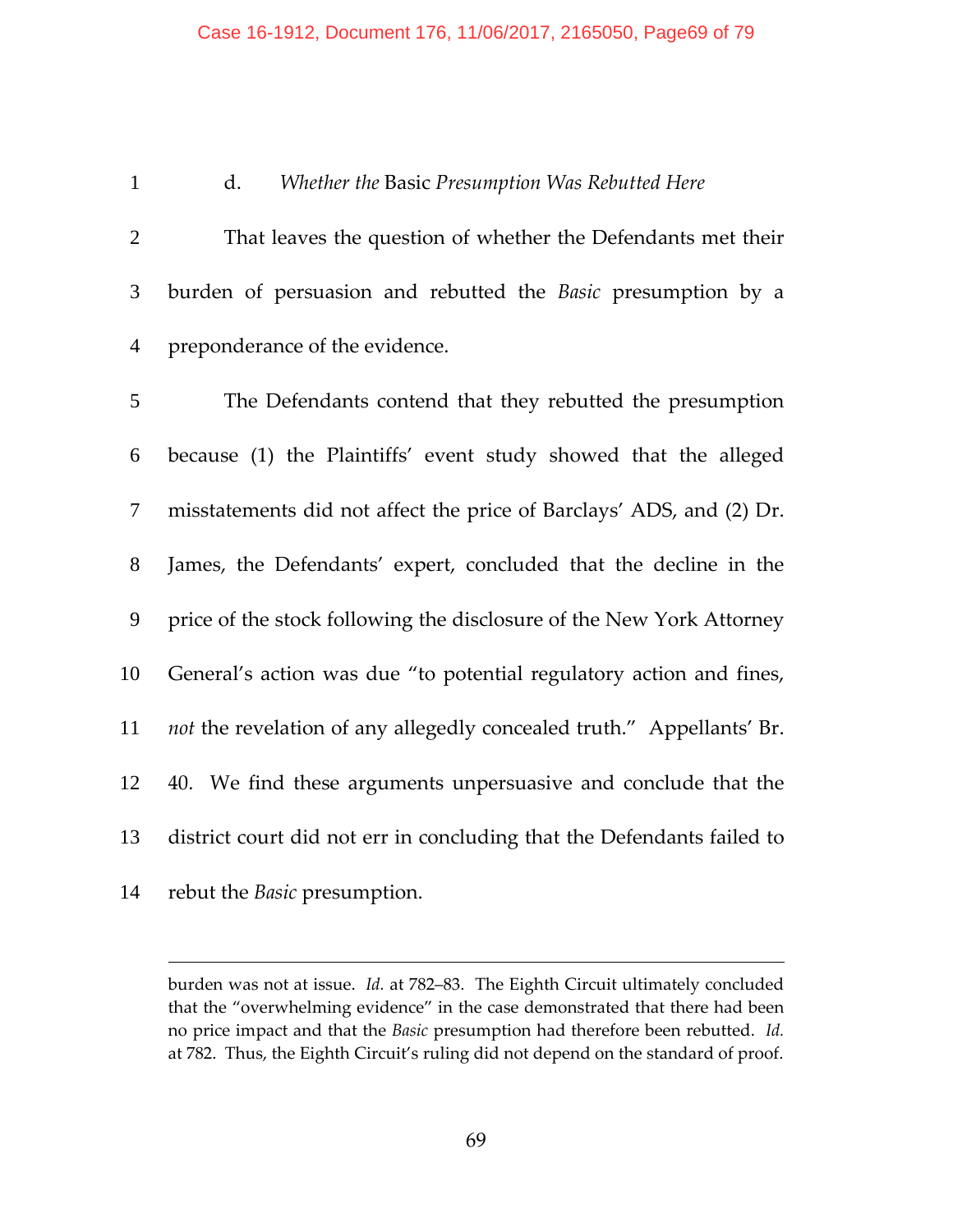| $\mathbf{1}$   | This issue once again required the district court to apply the          |
|----------------|-------------------------------------------------------------------------|
| $\overline{2}$ | relevant law to the facts before it. As we see no error of law or clear |
| 3              | error in any findings of fact, our review is therefore limited to       |
| $\overline{4}$ | determining whether the court abused its discretion when it             |
| 5              | concluded that class certification was proper. Roach, 778 F.3d at 405.  |
| 6              | As the district court concluded, it is unsurprising that the            |
| 7              | price of Barclays' ADS did not move in a statistically significant      |
| $8\,$          | manner on the dates that the purported misstatements regarding LX       |
| 9              | and Liquidity Profiling were made; the Plaintiffs proceeded on a        |
| 10             | price maintenance theory. That theory, which we have previously         |
| 11             | accepted, recognizes "that statements that merely maintain inflation    |
| 12             | already extant in a company's stock price, but do not add to that       |
| 13             | inflation, nonetheless affect a company's stock price." Vivendi, 838    |
| 14             | F.3d at 256. Thus, the district court was well within its discretion in |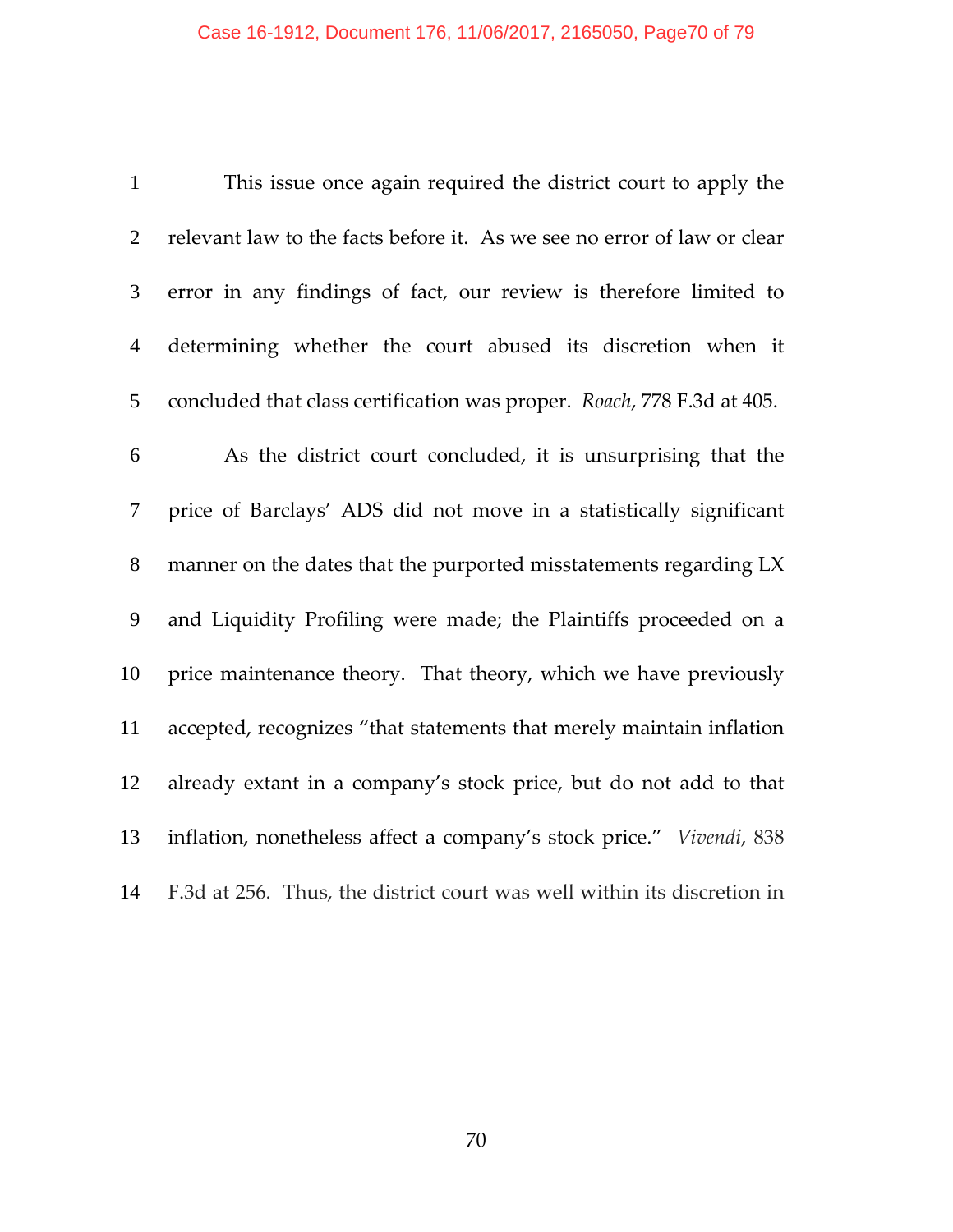| 1               | concluding that the lack of price movement on the dates of the                    |
|-----------------|-----------------------------------------------------------------------------------|
| $\overline{2}$  | alleged misrepresentations does not rebut the Basic presumption. <sup>37</sup> 38 |
| $\mathfrak{Z}$  | As to the Defendants' assertion that Dr. James concluded that                     |
| $\overline{4}$  | the post-disclosure drop in stock price was the result of investor                |
| 5 <sup>5</sup>  | concern regarding regulatory action and potential fines, the record               |
| 6               | supports the district court's conclusion that such a concern was                  |
| $7\overline{ }$ | merely a contributing factor to the decline. For example, Dr. James               |
| 8               | opined that "the alleged corrective disclosure regarding LX may                   |
| 9               | have had a bigger impact on Barclays' ADS price due to the                        |

 $37$  In conjunction with their argument regarding lack of price movement, the Defendants assert that the Plaintiffs have not offered evidence of how the inflation they claim was "maintained" initially entered the price of Barclays' ADS. Although it is true that the Plaintiffs did not identify a specific date on which inflation entered Barclays' ADS, Dr. Nye opined that inflation would have entered the stock when Barclays marketed "LX in a way that promised to filter out high frequency predatory trading." J.A. 669.

<sup>38</sup> The Defendants further suggest that the "price maintenance theory is entirely inconsistent with [the] Plaintiffs' theory of the case and the District Court's ruling on [the] Defendants' motion to dismiss" because the district court ruled that the purported misstatements did not become material until after Barclays admitted to wrongdoing in the LIBOR scandal in June 2012. Appellants' Br. 38. Thus, the Defendants assert that statements made prior to that date were not material and therefore could not have maintained any price inflation. However, the majority of the statements cited by the Plaintiffs occurred after June 2012.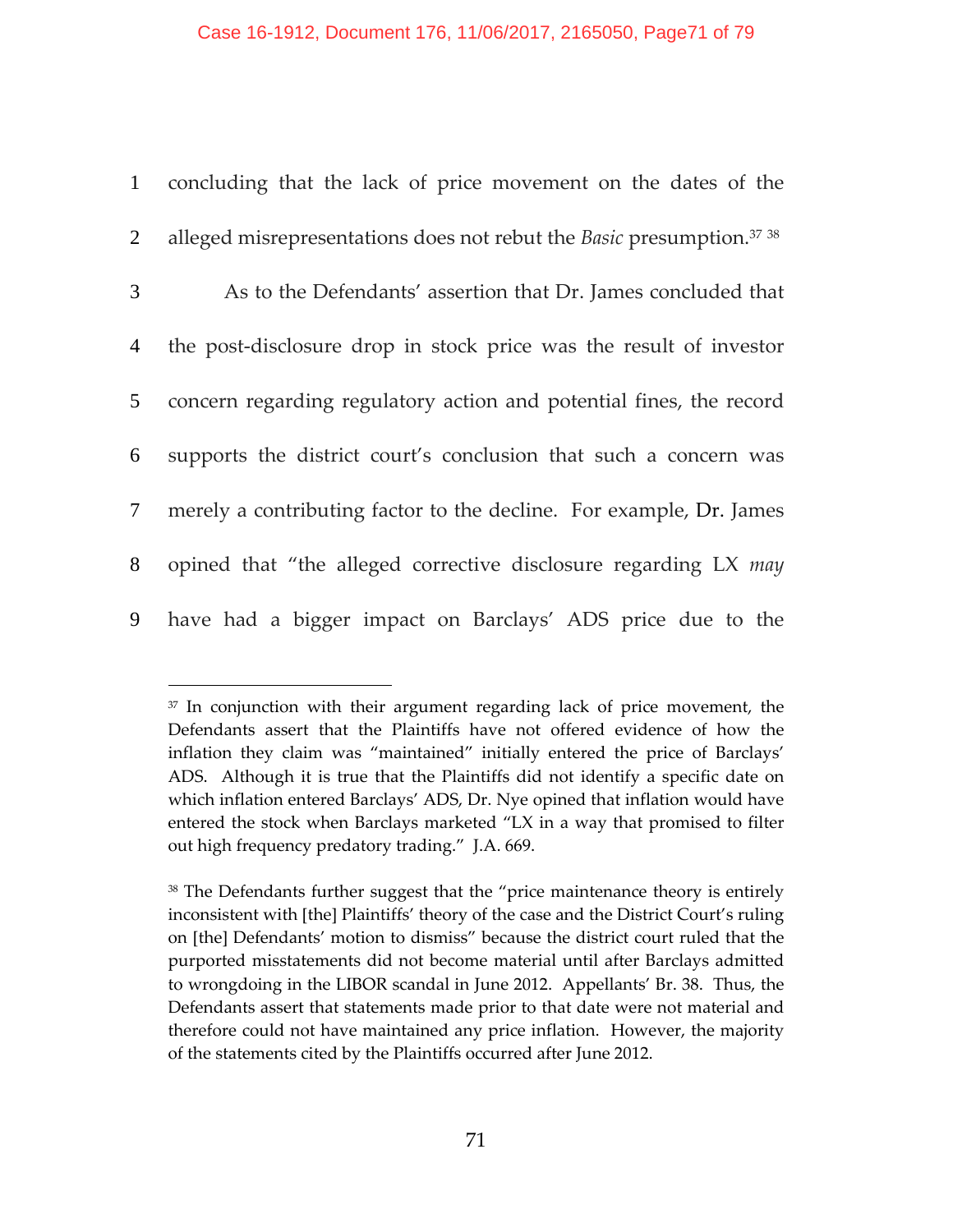# Case 16-1912, Document 176, 11/06/2017, 2165050, Page72 of 79

| $\mathbf{1}$   | announcement of the [New York Attorney General's] lawsuit" and       |
|----------------|----------------------------------------------------------------------|
| $\overline{2}$ | that "some of the price reaction was independent of the specific     |
| 3              | allegations relating to LX," and was instead "a response to the      |
| $\overline{4}$ | regulatory action itself." J.A. 613 (emphases added). Dr. James also |
| 5              | noted that all of the analyst reports that Dr. Nye had reviewed in   |
| 6              | conducting his event study had discussed "potential regulatory       |
| 7              | action and fines." Id.                                               |
|                |                                                                      |
| 8              | Dr. James concluded that a portion of the 7.38% decrease in          |
| 9              | the price of Barclays' ADS following the announcement of the New     |
| 10             | York Attorney General's action resulted from concerns about that     |
| 11             | action itself and the potential fines that might accompany it. But   |
| 12             | merely suggesting that another factor also contributed to an impact  |
| 13             | on a security's price does not establish that the fraudulent conduct |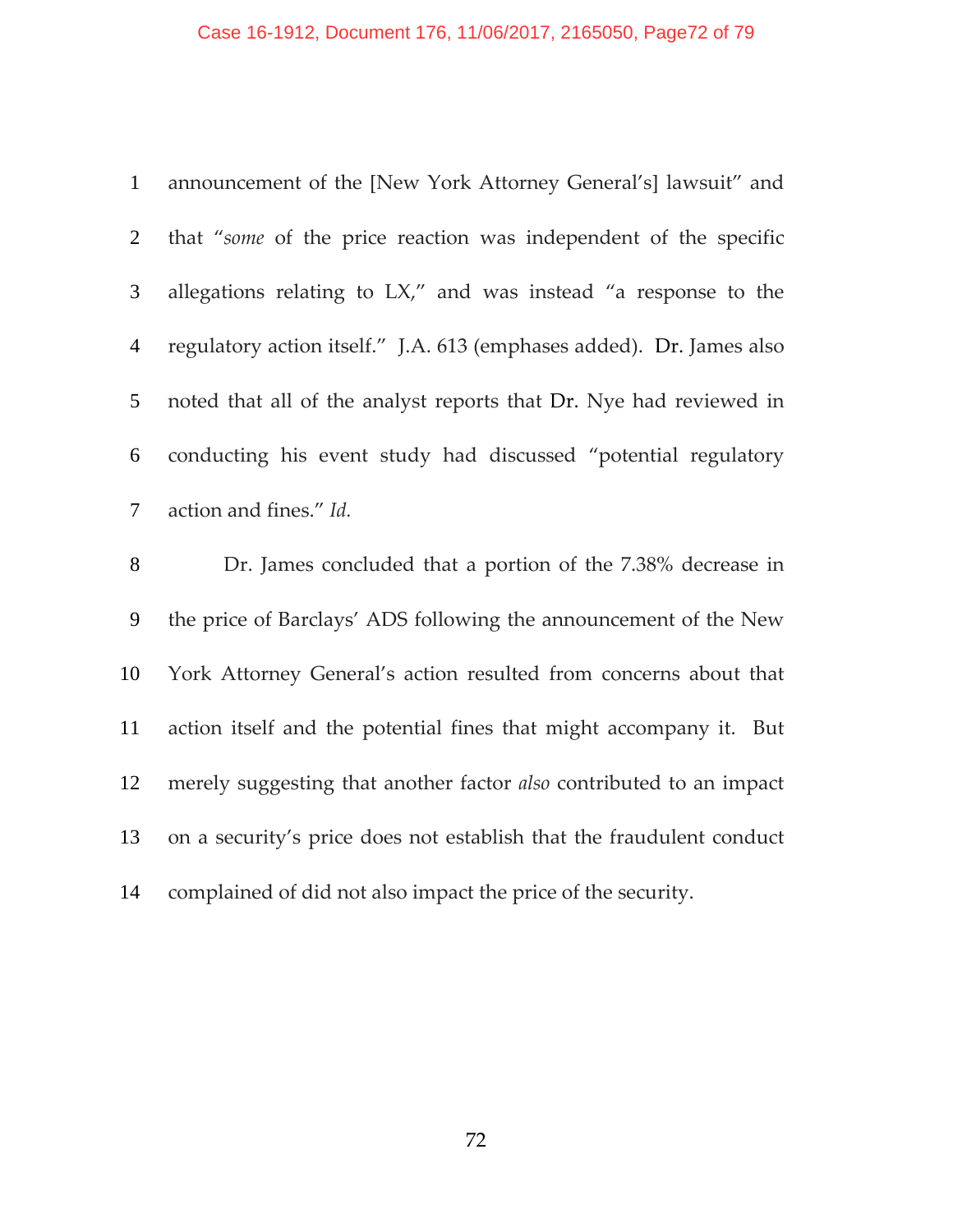Thus, the district court did not abuse its discretion when it concluded that the Defendants had failed to rebut the *Basic* presumption.

### e. *The Classwide Damages Issue*

Finally, the Defendants argue that the Plaintiffs' classwide damages model fails to comply with *Comcast Corp. v. Behrend*, 569 U.S. 27 (2013). They contend that the Plaintiffs' model fails to (1) disaggregate damages that resulted from factors other than investor concern about Barclays' integrity (namely, the New York Attorney General's regulatory action and the potential fines associated with it), and (2) account for variations in inflation in stock price over time. We review the district court's decision to certify the Plaintiffs' class in light of this challenge to their classwide damages model for abuse of discretion. *Roach*, 778 F.3d at 405; *see also In re U.S. Foodservice Inc. Pricing Litig.*, 729 F.3d 108, 123 n.8 (2d Cir. 2013). We find no abuse of discretion here.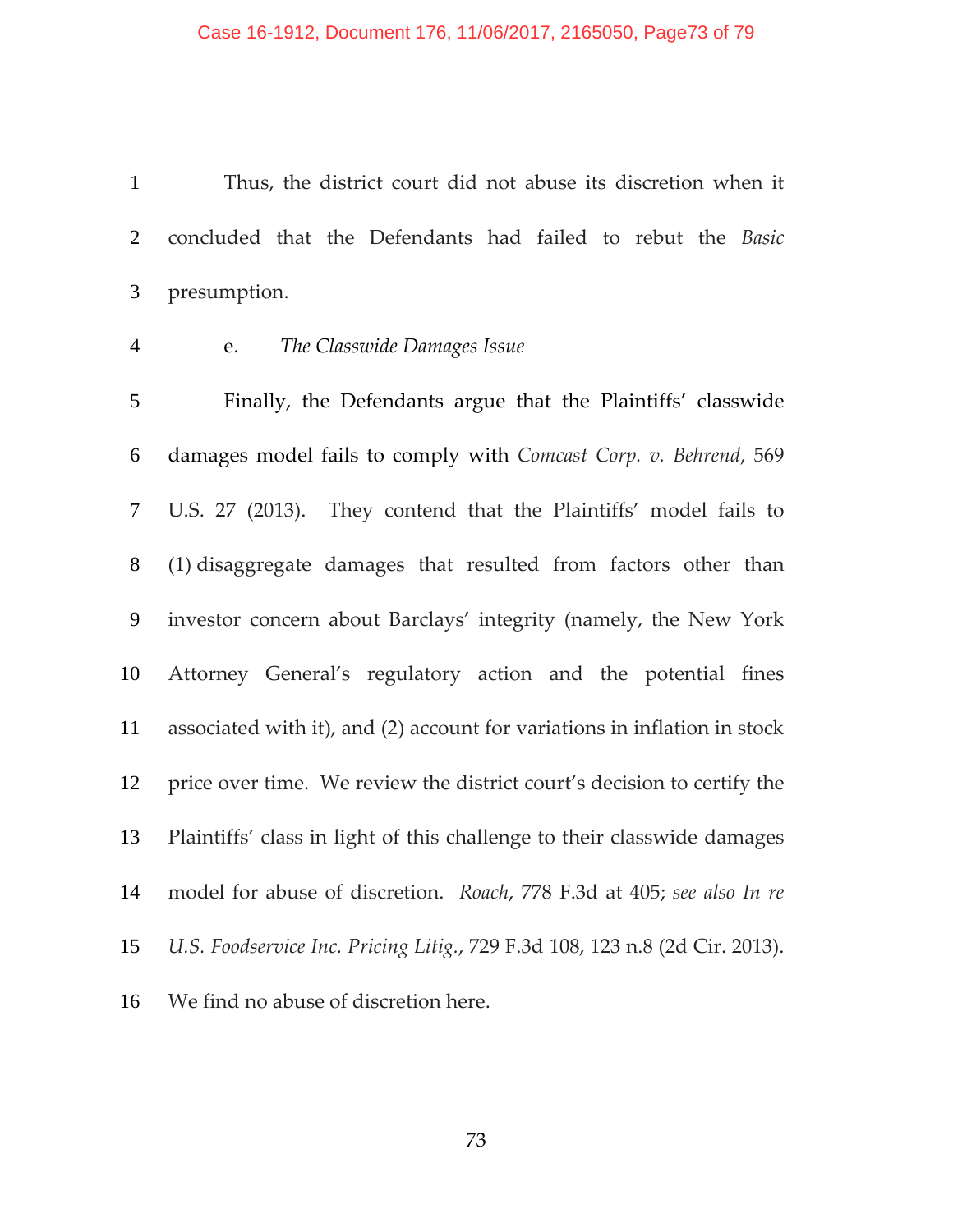#### Case 16-1912, Document 176, 11/06/2017, 2165050, Page74 of 79

In *Comcast*, the plaintiffs alleged that Comcast had violated antitrust law in its telecommunications business under four distinct legal theories. 569 U.S. at 30–31. The district court concluded that only one of those theories—the "overbuilder theory"—was 5 amenable to classwide proof. *Id.* at 31. The district court further concluded that the damages that resulted from that theory of liability "could be calculated on a classwide basis." *Id.* In so concluding, the district court relied on a damages model that "did not isolate damages resulting from any one theory of antitrust impact," but instead calculated the damages that occurred due to the antitrust violations collectively. *Id.* at 32.

The Supreme Court reversed the district court's grant of class certification. *Id.* at 38. It concluded that the plaintiffs' damages "model failed to measure damages resulting from the particular antitrust injury on which [the defendants'] liability" was premised. *Id.* at 36. In light of that deficiency, the damages model could not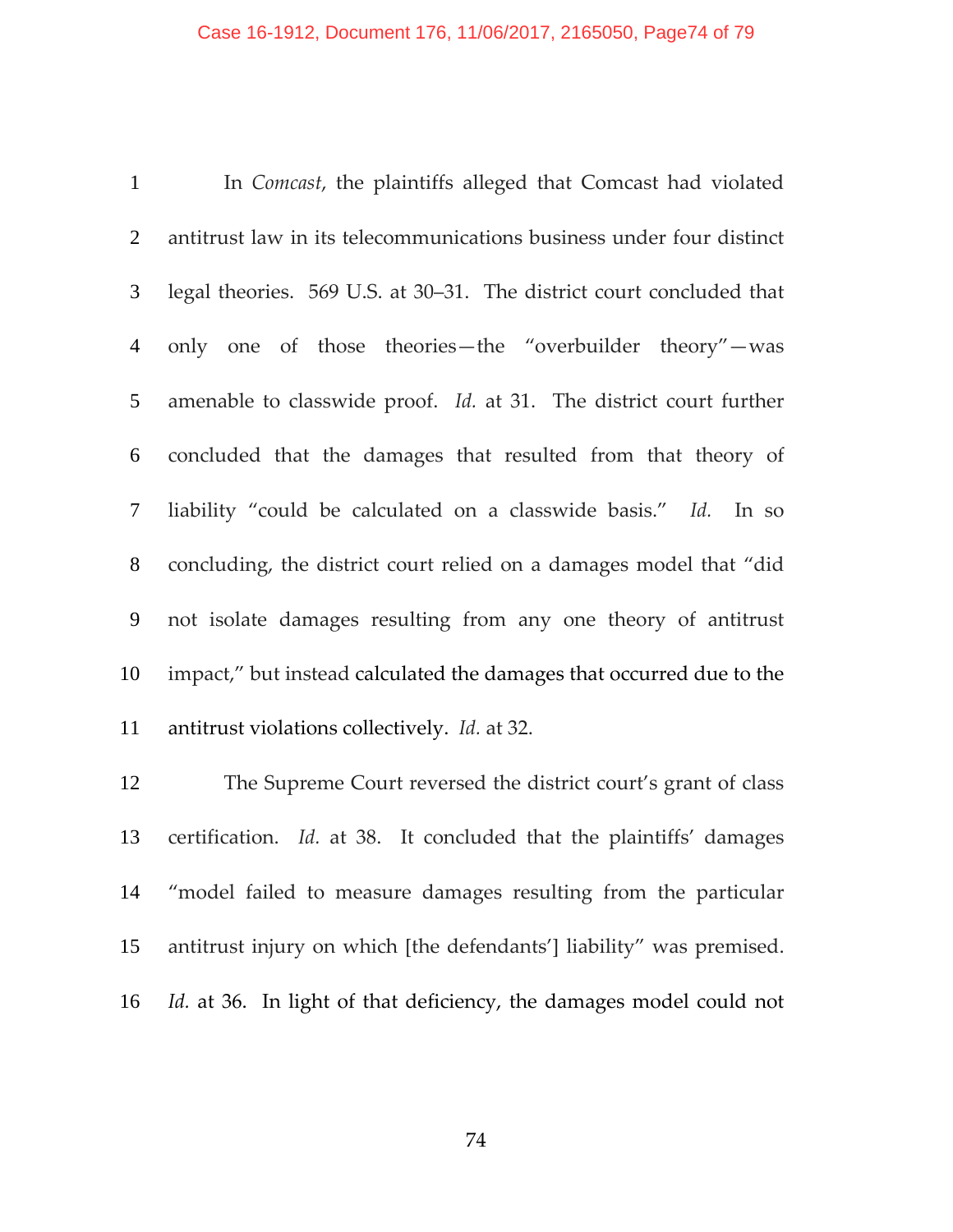support class certification by satisfying Federal Rule of Civil Procedure 23(b)(3)'s predominance requirement. *Id.* at 38. The Court explained: [A] model purporting to serve as evidence of damages in this class action must measure only those damages attributable to [the overbuilder theory]. If the model does not even attempt to do that, it cannot possibly establish that damages are susceptible of measurement across the entire class for purposes of Rule 23(b)(3). *Id.* at 35. We have since interpreted *Comcast* as precluding class

certification "only . . . because the sole theory of liability that the district court determined was common in that antitrust action, overbuilder competition, was a theory of liability that the plaintiffs' model indisputably failed to measure when determining the damages for that injury." *Sykes v. Mel S. Harris & Assocs. LLC*, 780 F.3d 70, 88 (2d Cir. 2015) (internal quotation marks omitted). In other words, we have stated that *Comcast* "held that a model for determining classwide damages relied upon to certify a class under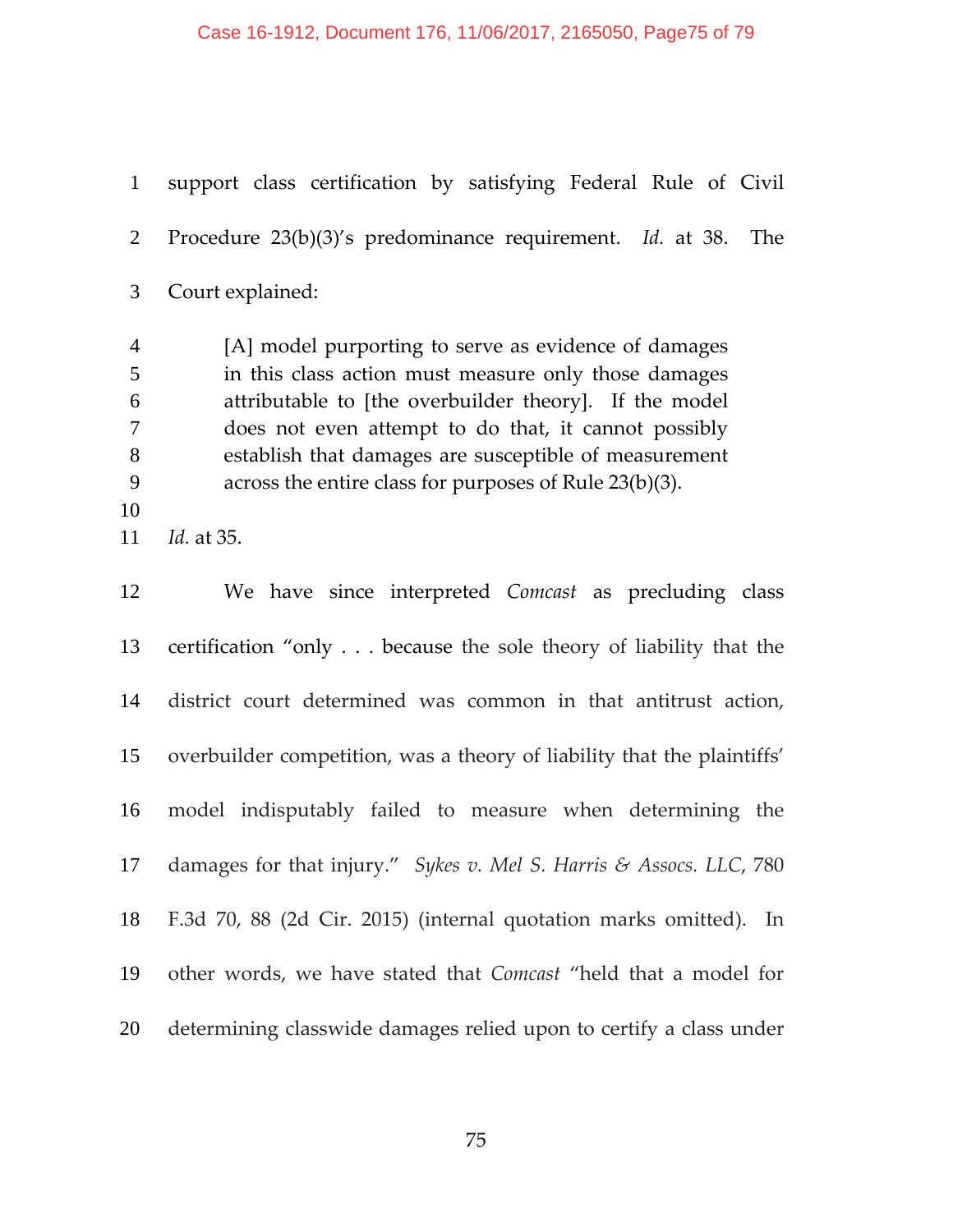Rule 23(b)(3) must actually measure damages that result from the class's asserted theory of injury." *Roach*, 778 F.3d at 407.

The Plaintiffs' damages model in this case complies with *Comcast*. The Plaintiffs' allegations are that shareholders of Barclays' ADS were harmed when statements that maintained the impression that Barclays was protecting its LX investors were shown to be false, thereby exposing Barclays' business practices and culture, and causing a substantial drop in share price. Their damages model directly measured that harm by examining the drop in price that occurred when the New York Attorney General's action revealed ongoing problems related to Barclays' management. This is not a case where a plaintiff's damages model does not track his theory of liability. Instead, this is a case in which the Plaintiffs' "proposed measure for damages is . . . directly linked with their underlying theory of classwide liability . . . and is therefore in accord with the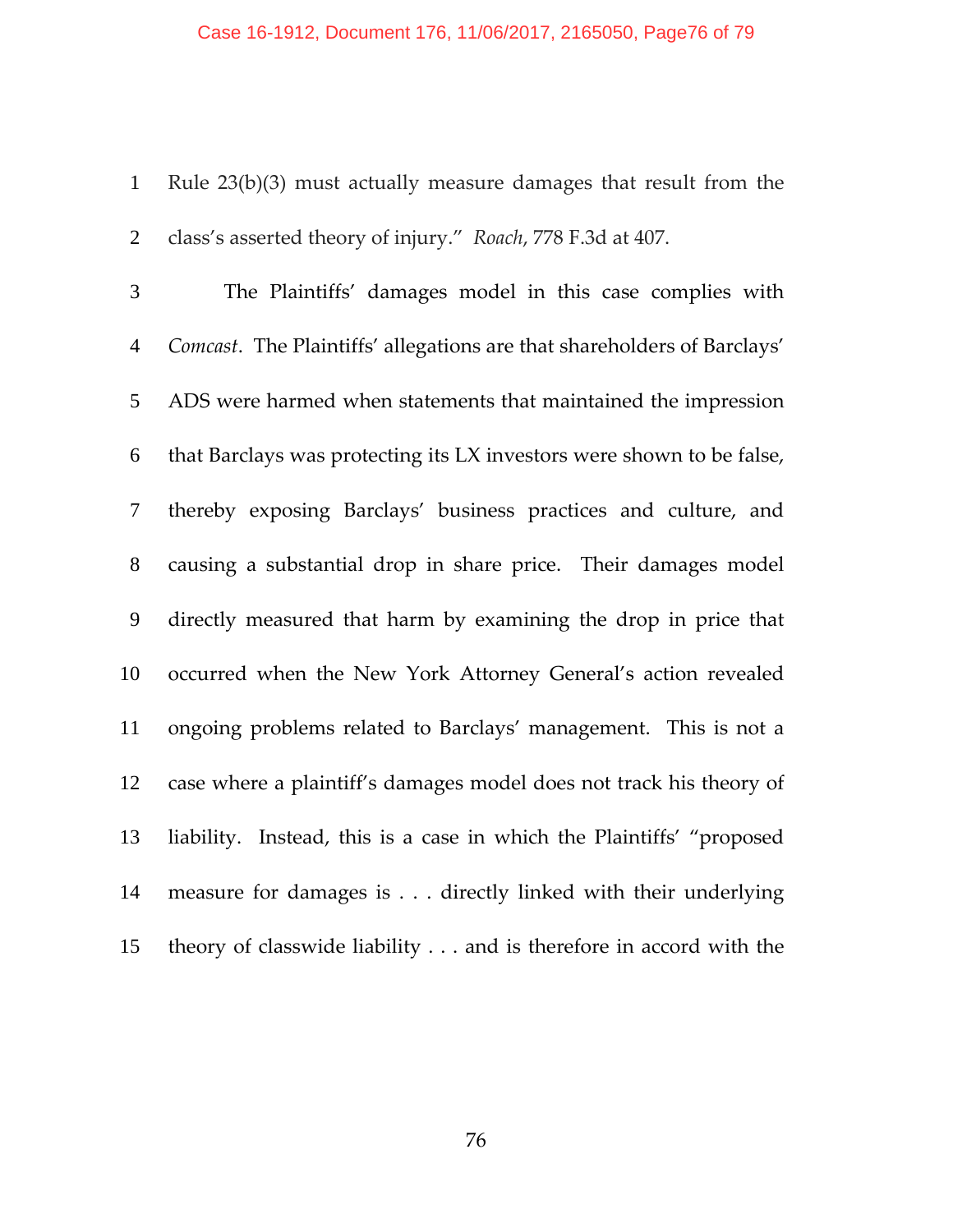#### Case 16-1912, Document 176, 11/06/2017, 2165050, Page77 of 79

Supreme Court's . . . decision in *Comcast*." *U.S. Foodservice*, 729 F.3d at 123 n.8.

The *Comcast* standard is met notwithstanding that some of the decline in the price of Barclays' ADS may have been the result of the New York Attorney General's action and potential fines. Investors were concerned with lack of management honesty and control because, as had happened in the past following the LIBOR scandal, such problems could result in considerable costs related to defending a regulatory action and, ultimately, in the imposition of substantial fines. Thus, the regulatory action and any ensuing fines were a part of the alleged harm the Plaintiffs suffered, and the failure to disaggregate the action and fines did not preclude class certification.

Finally, we are not persuaded by the Defendants' argument that class certification was improper under *Comcast* because the Plaintiffs' damages model failed to account for variations in inflation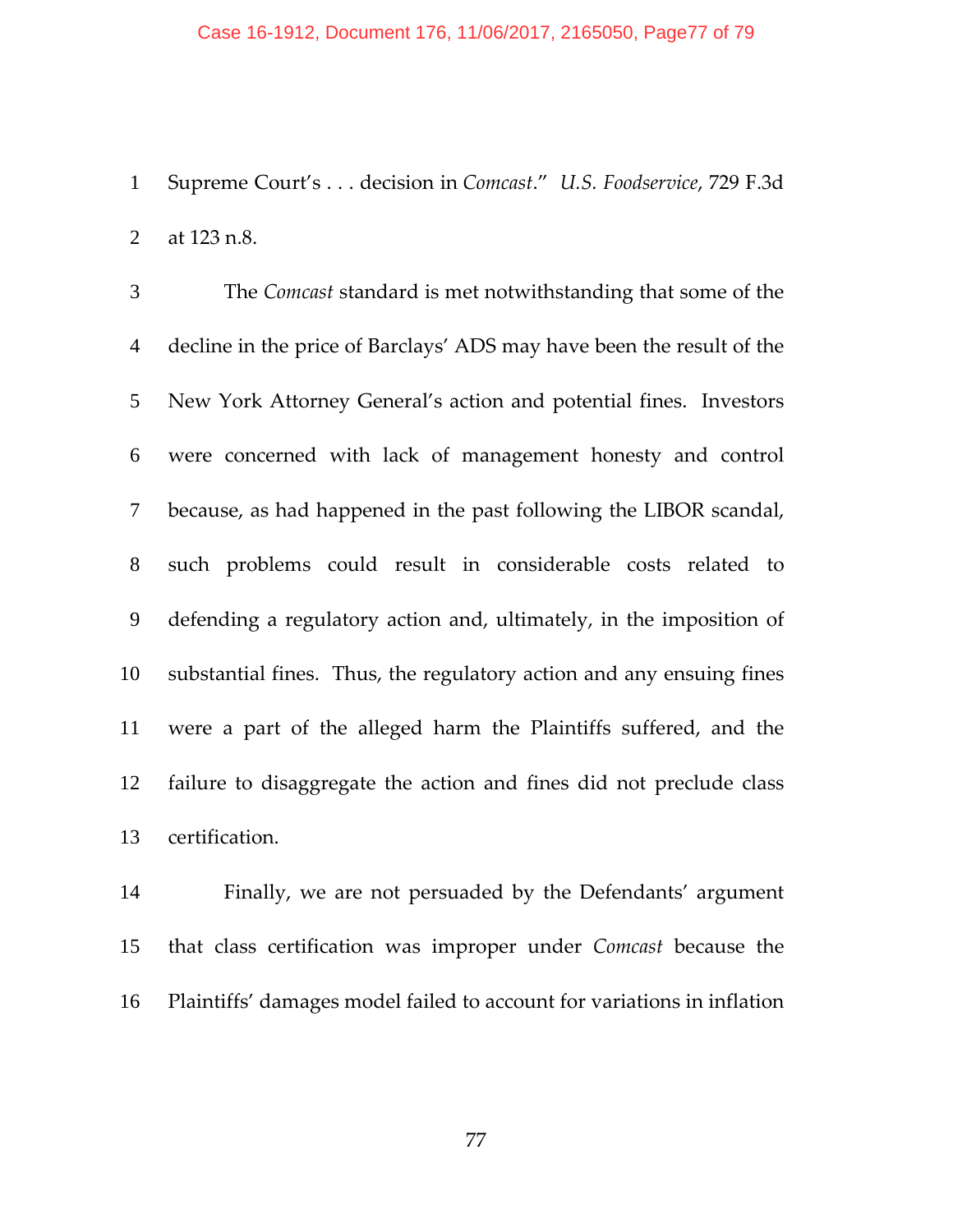## Case 16-1912, Document 176, 11/06/2017, 2165050, Page78 of 79

| $\mathbf{1}$   | over time. Comcast does not suggest that damage calculations must       |
|----------------|-------------------------------------------------------------------------|
| $\overline{2}$ | be so precise at this juncture. To the contrary, Comcast explicitly     |
| $\mathfrak{Z}$ | states that "[c]alculations need not be exact." 569 U.S. at 35. Thus,   |
| $\overline{4}$ | even accepting the Defendants' premises that inflation would have       |
| 5              | varied during the class period in this case and that such variation     |
| 6              | could not be accounted for, the Defendants' argument fails.             |
| 7              | Dr. Nye explained that damages for individual class members             |
| $8\,$          | could be calculated by applying a method across the entire class that   |
| 9              | focused on the decline in stock price following the disclosure of the   |
| 10             | New York Attorney General's lawsuit and then isolating company-         |
| 11             | specific events from market and industry events. His model also         |
| 12             | accounted for calculating the damages for individual class members      |
| 13             | based on their investment history.                                      |
| 14             | Therefore, we conclude that the district court did not abuse its        |
| 15             | discretion when it certified the Plaintiffs' class over the Defendants' |
| 16             | damages-related objections.                                             |